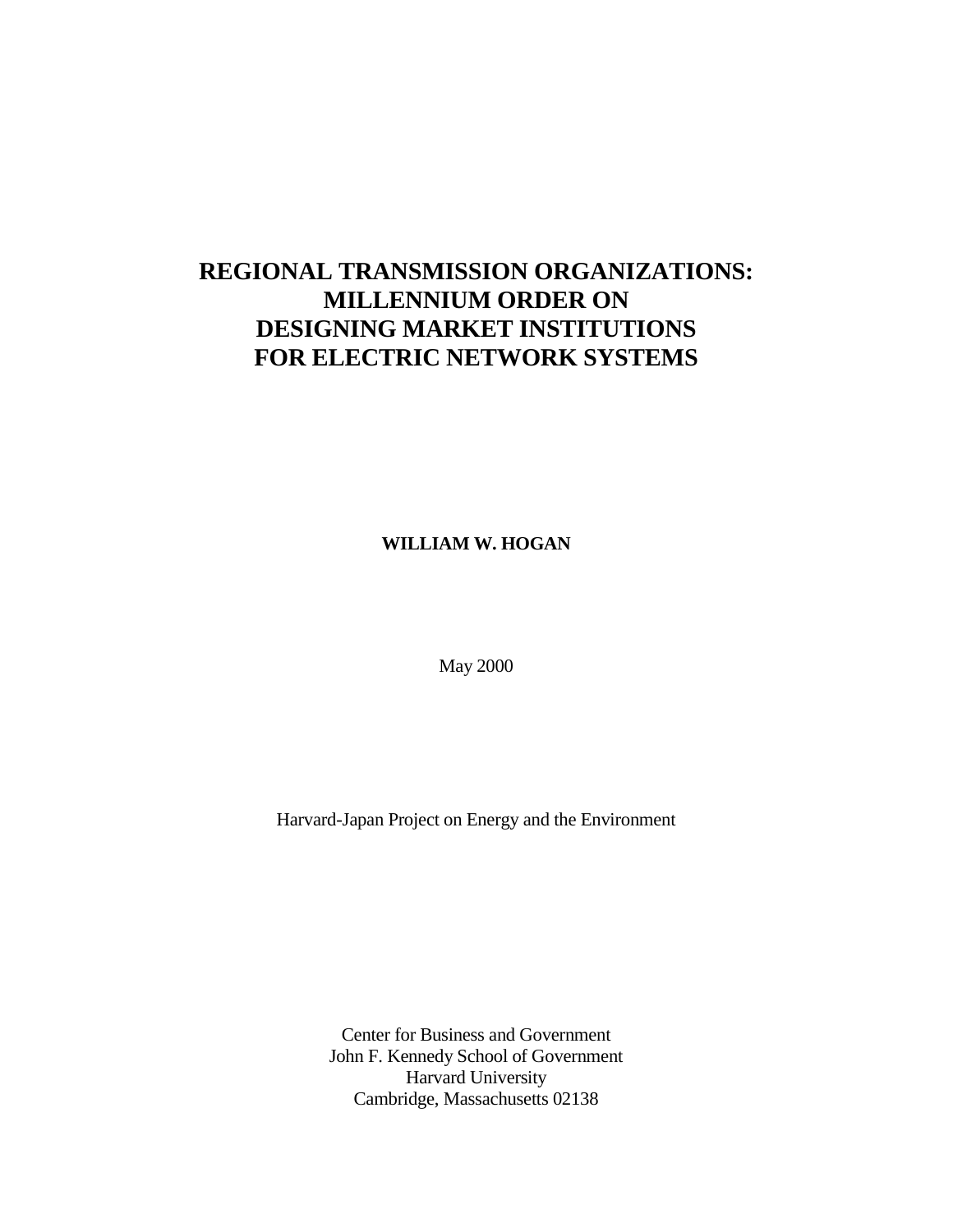## **CONTENTS**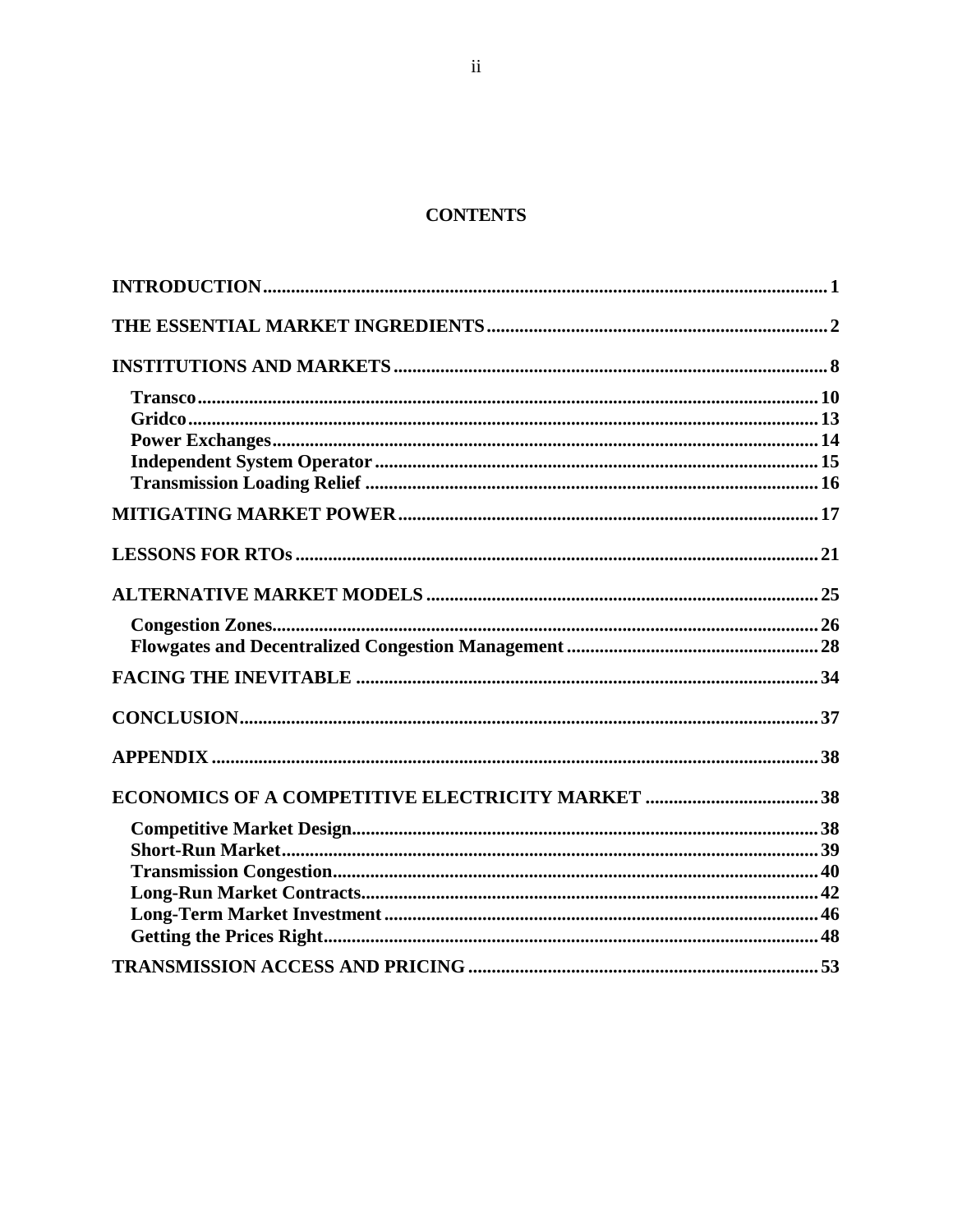## **REGIONAL TRANSMISSION ORGANIZATIONS: MILLENNIUM ORDER ON DESIGNING MARKET INSTITUTIONS FOR ELECTRIC NETWORK SYSTEMS**

## William W.  $Hogan<sup>1</sup>$ May 2000

"...it is clear that RTOs are needed to resolve impediments to fully competitive markets."<sup>2</sup>

The Commission identified the key role of RTOs in supporting competitive electricity markets. No matter what the name or governance structure, there must be an organization responsible for key coordination activities needed to make a market work. This is not an option, and the market cannot solve the problem of market design. Hence the most important part of the Commission's Millennium Order is the description of a workable framework for competitive electricity markets. A competitive electricity market can be the vehicle for pursuing the public interest, but only if the market structure addresses the particular characteristics of the electricity system with its complex mix of essential facilities and large network externalities. The central design requirement is easy access to a coordinated spot market. There are certain critical functions that must be provided by the system operator. When these functions are organized within the framework of a bid-based, securityconstrained economic dispatch with locational pricing, the tools are available to deal with the most important network complexities that otherwise confound electricity markets. Once done, many of the other problems in the electric network would either disappear or would be greatly simplified.

### **INTRODUCTION**

 $\overline{a}$ 

The Federal Energy Regulatory Commission has addressed a wide range of issues in its analysis of and orders for the design of Regional Transmission Organizations (RTO).<sup>3</sup> To signal its importance, the Commission assigned the RTO Order the millennium number. This Millennium

<sup>1</sup> William W. Hogan is the Lucius N. Littauer Professor of Public Policy and Administration, John F. Kennedy School of Government, Harvard University and a Director of the Law and Economics Consulting Group in Navigant Consulting, Inc. This paper draws on work for the Harvard Electricity Policy Group and the Harvard-Japan Project on Energy and the Environment. This revises the author's earlier paper of August 1999, submitted as part of the RTO Notice of Proposed Rulemaking. The author is or has been a consultant on electric market reform and transmission issues for American National Power, Brazil Power Exchange Administrator (ASMAE), British National Grid Company, Calpine Corporation, Commonwealth Edison Company, Detroit Edison Company, Duquesne Light Company, Electricity Corporation of New Zealand, GPU Inc. (and the Supporting Companies of PJM), GPU PowerNet Pty Ltd., National Independent Energy Producers, New England Independent System Operator, New England Power Company, New York Independent System Operator, New York Power Pool, New York Utilities Collaborative, Niagara Mohawk Corporation, PJM Office of Interconnection, San Diego Gas & Electric Corporation, Sempra Energy, TransÉnergie, Transpower of New Zealand, Westbrook Power, Williams Energy Group, and Wisconsin Electric Power Company. The views presented here are not necessarily attributable to any of those mentioned, and any remaining errors are solely the responsibility of the author. (Related papers can be found on the web at http://ksgwww.harvard.edu/people/whogan).

<sup>2</sup> RTO Order, p. 115.

<sup>3</sup> Federal Energy Regulatory Commission, "Regional Transmission Organizations," Order No. 2000, Docket No. RM99-2-000, Washington DC, December 20, 1999.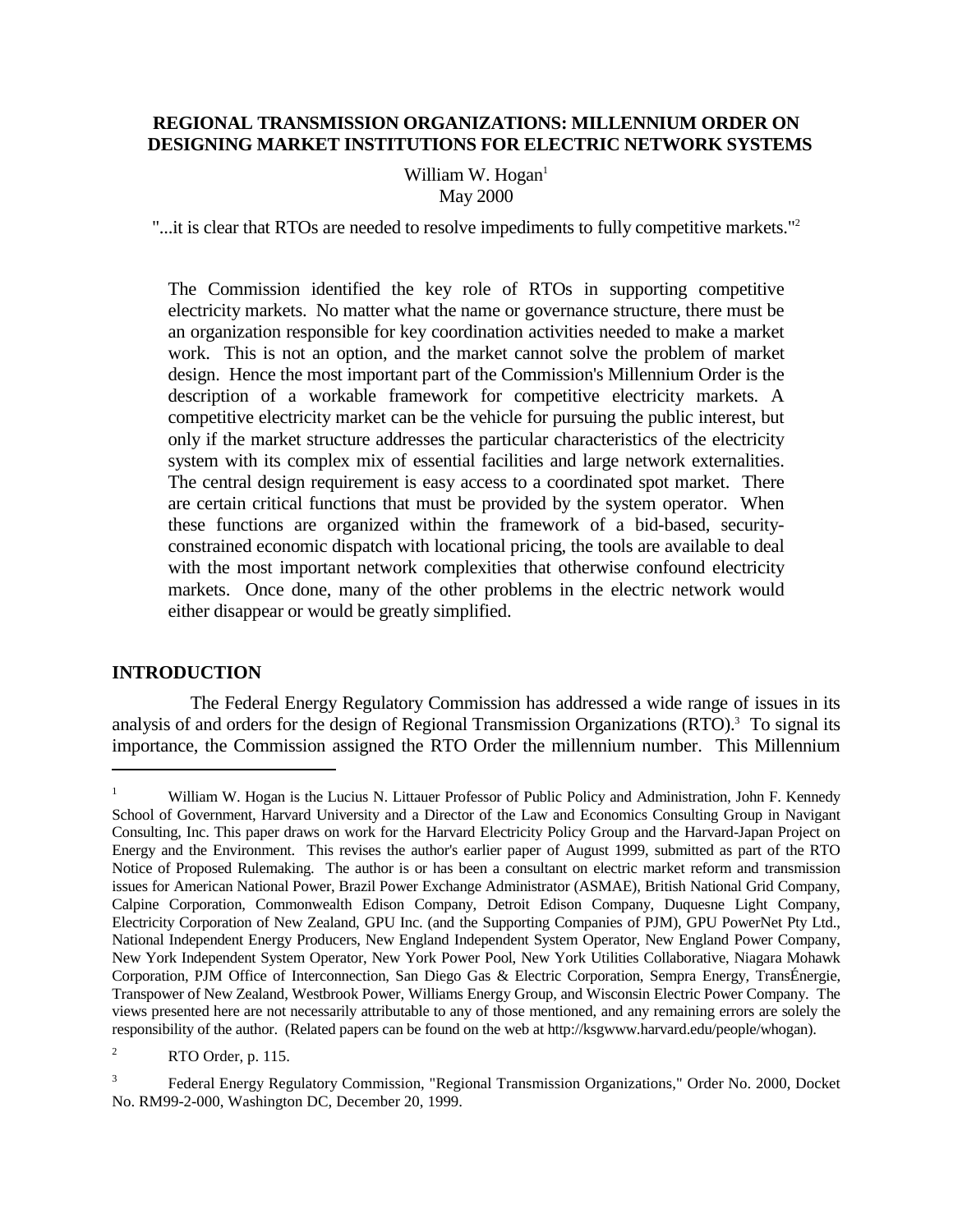RTO Order covers a great deal, and says a great deal, going a long way in defining the minimum characteristics and functions that must be provided in support of an open, reliable, and robust competitive electricity market. As is perhaps inevitable in the process with a document intended to address so many contentious issues, however, some of the most important ideas of the RTO Order call out for further development and an unmistakable commitment. The key ideas are there, but they need greater emphasis in the design and greater priority in the schedule so as not to be foreclosed by the unanticipated consequences of seemingly unrelated decisions.

While many other issues such as the form of ownership, governance structure, regional boundaries, independence of market participants, or incentive regulation can be significant, they should be fashioned nevertheless only in the service of well-designed market institutions. The fundamental guiding principle of RTO design should be to serve the public interest. A competitive electricity market can be the vehicle for pursuing that public interest, but only if the market structure addresses the particular characteristics of the electricity system with its complex mix of essential facilities and large network externalities. Importantly, the rules for access to essential facilities and pricing, to provide consistent and efficient incentives, are not mere technical details that can be deferred or left to be discovered through the magic of the market. After all, the whole point of moving to greater reliance on markets is the belief that the market participants will respond to incentives, fast. But markets with poorly designed institutions will give the wrong incentives. The mistakes, once made, will not be easy to fix.

 As discussed below, the Commission's RTO Order contains the elements of an efficient market design built around a system operator that coordinates a spot market. This efficient, coordinated spot market is the only design we know of that is both internally consistent and actually works. More than anything else, implementation of this efficient design, and all that it entails, should be first on the agenda. Extensive delay in adopting the design will prove costly. Without an efficient spot market and its ease of access, the problems of discrimination will persist. Without an efficient spot market and its consistent incentives, operational problems will force system operators to impose administrative command-and-control procedures that defeat the purposes of the market participants. Without an efficient spot market and the associated transparent spot prices, it will be much more expensive and difficult to arrange balancing and settlement for the increasing number of retail access programs in the states. Without an efficient spot market and the associated locational prices, there will be no way to define a workable system of transmission rights, no way to stimulate investment in transmission by market participants and, therefore, no way to avoid complete reliance as of old on monopoly decision-making and investment. Without an efficient spot market designed through the RTO process, the Commission will inevitably face exactly the same design questions in the development of the unavoidable transmission loading relief procedures, where important market structure decisions are being made under the name of reliability.4

## **THE ESSENTIAL MARKET INGREDIENTS**

There are a few critical ingredients in the design of an efficient competitive electricity market. Given the highly interconnected network, it is clear that some aggregation to regional transmission organizations would be necessary. The issues involved in the development of RTOs are important, but the discussion has tended to focus on ownership and governance questions.

<sup>&</sup>lt;sup>4</sup> RTO Order, pp. 69-70.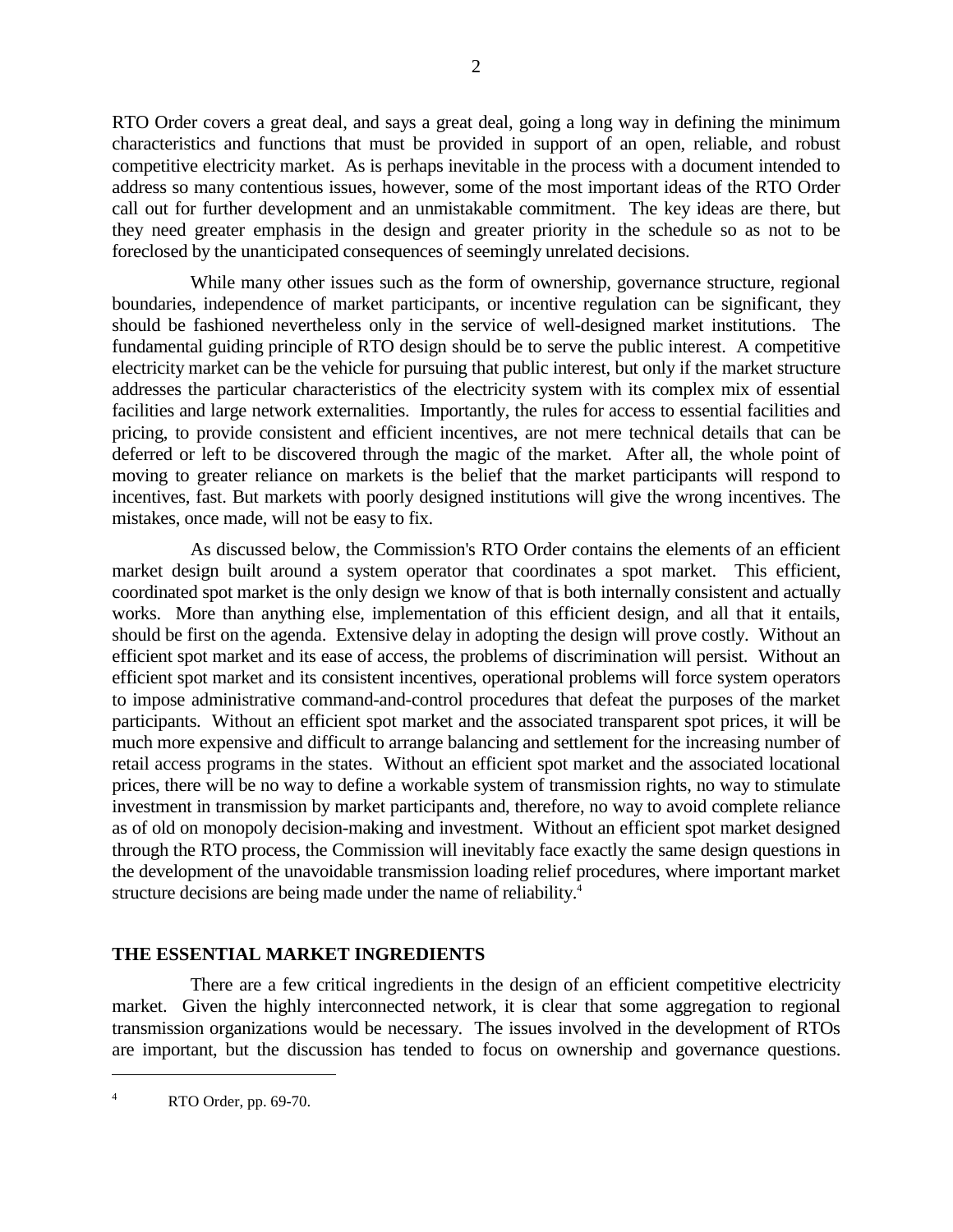These can distract from the more difficult but more fundamental consideration of the rules for market operations within and across regions in network systems.

The process of restructuring wholesale electricity markets in the United States has added to the extensive worldwide debate about the range of possible and preferred alternatives for organizing regional electricity markets. Surprisingly for an industry as capital intensive as electricity production and distribution, the essential elements are found in a consistent organization of short-run operations and the associated pricing. Difficult or otherwise intractable problems that arise in electricity markets, in both the long run and the short run, disappear or are simplified when the pieces fit together for efficient short-term operations in the context of flexible choices for market participants.

In the short run, there are critical functions that must be performed by someone. At this stage of the national debate, it is no longer necessary to repeat the analysis to support the conclusion that the complex network interactions in an electric grid require that there be an entity that can provide certain critical coordinating services.<sup>5</sup> But the implications that follow from this fact are so contentious that the discussion often becomes confused and the language strained. Here we focus on the activities of this entity as the system operator, no matter what final name we may give it.

The most obvious example of the essential services is in energy balancing. The electric system must maintain continuous aggregate balance of production and consumption. This same balance of inputs and outputs must be coordinated in a way that respects the many limits in the transmission system. Hence, not only must the aggregate inputs and outputs conform to the electrical laws that govern the interconnected grid, but the locational pattern of power production and use must honor the same laws in order to manage the flow of power within the limits of the transmission system.<sup>6</sup> Simultaneously, in order to maintain reliability within the security limits of the grid, various ancillary services such as spinning reserve and reactive support need close coordination and monitoring.

This coordination function is not optional. It appears in every electric system. It must be provided. And the services must be integrated with each other. The needs for reactive power and spinning reserve depend importantly on the overall pattern of power production and use. Individual market participants can produce individual elements of these services, but the fundamental coordination function requires a single entity. This is the responsibility of the system operator. And there is always a system operator.

Since the functions of the system operator are not optional, the only open question for market design is how they will be performed. The system operator could do a good job, meaning operating efficiently to support a competitive market. Or the system operator could do a bad job, providing the services in a way that increases costs and undermines the competitive market. The central effect of the RTO Order and its implementation should be to require good design for the functions of the system operator.

The example of energy balancing illustrates the point. At all times, the system operator must coordinate increases and decreases in dispatch to maintain aggregate real power balance. And

<sup>5</sup> RTO Order, p. 270. See also, William W. Hogan, "Independent System Operator: Pricing and Flexibility in a Competitive Electricity Market," Center for Business and Government, Harvard University, February 1998.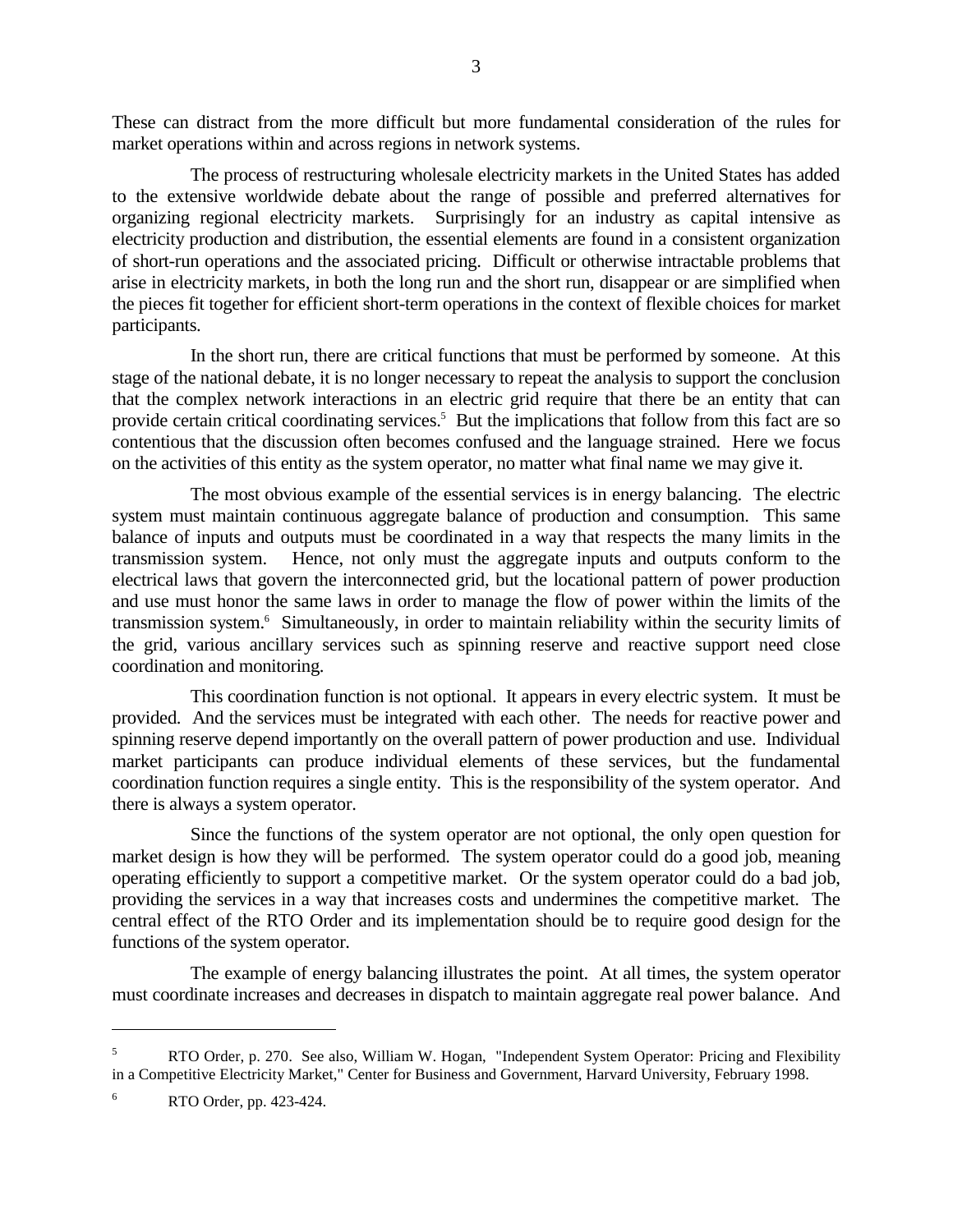when the transmission system is constrained, the system operator must arrange the redispatch to ensure that the free flow of power stays within the security constraints of the system. Hence, energy balancing and congestion management are inextricably intertwined. In performing these functions, the choices faced by the system operator could be summarized under three questions.

## • **Should the system operator offer an economic (re)dispatch service?**

Market participants can schedule their proposed use of the transmission system, or make offers to buy and sell energy. The energy balancing redispatch service amounts to buying and selling power at the margin. In a competitive market, producers could provide bids to generate more or less. The selection of the least cost combination is the natural criterion. This is familiar in the industry as economic dispatch. The alternative would be to define a set of administrative procedures and rules for system balancing that would purposely ignore the information about the costs of running particular plants. It seems more natural that the operator consider customer bids and provide an economic (re)dispatch.

## • **Should the system operator apply marginal cost prices for power provided through the dispatch?**

Economic dispatch is consistent with the competitive market outcome, along with the natural market-clearing prices. Under an economic dispatch for the flexible plants and loads, it is a straightforward matter to determine the locational marginal costs of additional power. These marginal costs are also the prices that would apply in the case of a perfect competitive market at equilibrium. In addition, these locational marginal cost prices provide the consistent foundation for the design of a comparable transmission tariff. Any other pricing system would be inconsistent with the self-enforcing property of market-clearing prices. Any other pricing system would create perverse incentives which would drive the system operator away from the market and towards increasingly restrictive command-andcontrol type rules.

## • **Should generators and customers be allowed to participate in the economic dispatch offered by the system operator?**

The natural extension of open access and the principles of choice would suggest that participation in the coordinated balancing market offered by the system operator should be voluntary. Market participants can evaluate their own economic situation and make their own choice about participating in the operator's economic dispatch or finding similar services elsewhere. Any other rule would require some form of discrimination, either to prevent participation by some in the balancing market, or to compel participation by others.

The simple answer to the three question is to "Just Say Yes." Then, as discussed at greater length below, the best approach would be to run the balancing and congestion management market as a bid-based, security-constrained economic dispatch with voluntary participation by generators and loads. The corresponding prices would be consistent with the competitive outcome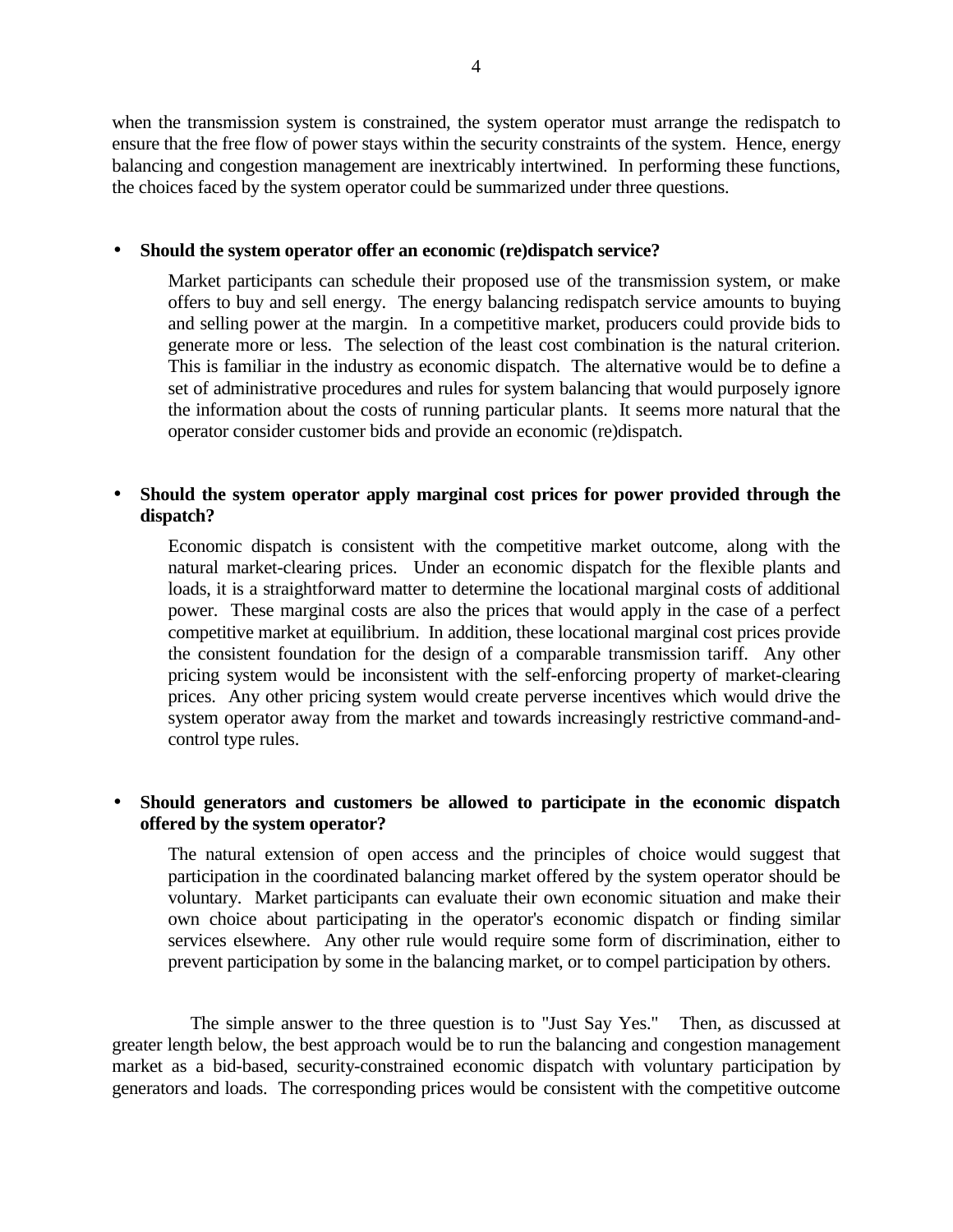and would reflect the marginal cost of meeting load at each location.

To do anything else would be to decide on providing the essential coordination services in a way that would inconsistent with the fundamental goals of electricity restructuring and inconsistent with the basic principle of designing market institutions to support the public interest. As a matter of good public policy, we should not have an interest in market designs that raise costs and decrease the real flexibility of market participants.<sup>7</sup>

These same essential ingredients would provide many other benefits. Bilateral transmission schedules of great flexibility and market-responsiveness could be accommodated with the transmission usage price set consistently at the difference in the locational energy prices. There would be no bias between bilateral schedules and the coordinated spot market. The market for ancillary service acquisition and pricing could be integrated simultaneously in the economic dispatch. Long-term transmission rights could be defined as financial rights to the difference in locational prices, thereby avoiding the impossible problem of defining a set of so-called "physical" transmission rights that would be adequate for managing the use of the grid.

These benefits, created through a coordinated spot-market using a bid-based, securityconstrained economic dispatch with locational or nodal prices, are developed further in an appendix on the economics of a competitive electricity market. The theory of the case is by now well supported by practical experience. The main ingredients exist in many parts of the world, and the combined package has been operating successfully in the Pennsylvania-New Jersey-Maryland Interconnection (PJM) for more than two years.<sup>8</sup> The same model has been adopted in New York,<sup>9</sup> and embraced as a reform in New England.<sup>10</sup> Likewise, the problems that arise when we do anything else are apparent in various experiments where putative simplifications produced predictable problems.<sup>11</sup>

The final name we give to the system operator is not as important as recognition of its essential functions and how they should be performed. Anticipating the discussion of alternative organizational arrangements, recognize that this may be a hands-on system operator, one who actually physically controls the power plants. Or the degree of control may be more indirect. The system operator could control the computers that control the dispatch. Or the system operator could give instructions to the control area operators who control the computers that give instructions to the plants. Or the system operator could set the rules and run the computers that give instructions to the operators who give instructions to the computers that give instructions to the plants. Someone must provide the essential coordination function, and it is easiest to think of this role as being

Larry Ruff, "Competitive Electricity Markets: Why They Are Working And How To Improve Them," National Economic Research Associates, May 12, 1999.

<sup>8</sup> PJM Interconnection. L.L.C. For further details on the experience in PJM, see William W. Hogan, "GETTING THE PRICES RIGHT IN PJM. Analysis and Summary: April 1998 through March 1999, The First Anniversary of Full Locational Pricing," April 2, 1999, available through the author's web page; and the earlier discussion in the Electricity Journal, September 1998.

<sup>9</sup> New York began operation under this market design in November 1999.

<sup>&</sup>lt;sup>10</sup> ISO New England, "Congestion Management System and a Multi-Settlement System for the New England Power Pool," FERC Docket EL00-62-000, ER00-2052-000, Washington DC, March 31, 2000.

<sup>11</sup> William W. Hogan, "Restructuring the Electricity Market: Institutions for Network Systems," Center for Business and Government, Harvard University, April 1999, pp. 38-42, available from the author's web page.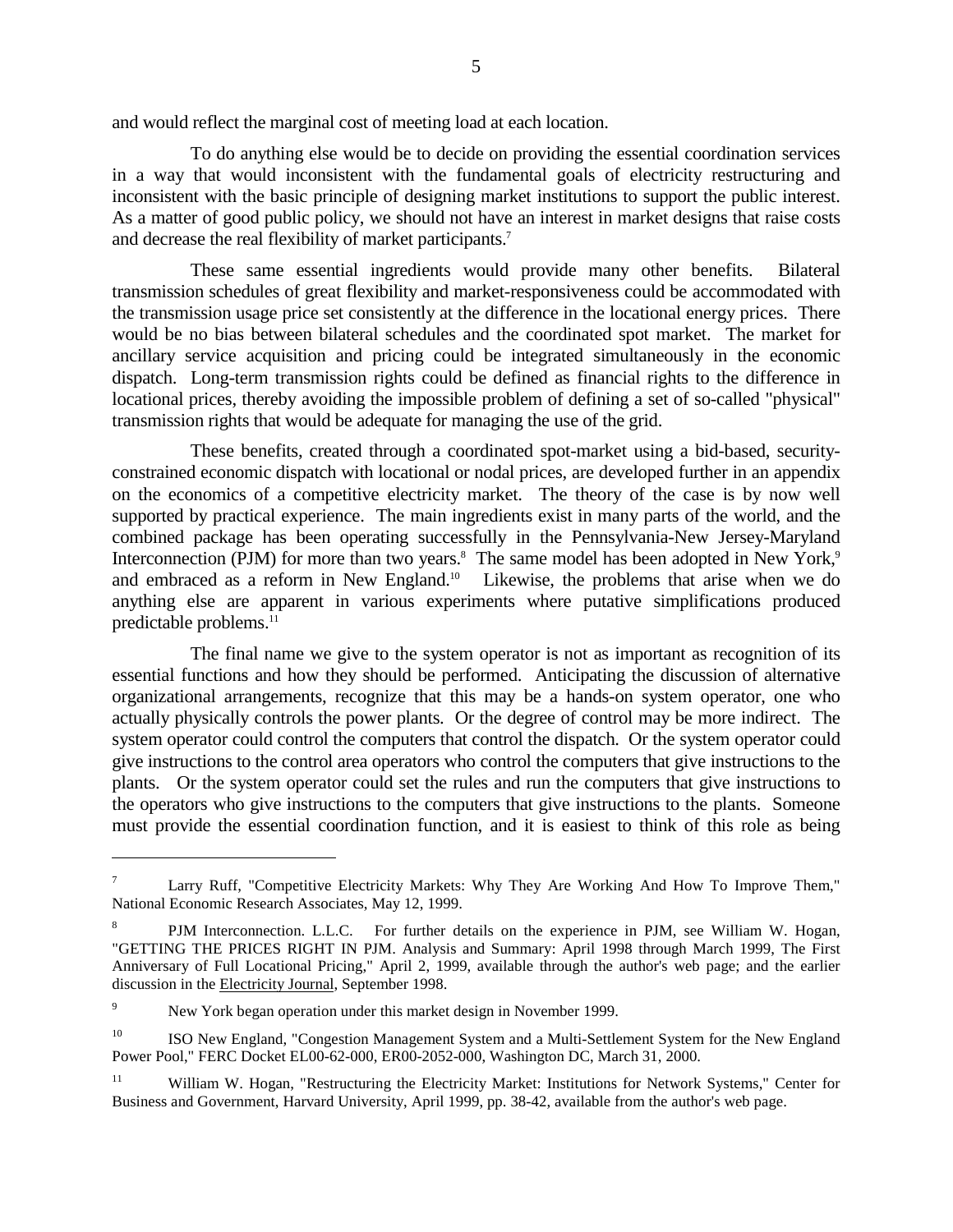coincident with the role of the system operator. But the organizational context within an RTO framework is secondary, even a distraction. What is important is that the coordination function be provided, and provided to meet the requirements dictated by the electrical network while supporting the operation of a competitive market. $12$ 

A close reading of the Millennium Order can be used to support the argument that the Commission knows all this.<sup>13</sup> The Order sets forward a broad framework for electricity restructuring in support of competitive markets through its requirements for minimum "characteristics" and "functions" of RTOs:

"...the four minimum characteristics for an RTO: ...

- (1) independence from market participants;
- (2) appropriate scope and regional configuration;
- (3) possession of operational authority for all transmission facilities under the RTO's control; and
- (4) exclusive authority to maintain short-term reliability."  $14$

In addition, there are eight minimum functions that an RTO must perform.

"...an RTO must:

- (1) administer its own tariff and employ a transmission pricing system that will promote efficient use and expansion of transmission and generation facilities;
- (2) create market mechanisms to manage transmission congestion;
- (3) develop and implement procedures to address parallel path flow issues;
- (4) serve as a supplier of last resort for all ancillary services required in Order No. 888 and subsequent orders;
- (5) operate a single OASIS site for all transmission facilities under its control with responsibility for independently calculating TTC and ATC;
- (6) monitor markets to identify design flaws and market power;
- (7) plan and coordinate necessary transmission additions and upgrades; [and]
- (8) ... ensure the integration of reliability practices within an interconnection and market interface practices among regions." 15

From the perspective of design of institutions, the most important theme running through the Commission's discussion of these characteristics and functions is the prominence of markets as the means for achieving the many goals of the RTO. The Commission recognizes the importance of organizing and using a market, and builds on this core idea. But it still requires a close reading to

 $\frac{12}{\text{RTO Order, pp. 268-269}}$ .

<sup>13</sup> RTO Order, pp. 632-643.

 $\mu$ <sup>14</sup> RTO Order, p. 152.

<sup>15</sup> RTO Order, pp. 323, 495.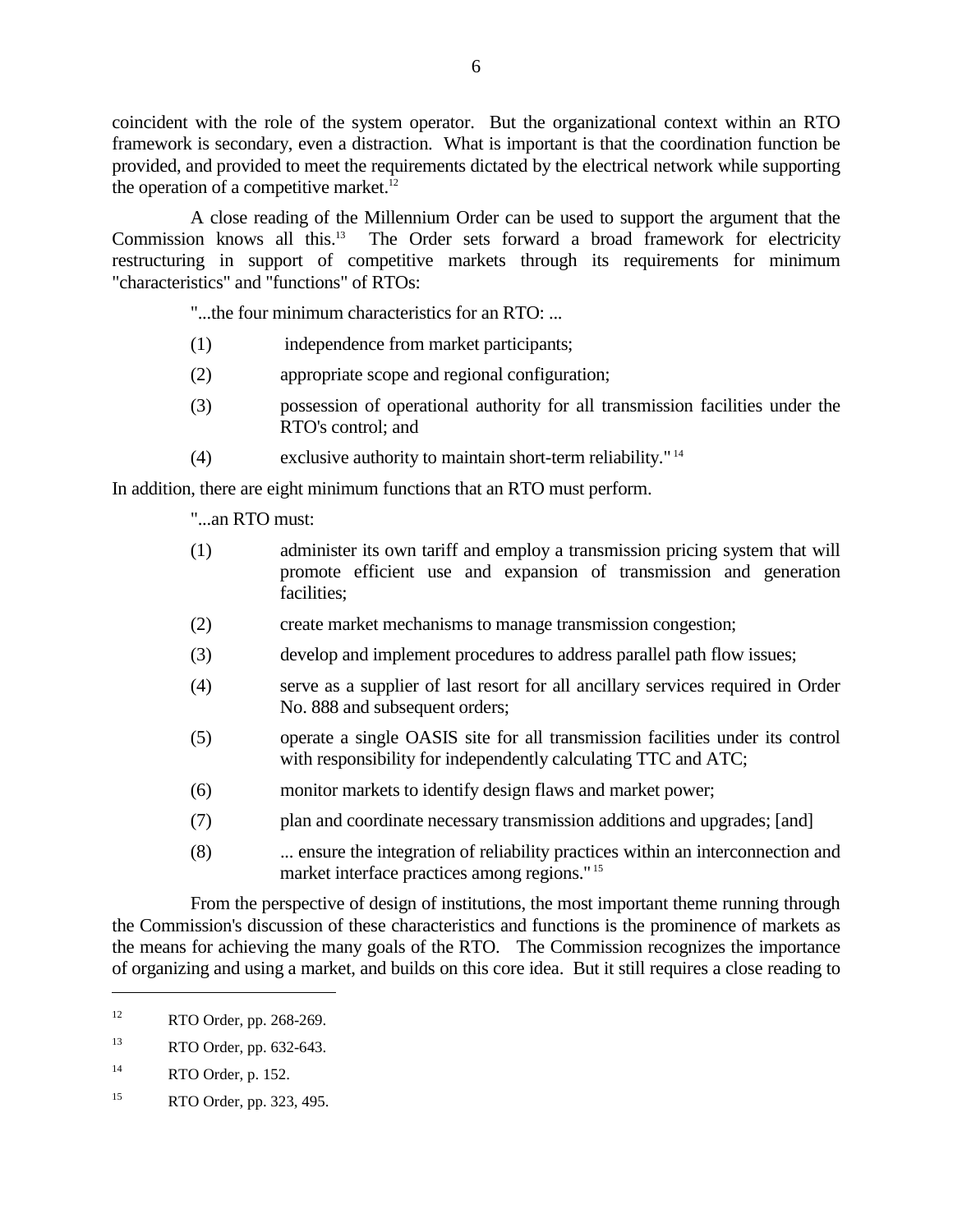recognize the details and organize what is in the public interest in supporting a well-functioning competitive market.

The close reading finds the basic components of the essential competitive market structure in the proposed requirements for RTO. The key element is in the recognition of the importance of a coordinated spot market. In the RTO Order this appears principally in the discussion of the balancing market. The Commission has



answered "Yes" to the three questions posed above. In particular, the Commission recognizes that "[r]eal-time balancing is usually achieved through the direct control of select generators (and, in some cases, loads) who increase or decrease their output (or consumption in the case of loads) in response to instructions from the system operator."16 To be consistent with the competitive market, it is essential that this be through a bid-based, security-constrained economic dispatch: "Proposals should ... ensure that (1) the generators that are dispatched in the presence of transmission constraints must be those that can serve system loads at least cost, and (2) limited transmission capacity should be used by market participants that value that use most highly."17

Further, the Commission requires that everyone be able to participate in this coordinated spot market, at the efficient, and necessarily locational or nodal, prices: "The market mechanisms must accommodate broad participation by all market participants, and must provide all transmission customers with efficient price signals regarding the consequences of their transmission usage decisions."18 In addition, "[t]he Regional Transmission Organization must ensure that its transmission customers have access to a real-time balancing market. The Regional Transmission Organization must either develop and operate this market itself or ensure that this task is performed by another entity that is not affiliated with any market participant."19

Given the availability of this coordinated spot market and these efficient locational prices, market participants could schedule bilateral transactions or rely on trade through the spot market. The differences in locational prices would define the opportunity costs of transmission,

<sup>16</sup> RTO Order, p. 635.

<sup>17</sup> RTO Order, pp. 332-333. See also p. 382.

<sup>18</sup> RTO Order, p. 332. See also p. 743.

<sup>&</sup>lt;sup>19</sup> RTO Order, p. 423. See also p. 715.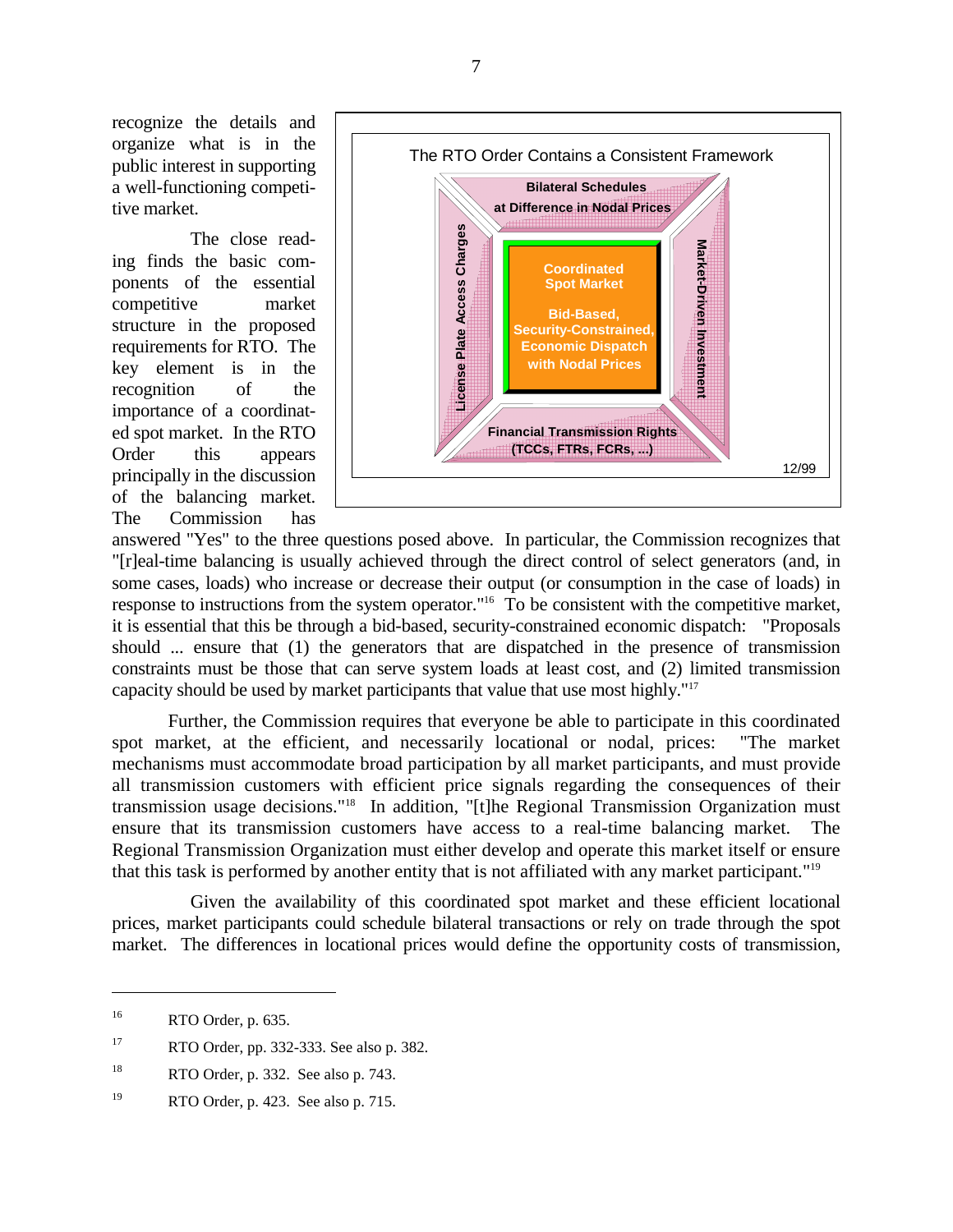giving rise to the creation of financial transmission rights.<sup>20</sup> Payment for the existing grid would appear in part as access charges, including the use of the "license plate" approach with regionspecific access charges.<sup>21</sup>

These are the most important elements. These define the functions of the essential system operator. There are not mere technical details, and they have far-reaching implications for how, and how well, the market works. The rules for access to the limited capacity of the transmission system stand at the core of all other issues. Putting these rules in place should be of the highest priority, and everything else in the design of market institutions should be examined as to how it supports or contradicts this basic structure.

#### **INSTITUTIONS AND MARKETS**

The central problem in the development of competitive electricity markets arises from the need for a system operator who can manage the complex short-term interactions in the network and maintain system reliability. There must be a system operator. The only open questions are with the rules the system operator will apply and the governance of its activities.<sup>22</sup> The development of Independent System Operators (ISO) has proceeded steadily in the worldwide restructuring of electricity markets. There are significant advantages in this approach. Control of the use of the transmission grid means control of the dispatch, at least at the margin, because adjusting the dispatch is the principal (or, in some cases, only) means of affecting the flow of power on the grid. That this system operator should also be independent of the existing electric utilities and other market participants is attractive in its simplicity in achieving equal treatment of all market participants. The ISO provides an essential service, but does not compete in the energy market.

The RTO Order summarizes the range of debate in the United States about the Commission's authority to mandate membership in an ISO, the need for such mandates, the search for alternative models, and the possibility that ISOs might be only a transitional arrangement. For example, there have been suggestions that ownership of the wires (a Gridco) combined with system operations (an SO) could produce an independent transmission company (a Transco) that would be different from an ISO, or an alternative that might be precluded by an ISO. Both the Gridco and the Transco might be described as an independent transmission company  $(ITC)^{23}$  For the present discussion, however, it is important to maintain the distinction of whether or not the system operator is combined with the ownership of the wires. Any or all of these models could become the eventual form of the RTO.

<sup>20</sup> RTO Order, pp. 382-383.

<sup>&</sup>lt;sup>21</sup> RTO Order, p. 524.

<sup>&</sup>lt;sup>22</sup> William W. Hogan, "Independent System Operator: Pricing and Flexibility in a Competitive Electricity Market," Center for Business and Government, Harvard University, February 1998.

<sup>&</sup>lt;sup>23</sup> For example, a version of the Transco model, as an independent transmission company proposed by Commonwealth Edison et al. received initial approval in Federal Energy Regulatory Commission, "Order Granting in Part Petition for Declaratory Order, Providing Guidance and Accepting Amendment for Filing," 90 FERC 61, 192, Washington DC, February 24, 2000. The filing details the market design and principles of operation of the ITC along the lines outlined above.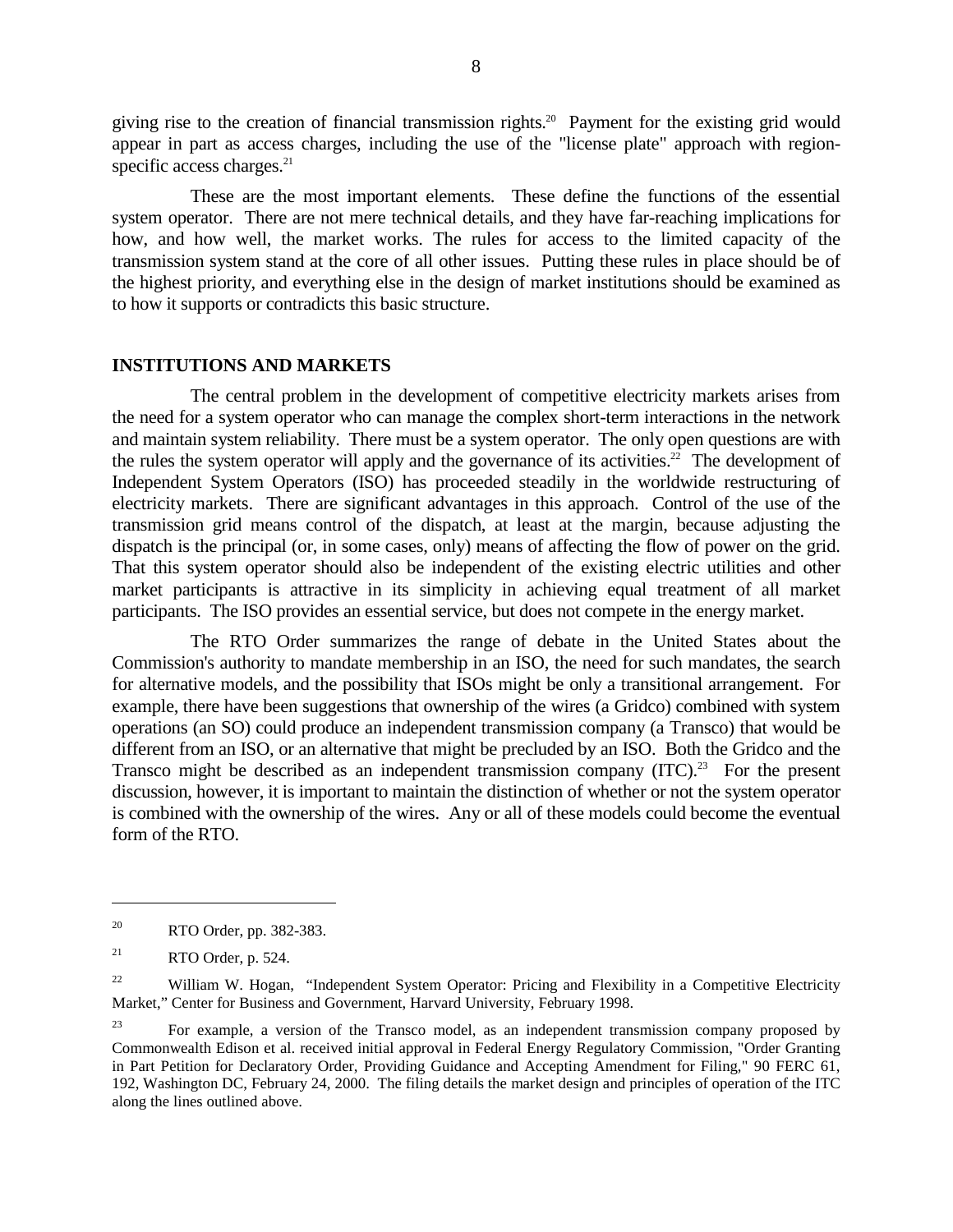## **There is a continuing debate about the best model for organizing coordination and control of the transmission system.**

**Transco.** An independent company that combines ownership of the grid and responsibility for system operations in managing the use of the grid. May be a for-profit or not-for-profit entity. (National Grid Company in England and Wales.)

Gridco. An independent company that owns the grid but does not have responsibility for operating the system. Works in conjunction with a system operator. May be a for-profit or not-for-profit entity. (GPU PowerNet in Victoria, Australia)

**ISO/PX.** An independent system operator with restrictions to allow for separate operation of a power exchange. (California ISO and PX.)

**ISO.** An independent system operator that has responsibility for managing use of the grid and coordinating the spot market. (Pennsylvania-New Jersey-Maryland Interconnection, PJM.)

**TLR.** The institution for coordinating transmission loading relief across regional system operators. (NERC Security Coordinators in the U.S. Eastern Interconnection.)

A symptom of the confusion over the rules for a competitive market is in the parallel activities devoted to the discussion of ISOs, the Commission's OASIS system for transmission scheduling,<sup>24</sup> the North American Electric Reliability Council (NERC) security coordinators for transmission line loading relief, and the Commission's earlier Capacity Reservation Tariff (CRT) proposals.25 Although these packages tend to be discussed in isolation, there is substantial overlap in that they all provide alternative approaches for the same core problem: rationing use of scarce transmission capacity. Furthermore, the approaches tend to be mutually inconsistent: some ISO models include bid-based economic dispatch; OASIS (in practice, if not in theory) is built around the flawed contract-path model; NERC's tagging rules and line loading relief procedures struggle to undo the contract path fiction, in order to deal with power flow realities and the commercial complications of administrative curtailments; the CRT would move all the way to a point-to-point reservation system with economic rationing.<sup>26</sup> We can't do all of these at the same time. And the

<sup>&</sup>lt;sup>24</sup> Open Access Same time Information System (OASIS), FERC Order 889, Final Rule, Washington, DC, April 24, 1996.

<sup>&</sup>lt;sup>25</sup> Federal Energy Regulatory Commission, "Capacity Reservation Open Access Transmission Tariffs," Notice of Proposed Rulemaking, RM96-11-000, Washington DC, April 24, 1996.

<sup>&</sup>lt;sup>26</sup> Michael Cadwalader, Scott Harvey, William Hogan, and Susan Pope, "Coordination of Congestion Relief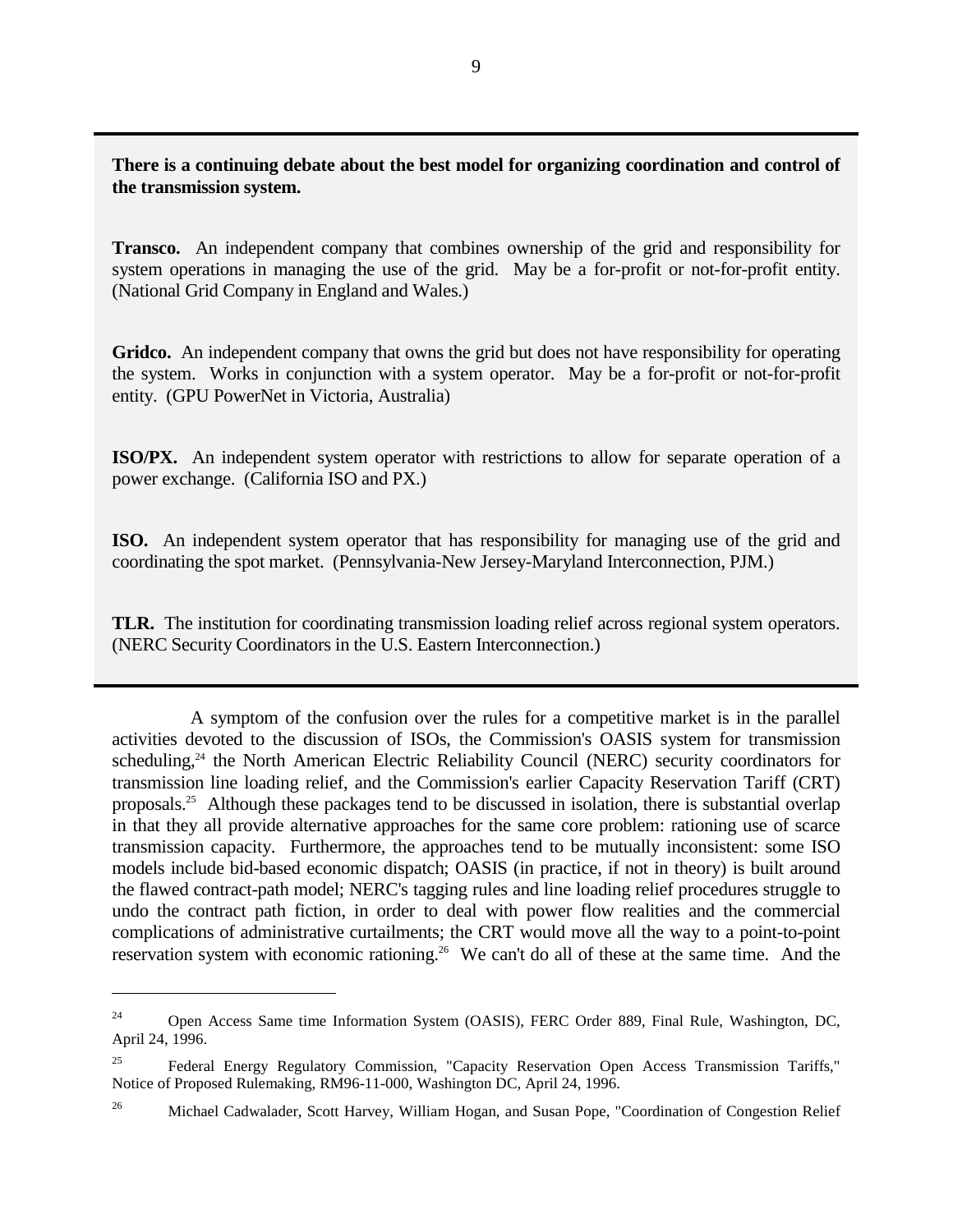attendant problems of coordinating trade across regions may be some of the most vexing for the regulators and the competitive market.

The unwelcome news for the regulators is that the hard problem of allocating scarce transmission capacity is made much more difficult by the move to competitive markets. In effect, we have taken the black box of the vertically integrated industry, opened it, and unbundled control of the various gears. In order for the system to work, however, the gears not only have to turn - they have to mesh. This is especially true in the very short-run, as we move closer to real-time operations.

Everyone wants non-discrimination and the maximum possible degree of flexibility for market participants. But to provide this flexibility, and make sure the gears mesh, it will be necessary to align the incentives of the participants with the success of the overall market. Either the incentives must match the system realities, or the pricing and access rules of necessity will be more restrictive and dictate customer choices. Furthermore, the role of the system operator inevitably will encompass both reliability and commercial issues. The supposed distinction between reliability and economics is a mirage that will provide no comfort in practice. The nature of the electric grid dictates that decisions motivated by reliability concerns will have substantial commercial impacts, especially when the system is constrained and the decisions matter most. The only issue is the degree to which we will be explicit about the interaction between reliability and economics, in order to improve both efficiency and transparency.

The Commission refers to the range of models as regional transmission organizations, a term intended to encompass many models. Here we focus on the implications for competition in generation, and the rules for the wholesale market. With a focus on market institutions needed to support competitive markets, a critical summary of the debate over transmission models highlights the importance of system operations and real-time dispatch.

#### **Transco**

 $\overline{a}$ 

The Transco model as defined here emphasizes the combined responsibility for ownership of the wires and conduct of system operations. A Transco is a single regional entity that owns and operates the transmission system, but is independent of generation and load. The emphasis on control of system operations isolates one of the key elements that define the relationship with the design of institutions for the competitive market.

It seems only natural that ownership of an asset should imply control of its use. However, unlike most other markets, this link between ownership and control of operations is literally not possible for an interconnected electric network. Absent a single entity for the entire grid, there is no avoiding the necessity of having operations controlled at least in part by someone else. Hence, for electricity, setting the rules for how you use your own asset is unavoidable. The complications do not disappear through a simple change of ownership and governance. The key function of system operations, as illustrated above in terms of energy balancing, must be performed within a framework that supports the public interest in a competitive market. Embedding the responsibility for execution of this function within a Transco would not change the necessity to define the rules according to objectives that transcend those of the Transco alone.

Across Multiple Regions," Center for Business and Government, Harvard University, October 7, 1999.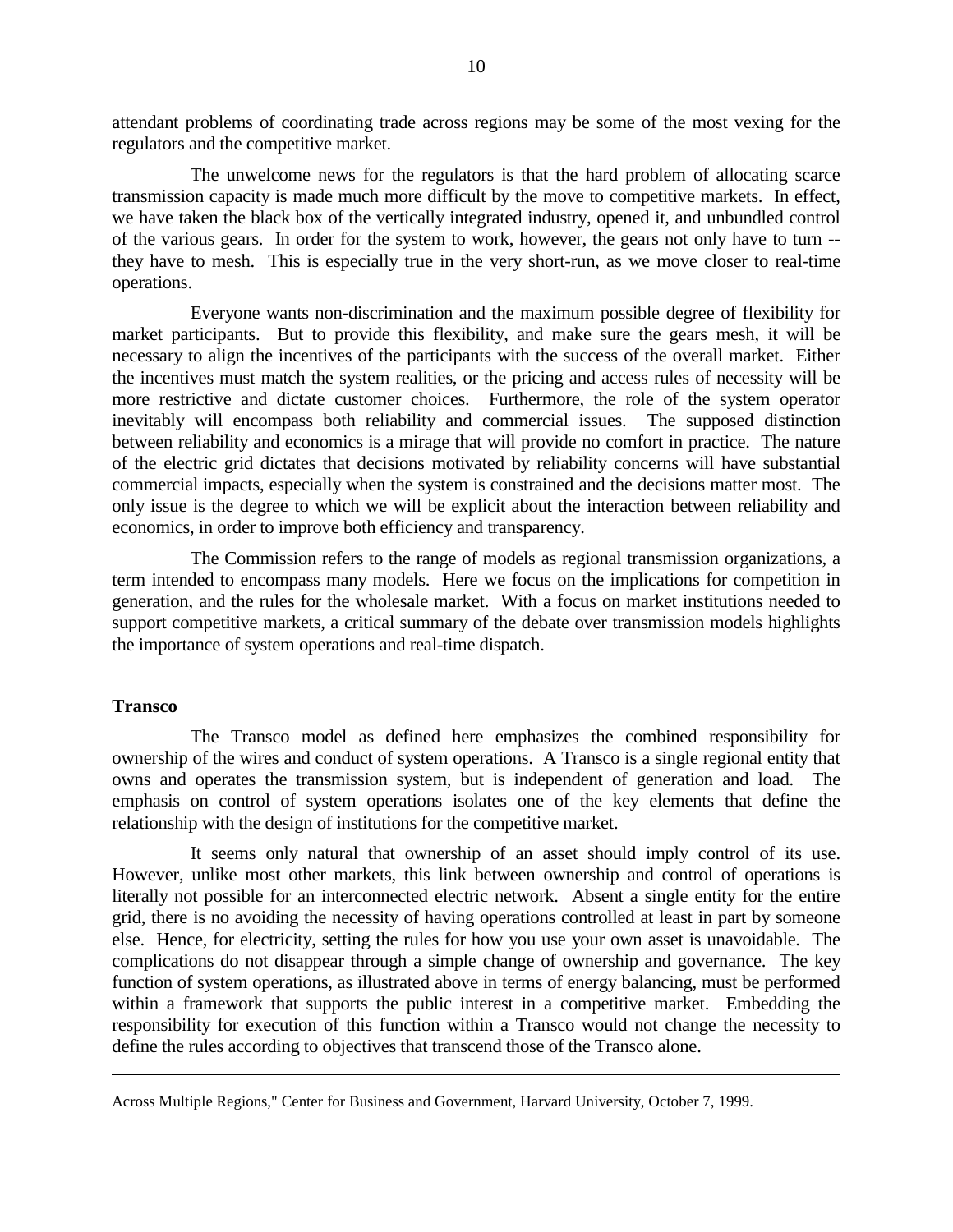The leading early proposals call for regulated for-profit entities.<sup>27</sup> In part, the motivation for creating a Transco is to exploit the incentive effects of the profit motive. Presumably the profit opportunities would provide inducement for improved operations and market responsive investment. At a minimum, with ownership of significant assets, there is an argument that regulators would have greater leverage in controlling the performance of Transcos.

The strongest claims are that the profit motive is all that would be needed, and with appropriate incentive regulation the Transco could be left to devise its own rules for transmission access, operations and detailed pricing. By this argument, mere establishment of a for-profit Transco would dispense with the difficulties of evaluating the pricing and access rules for transmission and system operations.<sup>28</sup> Apparently through some type of incentive regulation, an independent Transco would support a non-discriminatory, competitive electricity market that meets the Commission's public policy goals. While this may be a theoretical possibility, there is no known system of incentive regulation that could achieve this result. The difficulties to be overcome would begin with the same set of problems that complicate the process of setting the rules for system operation. At the core is the uncomfortable reality that there is no simple definition of the output of the transmission system. Efficient transmission is far more than electric throughput -- it is a complex service with many dimensions and substantial network interactions. Were this not true, there would probably be no need for a system operator in the first place.

The Federal Trade Commission (FTC) has identified a flaw in the argument that a Transco would necessarily have the right incentives to support a competitive electricity market.<sup>29</sup> A critical problem appears in the possible substitution between transmission and generation. We learned from many years of utility investment planning analysis that there is always a tradeoff between generation and transmission solutions when the system becomes constrained. It follows then that ownership of the wires and control of system operations (which means controlling the dispatch) would create an inherent conflict of interest for a Transco, with incentives to tilt operations to induce or preclude investment so as to benefit the Transco.

Furthermore, the assumption that it would be an easy matter to set the proper incentives for a Transco, incentives sufficient to leave to management the choice of rules and procedures for system operations, runs counter to the whole notion of electricity restructuring and greater reliance on the market. If we were so confident that we knew how to regulate such monopolies, then there would no need for restructuring and unbundling.<sup>30</sup> Quite to the contrary, it is a difficult matter to set such incentives. There is always a tradeoff between alternative compromises, and the design of a Transco model must confront its limitations.

<sup>&</sup>lt;sup>27</sup> For example, see the initial public announcements by Entergy, Northern States Power, First Energy, and Commonwealth Edison.

<sup>&</sup>lt;sup>28</sup> For example, see Curt L. Hébert, Jr., "Moving the RTO Debate," The Electricity Journal, March 1999, pp. 20-23.

<sup>&</sup>lt;sup>29</sup> Federal Trade Commission, Before Public Service Commission of the State of Mississippi, Docket No. 96-UA-389, August 28, 1998. Federal Trade Commission, Before the Federal Energy Regulatory Commission, In the Matter of Entergy Services, Inc., "Comments of the Staff of the Bureau of Economics of the Federal Trade Commission," Docket No. EL99-57-000, May 27, 1999.

<sup>&</sup>lt;sup>30</sup> Lawrence J. Spiwak, "You Say ISO, I Say Transco, Let's Call the Whole Thing Off," Public Utilities Fortnightly, March 15, 1999.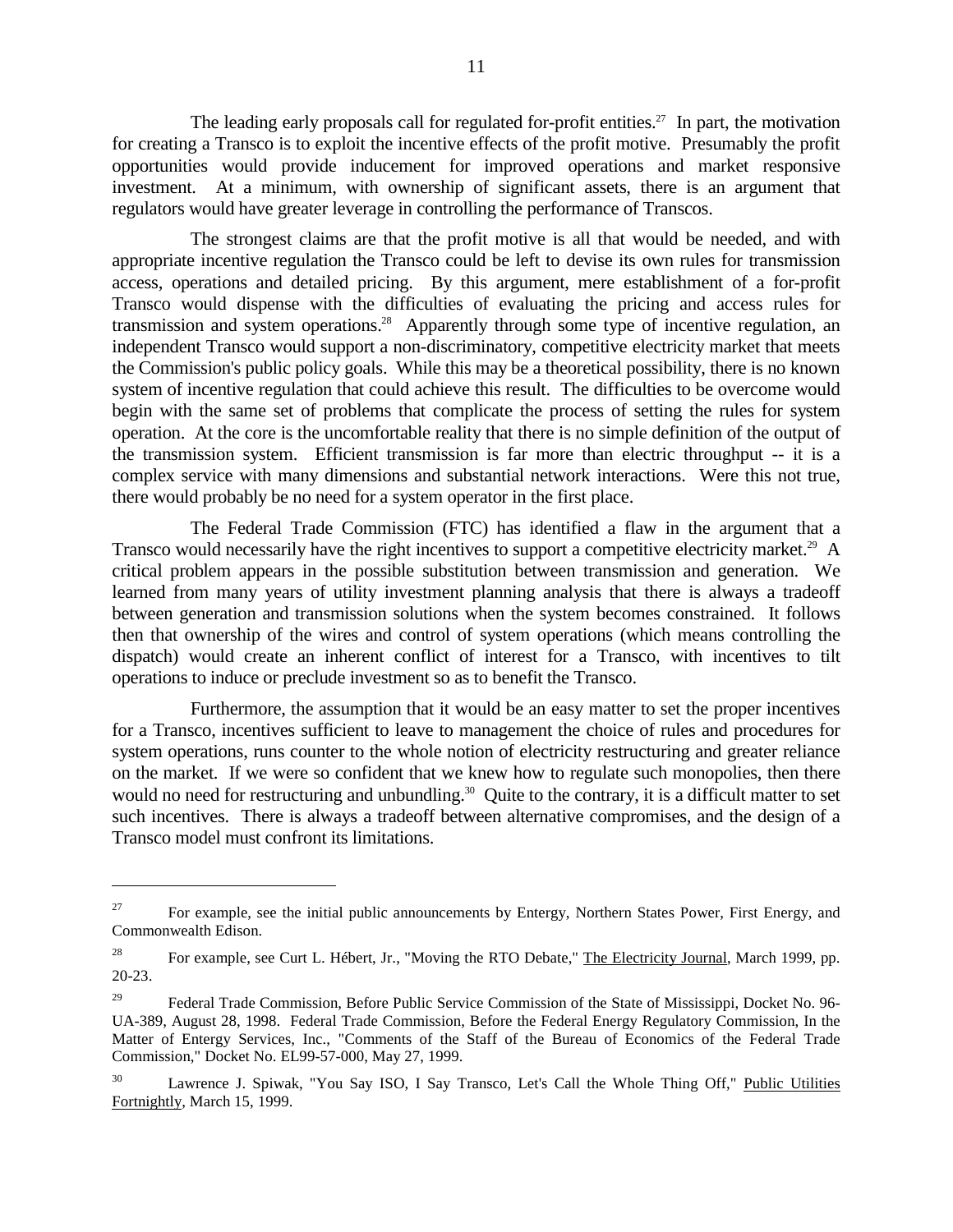An independent Transco may be attractive, and it could be the next stage or the end stage. But the very complexities that dictate the need for a system operator mean that it will not be an easy matter to structure the rules for system operations, nor would it be easy to structure incentives for a monopoly to discover the rules on its own. Providing appropriate incentives for the transmission system is a major difficulty in restructured electricity systems around the world. Some problems might be different under the different transmission models, such as the approach to providing incentives for grid maintenance and expansion, 31 but all the puzzles about the operating rules would appear again in this new guise. Hence, it is not likely that the Transco incentives could be developed so easily as to leave design of the system operation rules and pricing to the Transco monopoly alone. Somewhere in the company would be a system operator that must be "ring fenced" from the rest of the corporation, to have its own independent rules and pricing structures that support the public interest in a competitive market, not only the private interests of the monopoly Transco.<sup>32</sup> The Commission will face the task of evaluating and approving the rules for pricing and access.<sup>33</sup> And this applies to the not-so-independent Transcos that are embedded in the vertically integrated utilities, as well as to new independent Transcos that might be divested from the utilities.

Other problems arise when we consider further the Commission's requirements for independence of market participants. Presumably the Commission would support market-driven investments in increased transmission capacity. The form of these investments would have to be defined, but the supposed advantages of combined ownership and control in a Transco might be compromised. Or the independence of the Transco from market participants would be foreclosed. In Australia, for instance, there is a strong interest in promoting merchant-based transmission investments.34 No sooner had Australia created a small niche for a market-based transmission investment, than construction began on just such an expansion. This is the 180 MW Direct Link project connecting the regional electricity markets in Queensland and New South Wales.<sup>35</sup> The ownership of the line is separate from the control of operations, which will be managed through the Australian ISO. A similar project has been proposed to connect the New England and New York markets via a cable under Long Island Sound.36

<sup>&</sup>lt;sup>31</sup> William W. Hogan, "Transmission Investment and Competitive Electricity Markets," Center for Business and Government, Harvard University, April 1998.

<sup>&</sup>lt;sup>32</sup> Fiona Woolf, Cameron McKenna, comments on Panel 3, "Regulation, Governance, and Independence," FERC Public Conference Concerning the Commission's Policy on Independent System Operators, April 16, 1998. Examples with careful attention to the market rules by which the operators within the Transco pursue dispatch and pricing can be found in the National Grid Company of England and Wales or Transpower in New Zealand.

<sup>&</sup>lt;sup>33</sup> William L. Massey, "Policy on Regional Transmission Organizations: Five Pitfalls FERC Must Avoid," The Electricity Journal, March 1999, pp. 13-19.

<sup>34</sup> National Electricity Code Administrator, "Entrepreneurial Interconnectors: Safe Harbour Provisions," Transmission and Distribution Pricing Review, Australia, November 1998.

<sup>&</sup>lt;sup>35</sup> The Direct Link project is a merchant transmission line in Australia developed by TransÉnergie. Further details on the Direct Link project can be found on the TransÉnergie web page at www.transenergie.com.au. The author has been advising TransÉnergie in considering merchant transmission investments in the United States.

<sup>36</sup> TransÉnergie, "Petition of TransÉnergie U.S. Ltd. for Order Accepting Tariff for Transmission Interconnector and Granting Related Authorizations and Waivers," FERC Submission, Washington DC, October 1, 1999.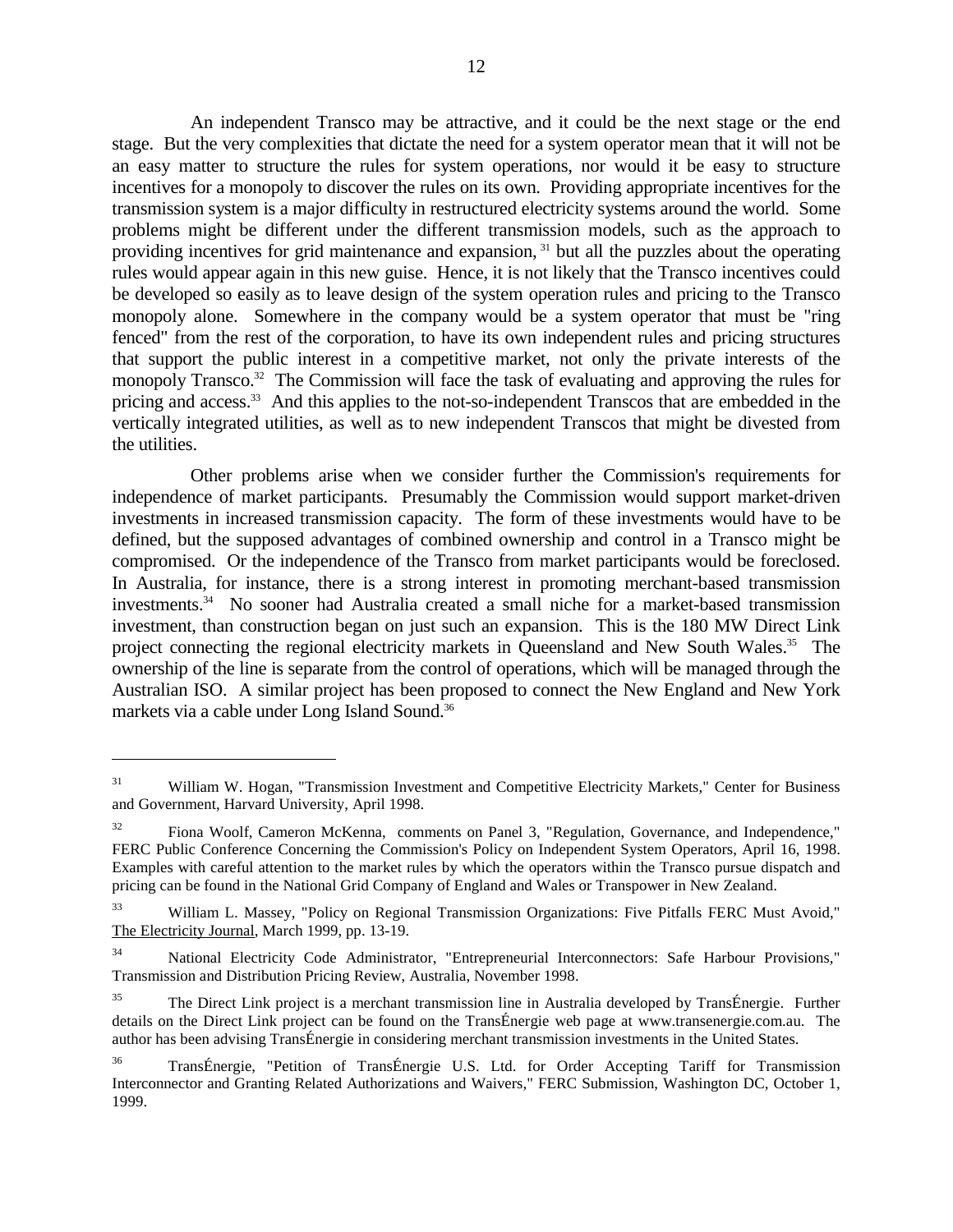In the end, therefore, it is unlikely that the Transco would avoid any of the conceptual and design challenges that must be addressed in creating an ISO. In this sense, it would be a mistake to cast a Transco as an alternative to an ISO in any way other than the formalities of organizational charts and governance. The same questions that appear in the specification of the rules for the market, for access and pricing, would appear in establishing the rules for the Transco. The main problems cannot be avoided. In effect, the result is likely to be a de facto ISO within the de jure corporate structure of a Transco. Or we could think of a Transco as an ISO that acquires ownership of the wires.

If we are not relying on the profit incentive alone to produce the rules for system operations, then other approaches to the Transco model might capture some of the benefits of better coordination of transmission investment and wires maintenance combined with an understanding of the needs of system operations. Here the large public power authorities in the United States provide an alternative model with non-profit organizations.<sup>37</sup> This is an old debate, with strong views and conflicting evidence. In the choice between the for-profit and the not-for-profit model, it may be the other details on regional coverage, legal restrictions on the transition, and the model for market operations would be more decisive.

Finally, a major hurdle for the widespread embrace of the Transco model in a large country like the United States would be in creating transmission companies that match the regional requirements of system operations. This is easy in New Zealand where there is already a single transmission owner. It would be much more difficult in the United States, Japan, or Europe with their large interconnected systems. The combination of system operations and ownership of only some of the wires might be much more problematic from the perspective of the owners of the other interconnected wires. Either these other transmission owners must surrender control of operations, foregoing all the presumed benefits of the Transco model, or operations must be balkanized to follow the pattern of wires ownership. If it is not an easy matter to change the patterns of ownership of the wires, therefore, reliance on the true Transco model, which combines complete ownership and operational control in one entity, would substantially hinder the development of integrated markets with broad regional coverage. In the end, the balkanized regional Transcos would not really be able to decide how to operate their systems, because the failure to capture all the regional interactions would leave to the transmission loading relief procedures the de facto definition of operating rules in the face of system constraints.

## **Gridco**

 $\overline{a}$ 

A Gridco is a regional entity that owns transmission wires and is independent of generation and load. As defined here, the Gridco is not responsible for controlling use of the system, and must be paired with a system operator. Many of the advantages of the Transco model would apply to the Gridco approach, but without all of the problems.

Control of operations by an ISO is compatible with the Gridco model. The rules for access and pricing would be the same as under the regime where traditional utilities own the grid that is under the control of a separate system operator. The distinction of the Gridco is that

<sup>&</sup>lt;sup>37</sup> Frank McCarmant, Vincent Tobin, and Stephen Pelcher, "Uncrossing the Wires: Transmission in a Restructured Market," The Electricity Journal, March 1999, pp. 24-35.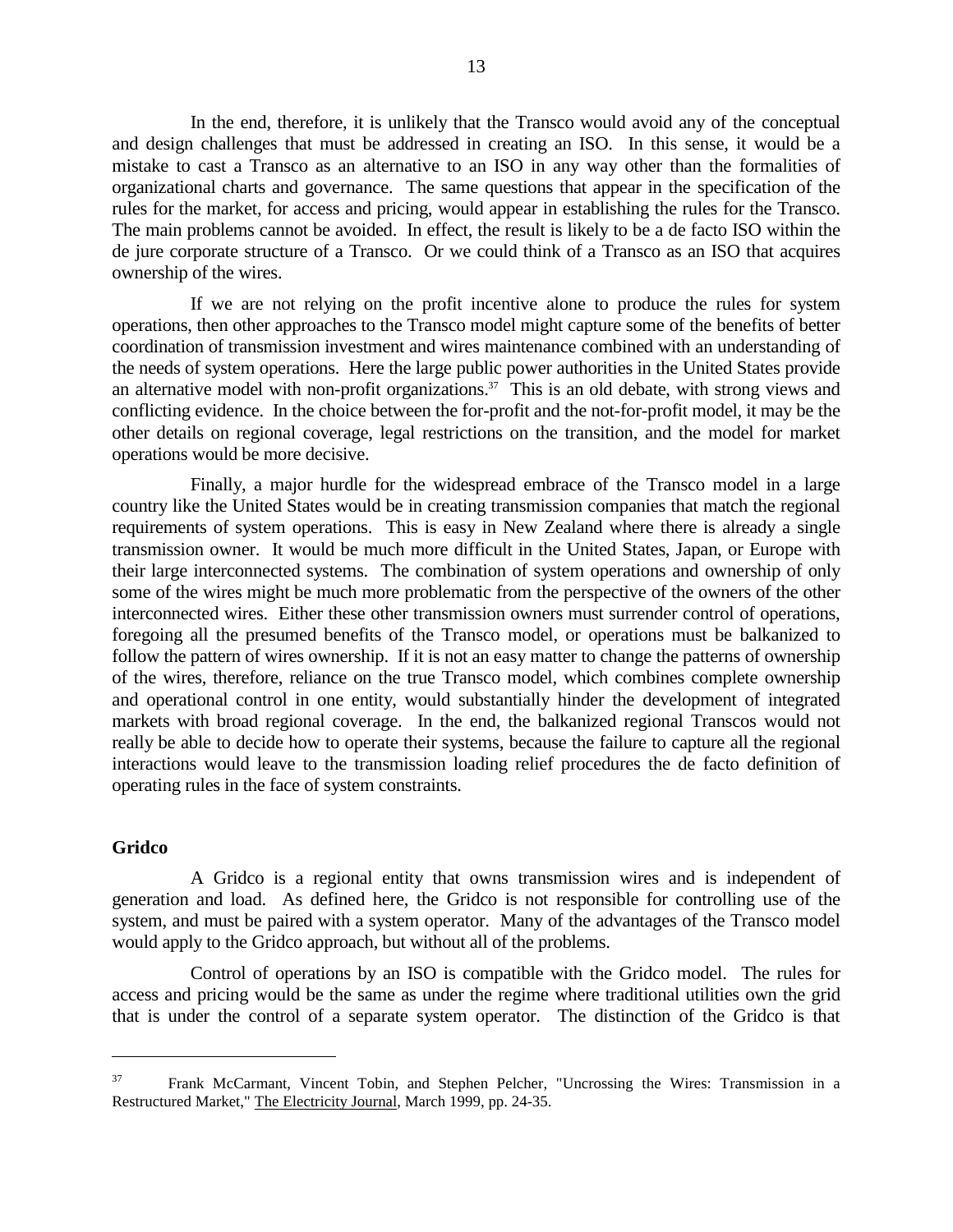maintenance and expansion of the grid could be the responsibility of the Gridco, which is also independent of generation and load.

As with Transcos, the leading proposals call for regulated for-profit entities, such as the strategies embodied in the public announcements of New England Electric System in New England or General Public Utilities in Pennsylvania-New Jersey. In both these cases, the wires company is separated from ownership of generation and from system operations. However, in these cases the companies still own distribution wires, and are not strictly transmission companies as understood in the pure Gridco model. Sharper examples of a pure Gridco approach are found in the transmission companies in Australia such as GPU PowerNet in Victoria, which owns and maintains the transmission wires, but does not own distribution systems and leaves system operations to the independent system operator in the National Electricity Market Management Company (NEMMCO).

The arguments of the large public power authorities apply as well for a mix that includes non-profit Gridcos. The incentives for the Gridco, which would own significant assets, would be similar to those of the Transco, but without the conflicts of interest in operations identified by the FTC.

Because of the separation from operations, regional coverage of the Gridco ownership of the wires need not and probably would not coincide with the regional coverage of system operations. This would be a great simplification compared to the Transco model. It would allow an evolution of Gridcos, with different models, without confronting the complications of balkanized operations. The developing Gridcos would be able to manage transmission investment and maintenance, with appropriate incentive regulation. Providing the proper incentives would not be easy, but it would be possible to pursue market incentives with fewer difficulties in isolating the control of system operations. Investments need not be limited to those of the Gridco. There could be a complex mix of transmission investments by existing utilities and other market participants, either through the Gridcos or in competition with the Gridcos.

#### **Power Exchanges**

 $\overline{a}$ 

The debate launched in the California restructuring spawned separate institutions for the operation of the spot market through a power exchange (PX) and control of system operations through an ISO. Here the independent system operator functions in conjunction with a separate and distinct power exchange responsible for market operations, with separate rules and pricing for each. In this case, neither the ISO nor PX owns transmission lines.

The viability of the distinction between the functions of market operations and system operations depend on the time horizon and the relative importance of network interactions. For the short-run, the two functions are difficult (impossible) to separate.<sup>38</sup> Over the short-run, maintaining a distinction between the ISO and the PX requires creation of complex rules to restrict the system operator. It is well recognized that if the system operator performs its functions through use of a voluntary, bid-based, security-constrained, economic dispatch, following the principles power systems have used for decades, the separate power exchange would have little to do other than

<sup>&</sup>lt;sup>38</sup> W. Hogan, "A Wholesale Pool Spot Market Must Be Administered by the Independent System Operator: Avoiding the Separation Fallacy," The Electricity Journal, December 1995, pp. 26-37.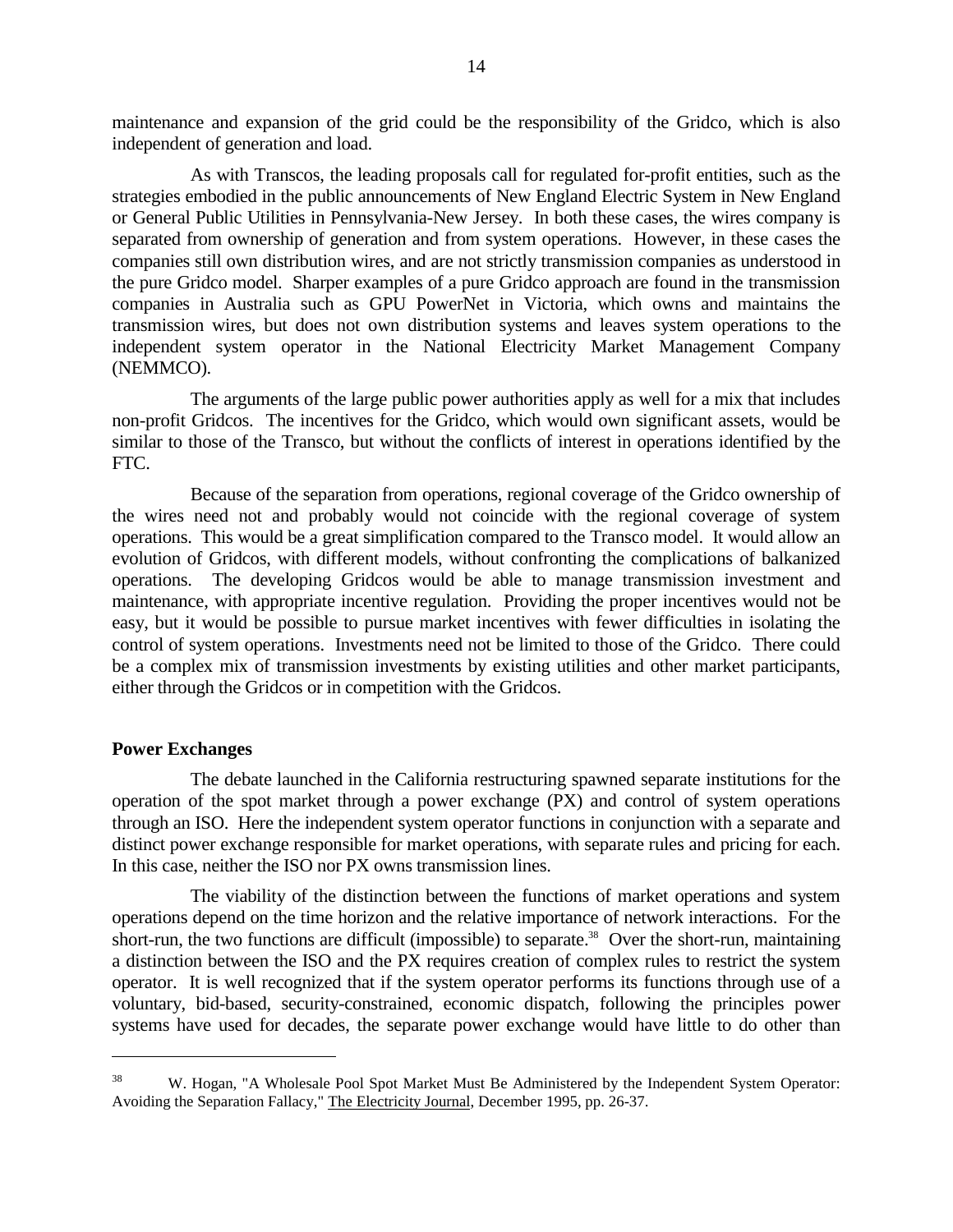arrange accounting settlements. Hence, in California, where we find a model with this formal attempt to separate the spot market from system operations, the design precludes the ISO from pursuing an economic dispatch and segments interdependent functions, reducing options and increasing costs. The results with this approach have been problematic, at best, and a number of initiatives are underway that will, in effect, undo the artificial separation of markets.<sup>39</sup>

Restrictions on ISOs reappear in various proposals elsewhere that limit the use of economic dispatch and transmission coordination, assuming that the complex interactions can somehow be internalized in a market, even without a formal power exchange.<sup>40</sup> Inevitably these approaches reduce transmission capacity, socialize costs and add to the complexity of real operations.

Note that the issue here is not the emergence of power exchanges to serve the needs of the market. There may be a demand for such services beyond what the system operator can provide. There should be no restrictions on the creation of power exchanges. The issue, rather, is whether there should be restrictions imposed on the ISO in order to create more business for independent power exchanges.

When trading power at a particular location, power exchanges would not confront the all the problems of network interactions. And over horizons where network interaction might not be as important, the advantages for integration of the power exchange and system operations would be reduced. For example, in Norway there is a market which functions as a power exchange separate from the ISO, for trading of contracts and establishment of schedules. But in the end, the true realtime spot market in Norway is the final regulation market administered by the ISO. As the Commission has observed, when the real network interactions come to the fore, there must be a balancing market. In effect this is a coordinated spot market, and it should be integrated in the functions of the system operator rather than artificially separated at the cost of substantial increased complexity and further compromise of the basic market principles.

### **Independent System Operator**

 $\overline{a}$ 

The independent system operator provides a dispatch function that coordinates the spot market. As discussed below, the basic ISO model has been extensively developed in its various incarnations around the world.<sup>41</sup> The ISO does not own transmission lines. If there is a separate entity called a Power Exchange, it does not have responsibility for coordinating the spot market and transmission usage. The PX may handle bidding and settlements, such as with Electricity Market Company (EMCO) in New Zealand. But in New Zealand the real-time dispatch implementation falls to Transpower, which is the de facto ISO. In many cases, there is no separate PX with any special status, as for example in the PJM ISO, the New England ISO, the Australian NEMMCO,

<sup>&</sup>lt;sup>39</sup> For example, see Frank Wolak, Robert Nordhaus, and Carl Shapiro, "Report on the Redesign of Markets for Ancillary Services and Real-Time Energy," Market Surveillance Committee of the California Independent System Operator, March 25, 1999.

<sup>&</sup>lt;sup>40</sup> For example, this is the proposal for the Midwest Independent System Operator.

<sup>&</sup>lt;sup>41</sup> William W. Hogan, "Independent System Operator: Pricing and Flexibility in a Competitive Electricity Market," Center for Business and Government, Harvard-Japan Project on Energy and the Environment, Harvard University, March 1998.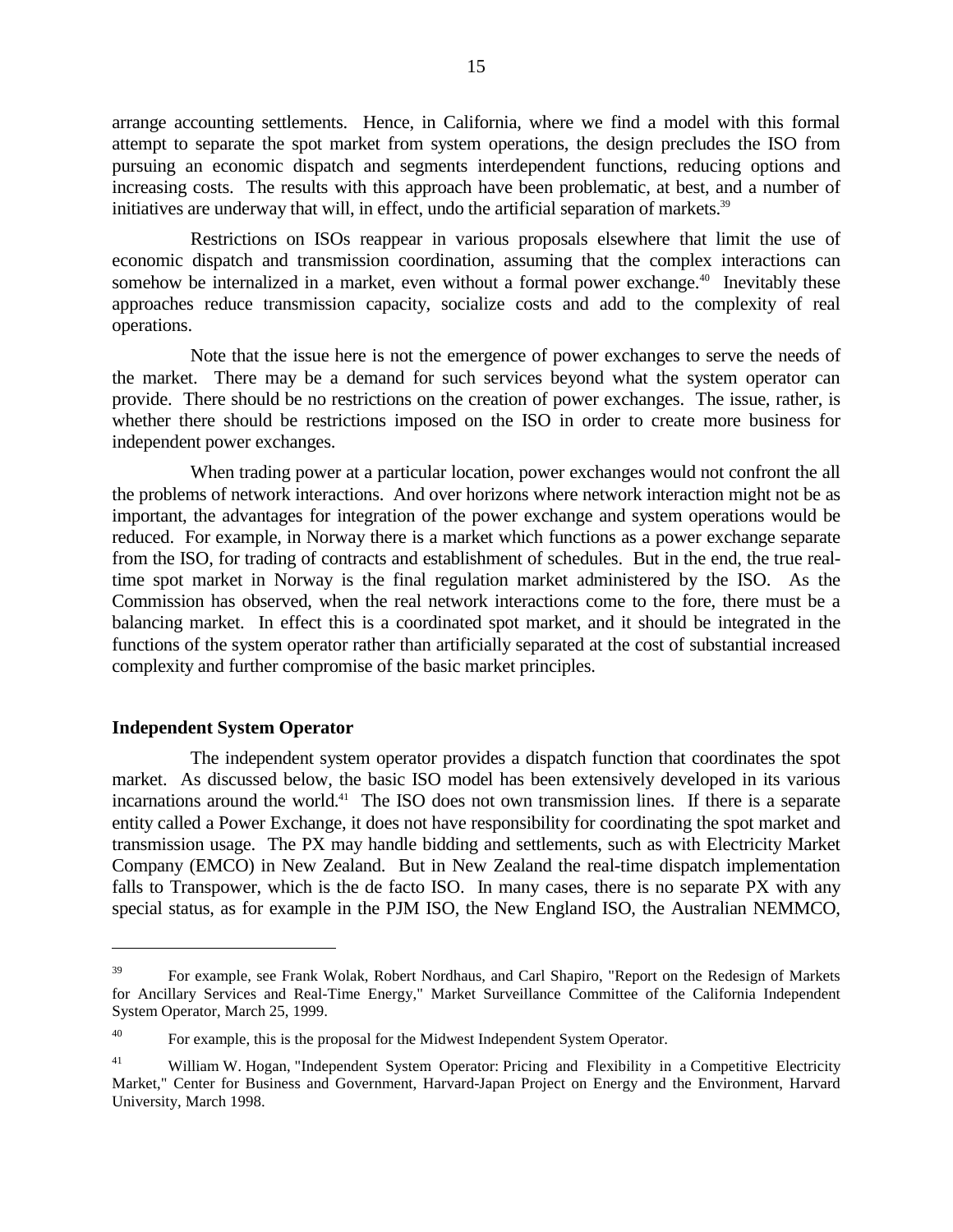and so on.

The services provided by the ISO are complex and interconnected. It is a challenge to find the best mix of unbundled activities and associated pricing rules. The key is to match the degree of customer choice with the pricing incentives. Where customers have flexibility, such as between spot market transactions and bilateral transmission scheduling, it is important to get the prices right. There are many models, each with its own nuances. But there is a core model built on the basic economics of electricity systems, as discussed above.

The appropriate size and regional coverage of the ISO depends on many factors, including the degree of coordination required across the entities in arranging for transmission loading relief. The ISO model is fully compatible with the creation of independent Gridcos, and enjoys the advantage over a Transco that the regional coverage of the single ISO does not have to match that of possibly multiple Gridcos.

#### **Transmission Loading Relief**

In large interconnected grids with multiple areas under separate control, regional system operators must coordinate use of the transmission grid. Transmission loading relief (TLR) is required when system constraints would be violated. The rules for inter-regional coordination interact strongly with the pricing and access rules within the regions. The experience in the United States has been that there has been too little in the way of coordination of the TLR rules with the requirements and expectations of the developing markets.

In the United States, the North American Electric Reliability Council (NERC) filled the vacuum in developing a mechanism and institutional framework for TLR. However, the institutional design limits imposed or assumed by NERC required non-market mechanisms for curtailing transactions. In effect, the NERC approach embraced the fallacy of the separation of markets and reliability, assuming that it would be possible to have reliability rules that would be either unimportant or neutral in their commercial effects. The resulting TLR system was cumbersome, reduced real transmission capacity, and had severe impacts on the market, contributing to problems in the Mid-West during the summers of 1998 and 1999 that produced \$7000/MWh transactions.<sup>42</sup>

With TLR integrated in the market, prices and bids would matter. The Commission directed NERC to develop more economic systems. There are alternative market mechanisms available in principle. For example, the PJM system proposed implementing the first consistent market mechanism for managing TLR by allowing participants to choose to pay for congestion. This is a separate topic still under active consideration in the United States. The lesson is that the TLR rules must be developed to be consistent with the institutions of the electricity market.<sup>43</sup> The same problems that appear in TLR can be found in the coordination across the seams between regional ISOs. The reliability driven concerns for use of the transmission system cannot be separated from system operations or from the activities of the market, at least in the short-run.

<sup>&</sup>lt;sup>42</sup> Michael Cadwalader, Scott Harvey, William Hogan, and Susan Pope, "Market Coordination of Transmission Loading Relief Across Multiple Regions," Center for Business and Government, Harvard University, December 1, 1998.

<sup>43</sup> RTO Order, p. 380.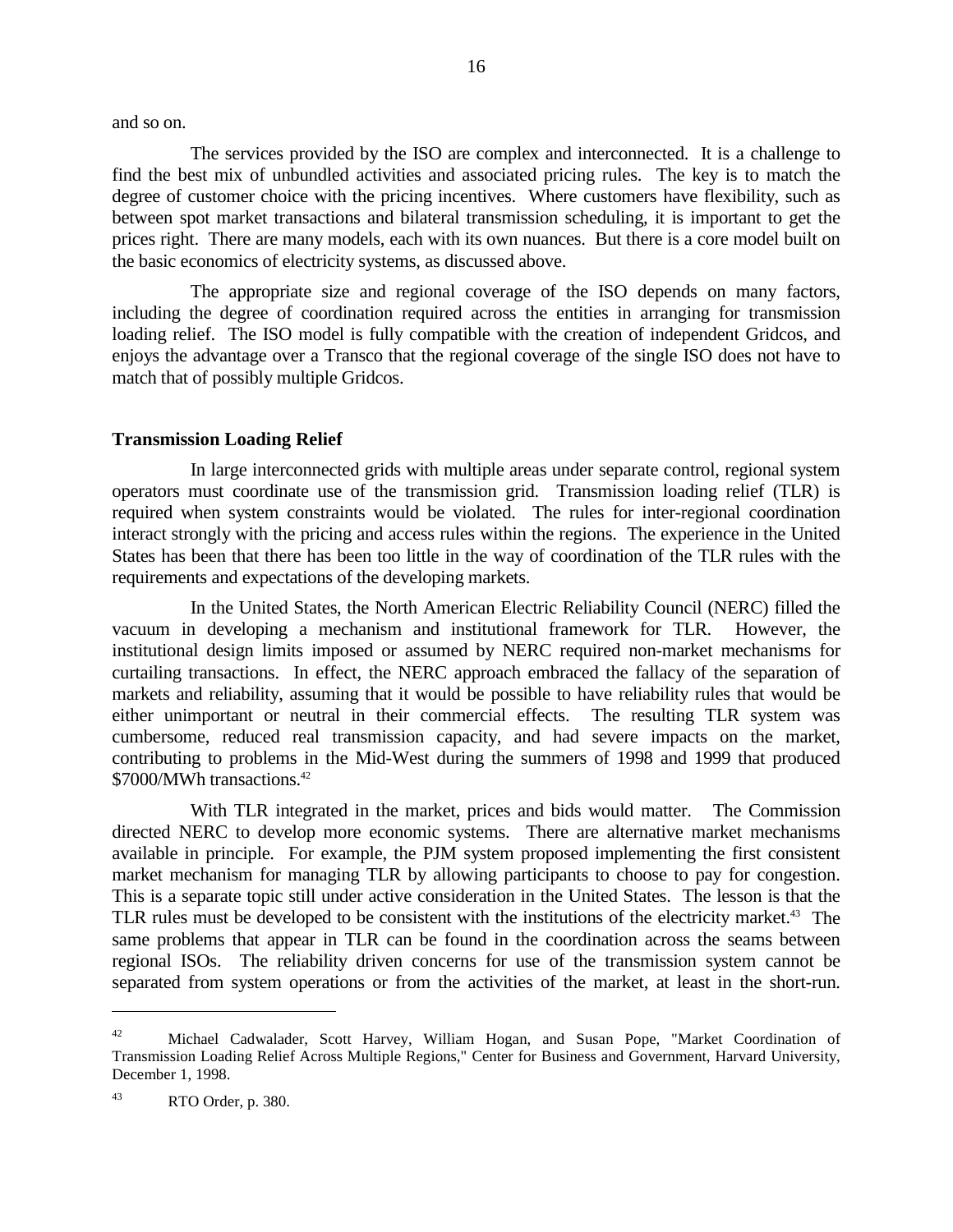Network interactions are strong, and the same forces that create the need for an ISO drive the need for market driven methods of adjusting use of the transmission system.

#### **MITIGATING MARKET POWER**

The essential ingredients of the basic market design presume that there is competition in generation. That assumption stands at the core of electricity restructuring and is the fundamental requirement for moving to a market. The term "competition" means different things to different participants in the market. The list includes a (very) large number of generation suppliers and customers who have the ability to choose among suppliers at will. Furthermore, there would be a (very) large number of customers and suppliers would be able to refuse customers at will. Finally, regulators would want full non-discrimination and comparability.

Likewise, the textbook case for a competitive model supposes a set of limiting assumptions that follow from the assumed structure. Electricity would be a commodity business with no entry costs or barriers. The suppliers would be price-takers with little or no ability to influence the market equilibrium. The same would apply to the many price-taking customers. There would always be a market equilibrium that would fully exhaust arbitrage opportunities under according to the law of one price.

Unfortunately, the limiting conditions of competition between and among generators and customers do not hold in practice. The competitive model is idealized, and there really are no pure cases in the electric market or anywhere else. In reality there are many approximations, and the hope is not that there will be a perfectly competitive market but that there will be at least workable competition. The definition of workable competition is not precise, but the issues are important. The gap between the perfect and the real has many dimensions. In the real world economic dispatch is always imperfect and the system constraints are soft. Investments can be lumpy, especially in transmission and this creates market power and natural monopoly. Almost by definition, market participants seek price advantages whenever they can and both energy and ancillary services can have dominant suppliers.

All these gaps between the real and the ideal can have implications for operation of the market and pricing. It is when the deviations from workable competition move too far towards the exercise of market power that we face the most serious policy problems. And in the real world of electricity, it is not hard to find instances of market power. A full treatment of the issues raised by market power is beyond the scope of the present discussion. However, it is useful to summarize an argument about the implications of market power for the design of market institutions.

Because of its importance, regulators have been concerned with detecting and mitigating market power. The policy response has been a mix of:

- Market monitoring and reporting. (UK, CA, PJM, NY, NE)
- Market power mitigation through divestiture and contracting. (UK, CA, IL, NY, PJM)
- Market power mitigation through market design. (UK, CA, Australia)

Market power monitoring is a among the responsibilities that have been assigned to ISOs, and will probably be a major activity of RTOs. However, the focus here is on market design and the adaptations of market institutions to mitigate the impacts of market power. We consider the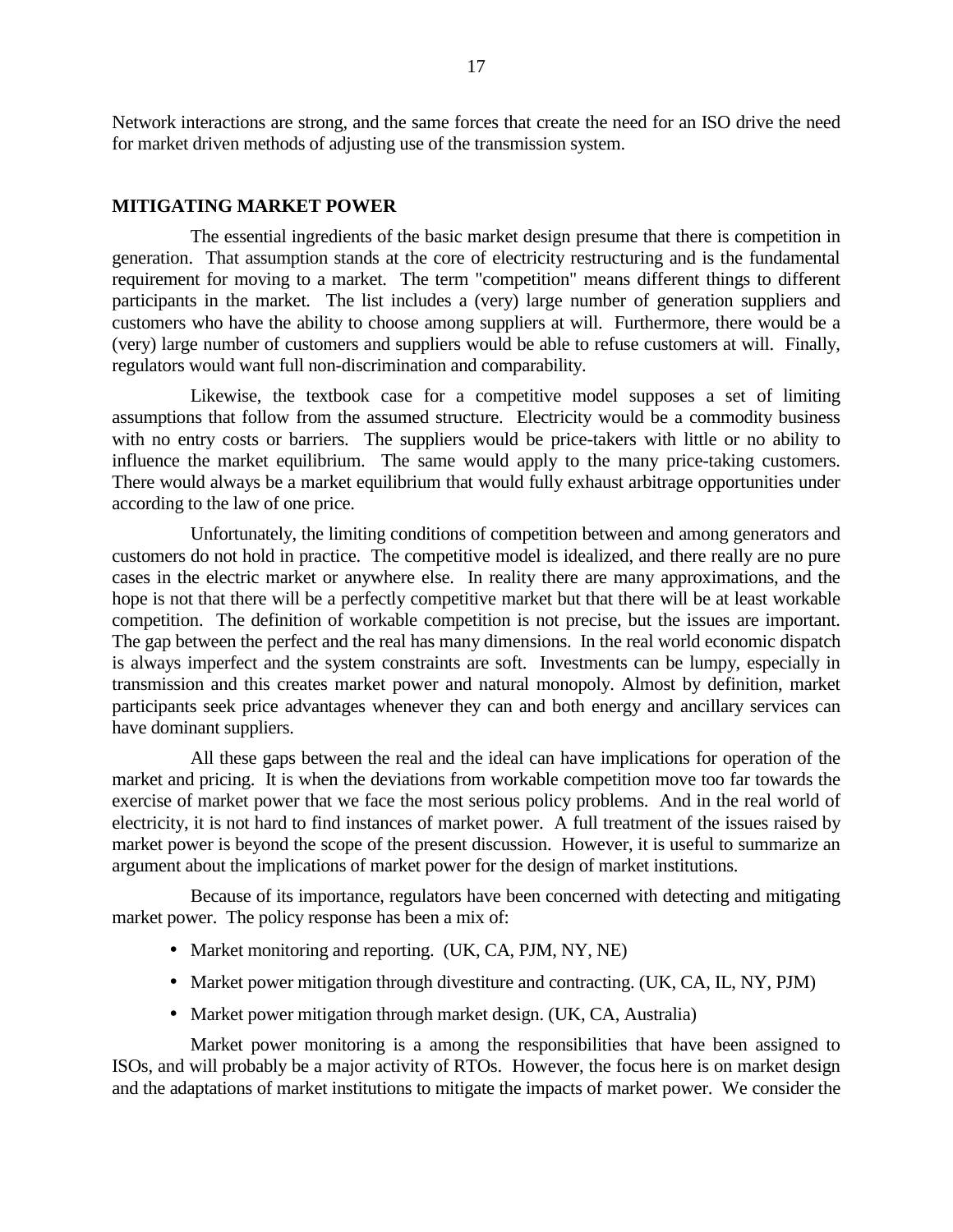case of energy generation, and the debate over the use of efficient pricing mechanisms. There are competing approaches to energy pricing and mitigation of market power in generation.

One approach is to follow efficient pricing principles and leave market power mitigation to other targeted methods (e.g., PJM, NY). Here the theory is that efficient competitive design is the target and appropriate for the long run, with the transitional problems of market power best met by carefully targeted mitigation efforts rather than comprehensive modifications in the market design.

The alternative view is to adopt fundamental changes in the market design and pricing approaches to limit the impact of market power and supplement other targeted methods (e.g., UK, CA, Australia). This raises the problem of making a transition away from the market modifications towards an eventual competitive market model.

Some market design modifications and associated pricing methods might be effective in mitigating market power. For example, one such possibility would be to rely on monopsony purchasing to counterbalance the power of a monopoly seller. However, this well-known theoretical approach would violate the principle of non-discrimination by requiring some rationing among buyers and would be difficult to implement without creating more problems. The use of countervailing market power, therefore, does not seem promising.

The more common approach to market design modification has been to reject efficient pricing based on the competitive model and adopt a blend of socialization and averaging of costs. In particular, it is argued that efficient locational pricing by definition creates small isolated markets where it would be easier to exercise market power. Hence, as the argument goes, in the face of significant market power in generation, zonal aggregation and socialization of costs should replace efficient locational pricing. This is the conventional wisdom found in many policy debates. This conventional wisdom is often unexamined. It is often wrong.

The importance of the conventional wisdom in some places is that it has had deep and pervasive effects on market design and operations. In California, for example, the separation of prices between some constrained zones is "inactive" whenever there is significant market power.

"The absence of effective competition within the Inactive Zones gives market power to the few owners of generating units within these Zones that could theoretically drive the corresponding zonal price arbitrarily high should there be Congestion Management on the inactive interface."<sup>44</sup>

The limitation is clear, and the appeal to the perverse effects of local market power is taken for granted. The underlying arguments are seldom exposed. It would seem natural that the motivation should be to avoid subsidies for local monopolists and any associated market inefficiencies.

"When a transmission path within a zone is regularly congested, there are good reasons to create a new zone. This transforms an zonal interface into an interzonal interface: doing so allows congestion over this interface to be handled using market processes based on adjustment bids (as opposed to the ISO's procedures for handling zonal congestion). However, creating a new zone can lead to highly

<sup>44</sup> California Independent System Operator, "Report to the Federal Energy Regulatory Commission: Studies Conducted Pursuant to the October 30, 1997 Order," December 1, 1999, p. 17.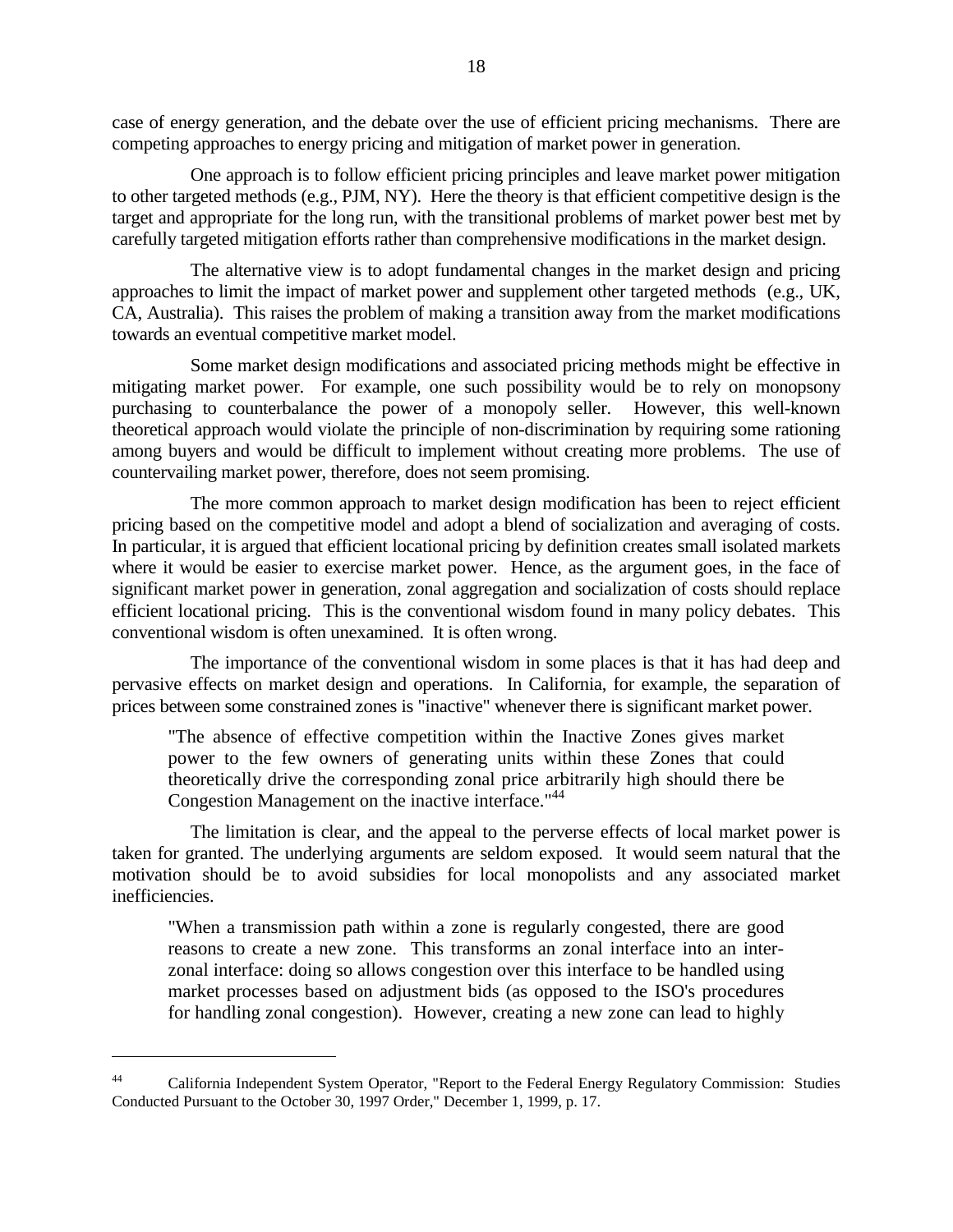concentrated ownership of generation units in the markets within each zone, which enhances the ability of generation units owners to set high zonal prices. In light of this tradeoff, it is not the case that creating more zones always or typically enhances the efficiency of the overall market. Recognizing this tradeoff, the ISO Tariff calls for the creation of new zones only if generation markets on both sides of the interface in question are 'workably competitive.'"45

It would be useful to examine the costs of this cost allocation policy in terms of the incentive effects and the subsidy to local monopolists. A separate section considers the impact of zonal price aggregation under competitive market assumptions, but here the issue is market power mitigation. To what extent is it true that modification of the market design to create zonal prices mitigates market power?

It is important to make a distinction between real expansion of the transmission network and zonal aggregation. Real expansion of the network removes transmission constraints and expands competition. By contrast, administrative aggregation into a zone does nothing by itself to eliminate the transmission constraints. The incentive and market effects of real grid expansion are quite different from those of administrative cost reallocation. In fact, for purposes of market power mitigation locational pricing can be superior to zonal aggregation and pricing. There are at least four reasons why locational pricing is often superior to zonal pricing from a when there is potential for the exercise of locational market power.<sup>46</sup>

- Zonal pricing can create market power in the hypothetical zonal dispatch that does not exist in the actual power market under either nodal or inter-zonal pricing.
- Zonal pricing can create market power in the zonal redispatch that does not exist in the actual power market under either nodal or inter-zonal pricing.
- By reducing the response of demand in the constrained region to the exercise of locational market power, zonal pricing can make profitable the exercise of market power that would be unprofitable under either nodal or inter-zonal pricing.
- The zonal pricing and redispatch mechanism can reduce the supply elasticity of energy across open interfaces, making profitable the exercise of market power that would be unprofitable under nodal pricing.

Despite the conventional wisdom, therefore, locational pricing is generally superior for both reasons of static and dynamic efficiency. The conventional wisdom that aggregation into zones would mitigate market power mistakes real transmission expansion for administrative transmission expansion. With real constraints in the grid, administrative aggregation actually exacerbates the market power problem.

Of course, locational pricing by itself does not eliminate market power in the generation market, and other mitigation measures are needed. There are other tools available that can be made

<sup>45</sup> Frank A. Wolak, Chairman, Market Surveillance Committee of California Independent System Operator, "Report of Redesign of California Real-Time Energy and Ancillary Services Markets," October 18, 1999, p. 16.

<sup>46</sup> Scott M. Harvey and William W. Hogan, "Imperfect Pricing for Imperfect Markets: Nodal and Zonal Congestion Management and the Exercise of Market Power," Harvard-Japan Project on Energy and the Environment, Harvard University, March 2000.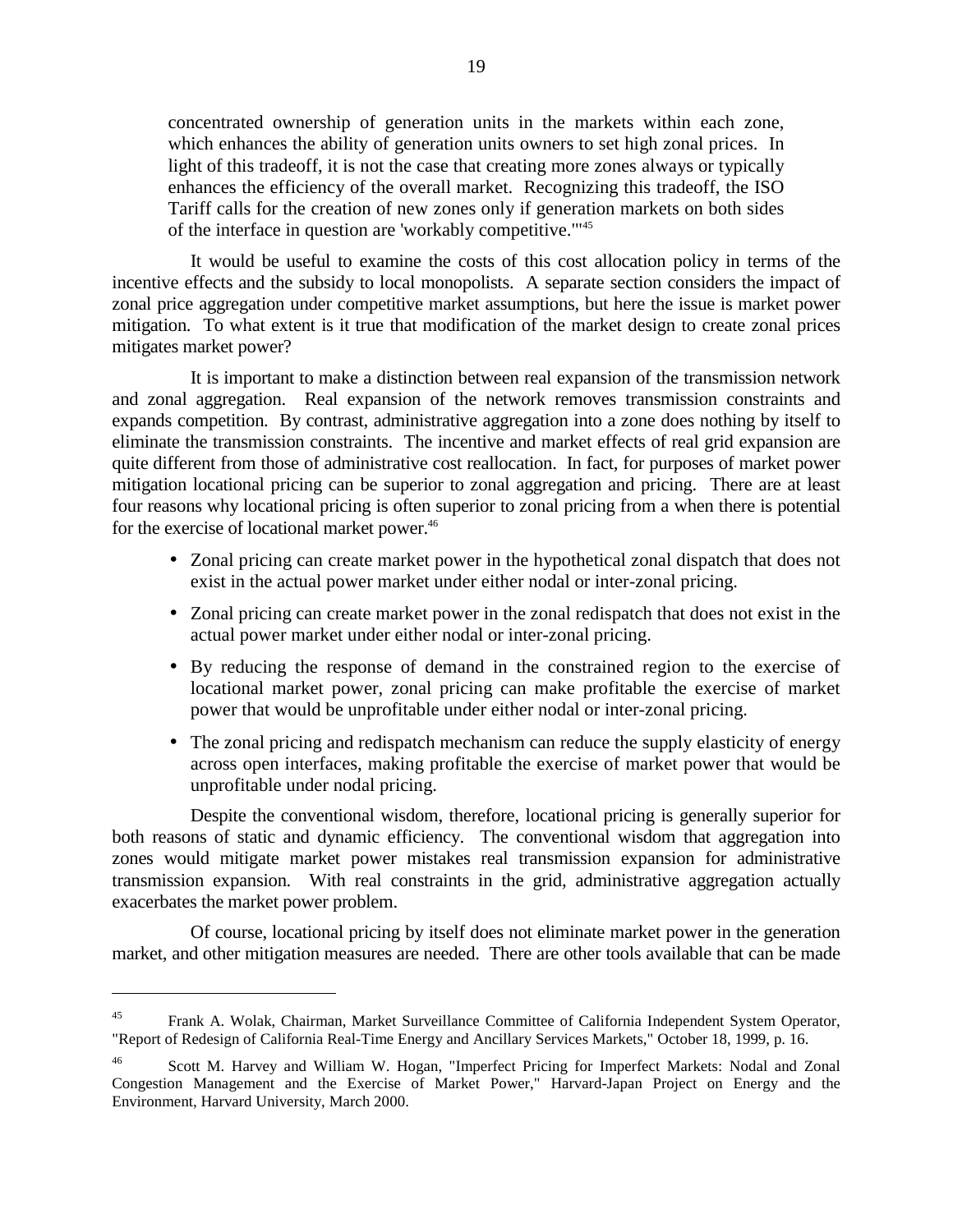compatible with the operation of a competitive market following the outline of the essential elements in the framework of the RTO Order. A less than exhaustive list would include:

- Divestiture of generating plants. This is the most obvious first step. Diversification of ownership of generating plants reduces market power. The lesson the of experience around the world is that it is easy to underestimate the number of different owners required to substantially eliminate market power, and position of the plants in the merit order is important.
- Expansion of the transmission system. Real expansion of the transmission system tends to reduce constraints and increase the real size of the market. This would be true for both merchant investment in transmission and regulated investments. In the case of either, there is an argument to be made for providing liberal incentives, or even subsidies for transmission expansion, on the grounds that transmission is cheap and market power is expensive.
- Bid caps rather than price caps, with the bids helping to determine market prices. The application of price caps tends to apply to everyone, even those who do not have market power. Further, price caps confound the problem of distinguishing between high prices due to monopoly rents (bad incentives) and high prices due to scarcity rents (good incentives). By contrast, bid caps apply only to those generators that have market power, can be tailored to their particular circumstances, and make it possible to support the competitive structure and preserve the incentives of scarcity rents. The bid cap, with the associated requirement to offer its capacity, forces the generator with market power to act as though it were a competitive participant. This entitles it and everyone else to receive the market-clearing price, which would include scarcity rents but not monopoly rents.
- Locational contracts for differences for delivery of energy and services. Selling energy forward through a long-term contract fundamentally changes the incentives of the generator, in effect moving form being a large seller in the spot market to being a small seller or even a net buyer. Once under the contract (which must be imposed by a regulator), the generator's interest conforms to the assumptions of the workably competitive market.
- Transmission congestion contracts. Selling congestion relief forward provides a complementary contract for the locational contract for differences. Here the contract is for the difference in price between locations rather than the price at a location. Again, once under the contract (which must be imposed by a regulator), the generator's interest conforms to the assumptions of the workably competitive market.
- Entry of new generators at locations that reduce market power. The fundamental dynamic of long-run competition operates through entry or threat of entry by competitors. Hence it is important to avoid any artificial barriers to entry. Furthermore, the logic of dynamic efficiency says that new entrants tend to reduce market power (at least as long as they don't exploit transmission bottlenecks<sup>47</sup>). Therefore, new entrants

<sup>47</sup> Judith B. Cardell, Carrie Cullen Hitt, William W. Hogan, "Market Power and Strategic Interaction in Electricity Networks," Resource and Energy Economics, 19(1997) 109-137.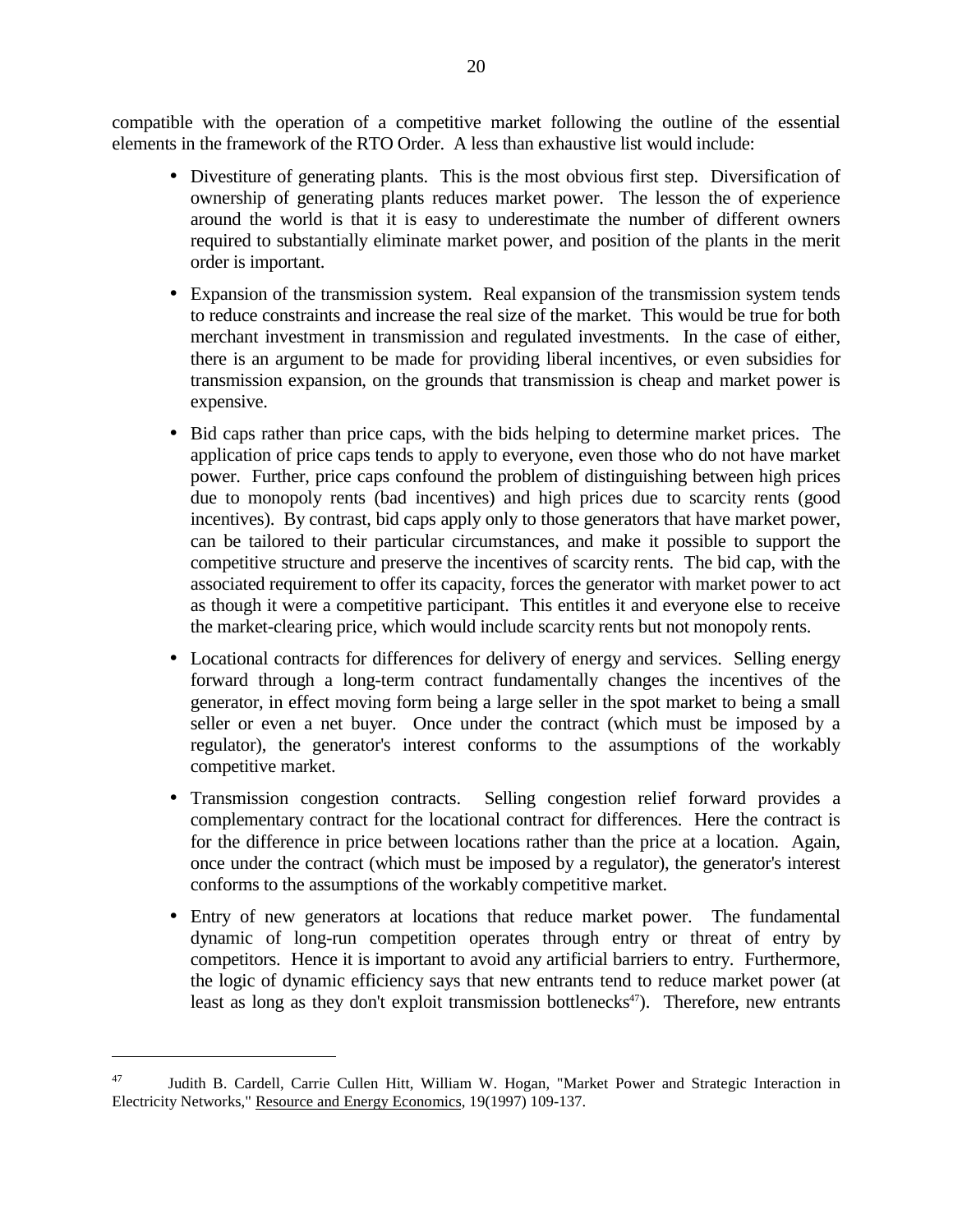who do not control some essential facility, should be allowed to operate without bid caps or other market power mitigation limitations.

- Demand side bidding. One of the most powerful and ubiquitous tools for limiting market power is the response of customers who refuse to buy at high prices. Present retail pricing tariffs tend to socialize wholesale price movements, through rate freezes or zonal averaging. The sooner that customers have a realistic opportunity and incentive to bid their demand, rather than accept whatever the market will bear in the aggregate, there will be an important tool available for mitigating market power in the most natural way.<sup>48</sup> To be sure, this would not eliminate market power, but it would at least make the conditions no worse in electricity than they are in other markets where customers pay the market price.
- Regional coordination to eliminate barriers to entry and trade. The arguments above about zonal aggregation and administrative limitations on markets apply to the trade across regional boundaries. To the extent that pricing and other seams issues can expand and integrate regional markets, they will have a general tendency to mitigate market power by, in effect, increasing transmission capacity.

A common theme of all these measures is that they make market power mitigation work without requiring a redesign of the competitive market structure. The measures are either targeted to mitigating market power within the competitive framework, as with bid caps, or changing the decisions of regulated entities, as with transmission expansion.

## **LESSONS FOR RTOS**

 $\overline{a}$ 

There are a few essential services related to coordinating use of the transmission grid where the RTO is both necessary and would have a significant comparative advantage. The RTO would have a significant advantage in conducting its short-term coordination activities through an open spot market. In addition to the immediate efficiency improvements, the transparency and ease of entry for small participants would provide a wealth of benefits for promoting the long-run competitiveness of the market. These benefits would include a practical framework for implementing transmission rights, as embodied in the PJM approach.<sup>49</sup>

The PJM model and similar systems such as for New York, New England, New Zealand, and so on, provide open access with non-discriminatory pricing. The critical short-run matter of congestion pricing and allocation of scarce transmission capacity through locational marginal cost pricing complements other components to deal with the longer-term issues that go beyond system operations. Transmission system fixed costs are recovered primarily through system-wide (but not necessarily uniform) network service charges. The ISO administers both a spot market and bilateral schedules, while maintaining reliability under principles of bid-based, security-constrained economic dispatch. Fixed transmission rights (FTRs, i.e., transmission congestion contracts) are

<sup>48</sup> Douglas Caves, Kelly Eakin, and Ahmad Faruqui, "Mitigating Price Spikes in Wholesale Markets through Market-Based Pricing in Retail Markets," Electricity Journal, Vol. 12, No. 3, April 2000, pp. 13-23.

<sup>49</sup> Scott M. Harvey, William W. Hogan, and Susan L. Pope, "Transmission Capacity Reservations and Transmission Congestion Contracts," Center for Business and Government, Harvard University, June 6, 1996, (Revised March 8, 1997).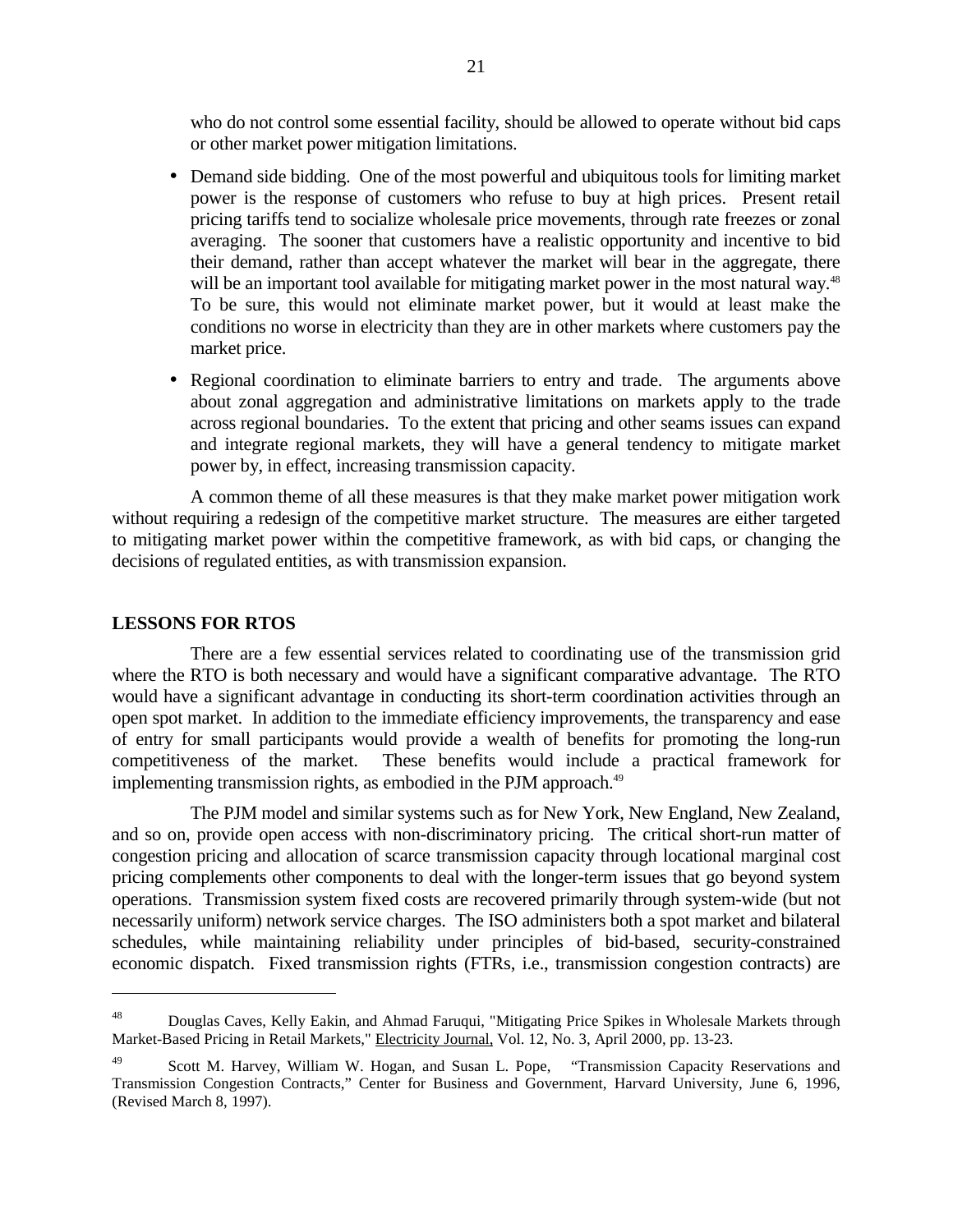available for congestion costs between locations, creating the market equivalent of perfectly tradable physical transmission rights, providing tradable open-access transmission reservations in the only way that is likely to be feasible.

There is little public policy justification for approving RTO rules that go against this model and in the direction of adding further complications while restricting participant choices. Hence, it would be appropriate to prescribe rules for the RTO that would support a competitive market in the real world, rather than an idealized world where network complications could be ignored. At a minimum, governments and regulators interested in market design should look with great skepticism on proposals that begrudgingly acknowledge that a certain function must be performed by the system operator, but then require that it be performed badly. The effect of proposals that short-circuit efficient coordination of the spot market is to increase costs, create subsidies and reduce market flexibility.

Many lessons can be drawn from the developing experience with electricity markets. Here there are complementary lessons to be gleaned from earlier work about both what to avoid and what to emphasize. First the pitfalls: $50$ 

- **Impose Balancing Penalties.** The RTO must provide real time balancing to maintain system integrity. Balancing imposes costs, and those relying on the balancing services should pay these costs. However, a strong burden of proof should face those who would charge balancing penalties in excess of costs, or restrict voluntary access to balancing services.
- **Require Individual Balancing Constraints.** The RTO must maintain aggregate energy balance in the system, but there is no physical necessity and no public policy interest in requiring particular combinations of individual transactions to remain balanced. Quite the contrary. Individual balancing requirements both complicate the task for the RTO and provide a device to reinforce market power. This goes against the public interest.
- **Prohibit Least-Cost (Re)Dispatch.** The RTO must be able to (re)dispatch plants in order to manage transmission congestion. Rules designed to prevent the RTO from applying the familiar principles of economic dispatch run contrary to the notion of competitive markets and the public interest.
- **Reject Voluntary Bids.** When doing an economic dispatch, it seems logical for the RTO to make the adjustments taking into account the preferences of the market participants as expressed by their voluntary bids. There should be a strong burden of proof for those who argue that it is necessary to restrict the voluntary bids, or discard consideration of some bids.
- **Separate Transmission Rights and Dispatch.** The RTO must coordinate the use of the transmission system. And once the actual use of the transmission system is determined, so is the dispatch. Regulators should look with skepticism on any proposal built on the flawed argument that transmission usage and dispatch can be separated.
- **Restrict the Capacity of the Grid.** The real reliability conditions for the electric grid include an ensemble of contingency conditions and complicated network interactions. Relatively few of

<sup>50</sup> This summary comes from William W. Hogan, "Restructuring the Electricity market: Institutions for Network Systems," Harvard-Japan Project on Energy and the Environment, Center for Business and Government, Harvard University, April 1999, pp. 14-16.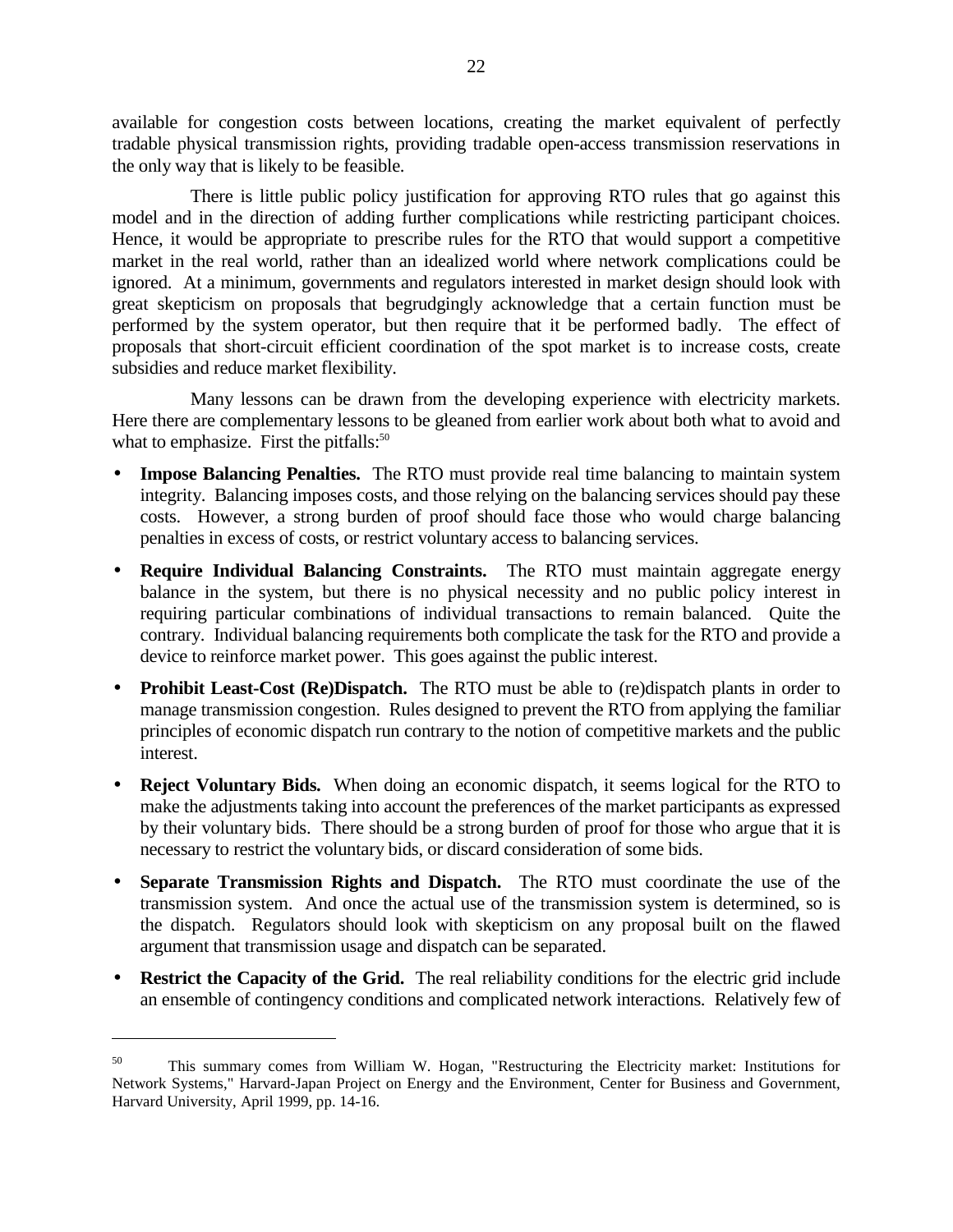these real constraints are simple limits on the actual flow across certain interfaces. Regulators should look skeptically at proposals that require derating the real capacity of the grid in order to make a few flow limits sufficient to guarantee reliability under a simple market model.

• **Suppress Pricing Information.** Only the RTO would have the information needed to calculate and post locational prices, as in PJM. The computations are easy for a given dispatch, but only the RTO has all the information about the dispatch. Given the striking gap between the previous claims that congestion is insignificant and the observed reality of true locational pricing in the first real implementation in the United States, regulators everywhere should have a strong interest in prescribing that the real locational marginal costs--considering the real network interactions, and not just simplified zonal aggregations--be made available on a regular basis.

This recital of illustrative pitfalls was motivated by flawed components found in quite real proposals, a few already in place. Some market participants may prefer large transaction costs, trading obscurity, barriers to entry, and the ability to exploit market power. They should oppose an efficient spot market coordinated by the RTO, which would simplify the real operations of markets and reduce the profits of those who otherwise would benefit from the inefficiencies. An open spot market coordinated by the system operator would be easy to use, and easy access is not profitable if you are selling access. But we should not confuse the public interest in greater competition with an interest in greater profits for ever more competitors. Governments and regulators imbued with responsibility for the public interest should prevent such mistakes.<sup>51</sup>

A set of similar issues arises in the extensive summary of positive lessons learned as reported in the RTO Order. These lessons reflect the early experience with independent system operators and provide another perspective on the implications for electricity market design. An excerpt of the longer discussion in the RTO Order includes:  $52$ 

"We expect that bid-based markets will be a central feature in many RTO proposals. To date, the Commission has analyzed and approved, with various modifications, bid-based market designs for four ISOs. The purpose of this section is to summarize the lessons learned from these real-world market experiments.

- **a. Multiple Product Markets**: ... if more than one product is being sold in the same temporal market, efficiency is maximized when arbitrage opportunities reflected in the bids are exhausted (i.e., after the RTO's markets have cleared, no technically qualified market participant would have preferred to be in another of the RTO's markets). In addition, efficient bid-based markets elicit prices that are consistent with technical and cost requirements. ...
- **b. Physical Feasibility**: Proper design of the market clearing procedures ensures that prices balance the supply and demand for energy, and all transactions, in the aggregate, are physically feasible with appropriate levels of reserves. ...

<sup>&</sup>lt;sup>51</sup> Larry Ruff, "Competitive Electricity markets: Why They Are Working And How To Improve Them," National Economic Research Associates, May 12, 1999.

<sup>52</sup> RTO Order, pp. 632-643.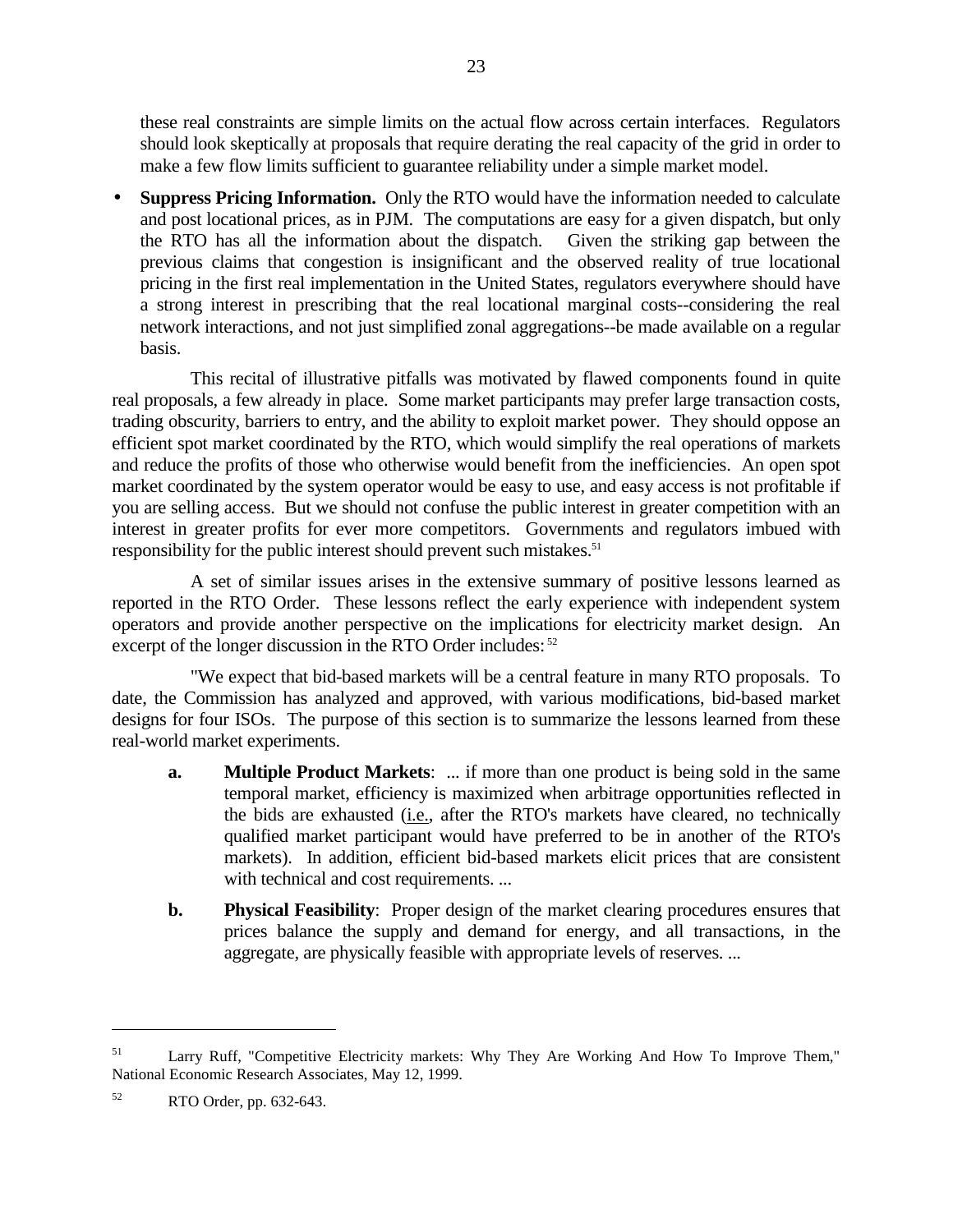- **c. Access to Real-Time Balancing Market**: Making a real-time balancing market available to all grid users ensures that all users are treated equally for purposes of settling their individual imbalances. ...
- **d. Market Participation:** Markets are most efficient when generators and loads, whether internal or external to the RTO, are allowed full and flexible participation in the markets. While generators and loads have the option to choose between participating in any RTO-facilitated markets or other markets, the RTO must have generation and ancillary service quantity information, and any necessary technical information, from self-schedulers in order to balance the system and ensure reliability. This allows bilateral and forward financial markets and independent PX markets to co-exist and complement RTO physical markets. Participants that selfschedule would be expected to pay for the costs that they impose on the physical system at market prices and be paid for the benefits that they supply to the physical system at market prices. ...
- **e. Demand-Side Bidding**: Demand-side bidding is desirable to the extent it is technically feasible, because without it, demand response decreases and market power is easier to exercise. The availability of price responsive demand also reduces price volatility in the markets.
- **f. Bidding Rules**: A market that provides the flexibility for all generators to bid a reasonable approximation of the costs they incur including start-up, minimum load, energy, and ramping costs will be efficient. ...
- **g. Transaction Costs and Risk**: Transaction costs associated with participation in well functioning RTO markets should be low, and market participation should involve no unnecessary risks. ...
- **h. Price Recalculations**: In circumstances where time does not permit all changes in dispatch to be communicated and effected through manual processes in a timely manner, the market clearing price resulting from the computer algorithm must be adjusted to reflect the actual dispatch in the hour. ...
- **i. Multi-Settlement Markets**: Multi-settlement markets may involve a day-ahead and real-time market. For real-time markets, prices are determined by real-time dispatch quantities, and deviations from day-ahead schedules are priced at the real-time price. When day-ahead schedules are financially binding, they are financial commitments subject to payments for deviations at the real-time price. If market participants adhere to day-ahead schedules, they need not participate in the real-time markets. If needed for reliability, bids need to be physically binding and may be subject to Commission-approved penalties for failure to adhere to the bid. Without financially binding commitments in the day-ahead market, the riskiness of market participation increases since the day-ahead bids could be changed before real-time dispatch. ...
- **j. Preventing Abusive Market Power**: An efficient market design does not favor market participants that have the potential to exercise market power and minimizes the incentives for market participants to engage in abuse of market power. For example, since large players are more likely to cause market power problems, a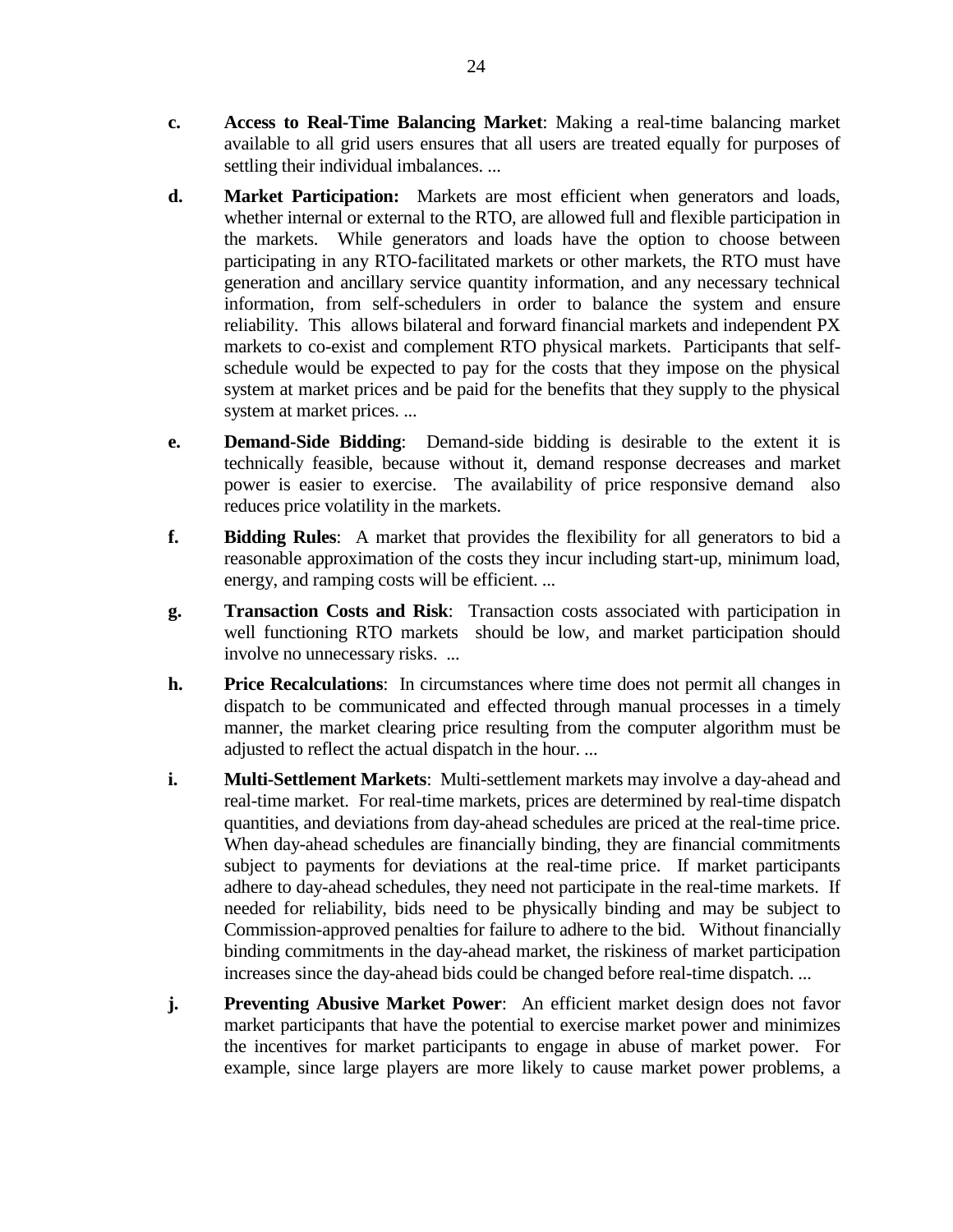market design that favors large players (e.g., portfolio bidding) may create an incentive for consolidation and resulting market power problems. ...

- **k. Market Information and Market Monitoring**: One property of an efficient market has market clearing prices and quantities being made available immediately. This information enables market participants and potential future market participants to assess the market and plan their businesses efficiently. It will also allow market participants to spot errors in the market clearing process and get them corrected. ...
- **l. Prices and Cost Averaging**: Market designs that base prices on the averaging or socialization of costs, may distort consumption, production, and investment decisions and ultimately lead to economically inefficient outcomes. Where possible and cost effective, cost causality principles can be used to price services and eliminate averaging. Moreover, if pass-throughs or uplift charges are paid by all load to ensure bid-cost recovery, as in some approved ISO market designs, it may be appropriate to couple these pricing mechanisms with incentive mechanisms for the RTO to control them."

The cumulative effect of these negative and affirmative lessons emphasizes the importance of a close integration of the market design with the technical characteristic of electric network systems. A fundamental feature of competition is to give the market participants choice. This means that the incentives and prices guiding choices must be carefully matched with the reality of the operation of the system. Attempts to subvert either the market or the physics inevitably produce problems in the form of unintended consequences.

### **ALTERNATIVE MARKET MODELS**

Electricity systems are not simple. The reality of electricity systems and the special problems induced by network interactions create an interest in simplifying market design to provide better support for commercial transactions. The benefits of simplification are clear, and other things being equal it would be desirable to adopt a simpler design. However, other things are usually not equal, and the law of unintended consequences often dictates that what appears simple may turn out to be complex in the end. Further, what may appear complex on the surface turns out to be simple in the end because it is consistent with the reality of the electric system and does not require substantial non-market interventions to make the market work.

The debate over alternative electricity market institutions often confuses two design issues that could, in principle, be treated separately. The distinction is between what is appropriate as a basis for the design of an RTO, and what would be appropriate as the design of a stand alone business offering a service within the framework of an RTO. As illustrated by the discussions below, the usual rehearsal of the confusion begins with an assertion that some element of the market framework could be radically simplified without serious harm to market operations and with substantial benefits for commercial transactions. The system operator and others demur on the grounds that the simplifications suggested are overly simplistic; the proposed approximations would create both severe operational problems and produce bad incentives that could be exploited by market participants. By contrast, proponents argue that the approximations required are not commercially significant and that the market participants would actually prefer to take advantage of the simpler model.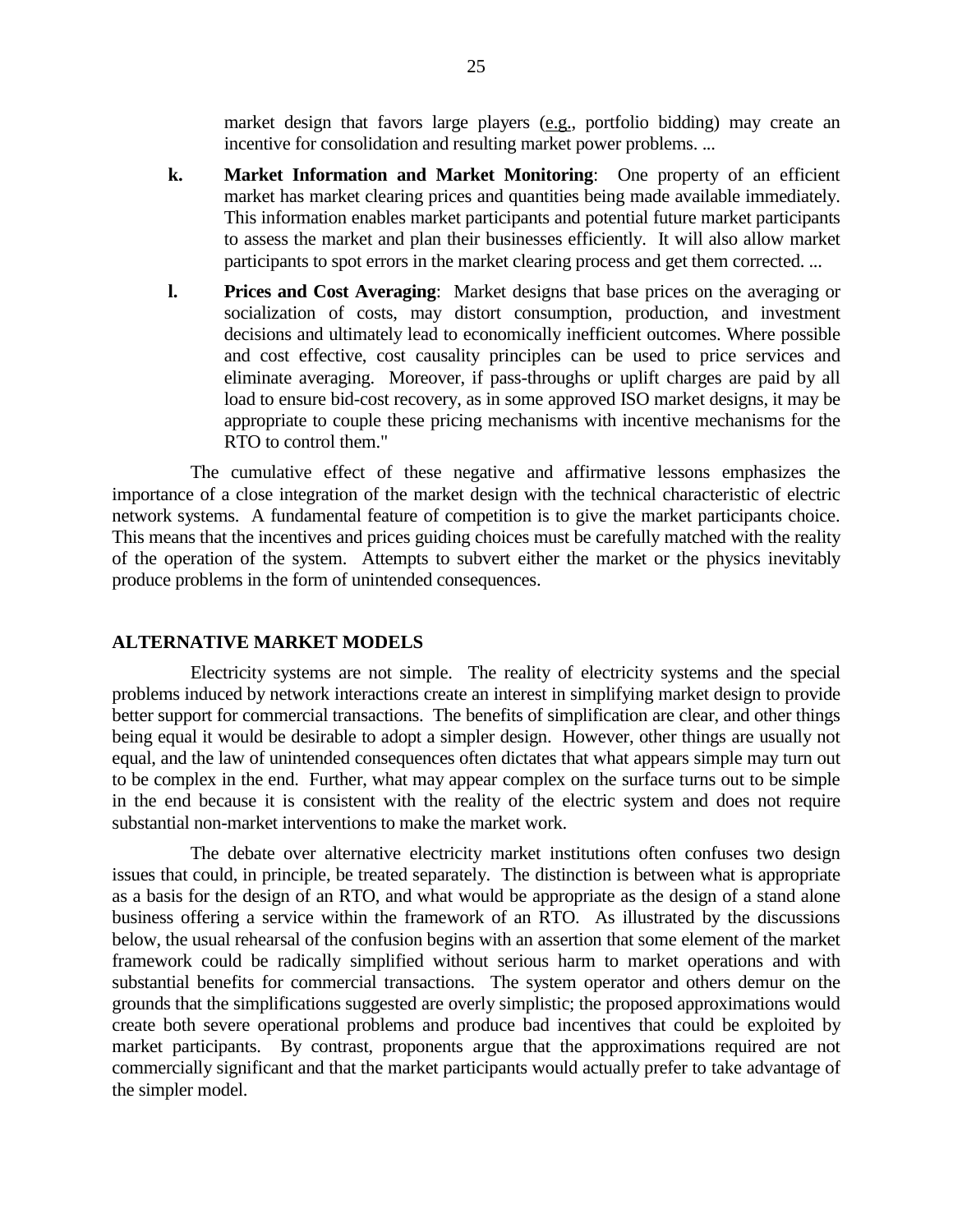It could be that both sides are right. It is one thing for the RTO to deviate from the dictates of reliability or economic dispatch, using its monopoly power and ability to involuntarily socialize or shift costs among the market participants. It is quite another matter for a private business to voluntarily take on the risks of the market simplifications and provide a service to other market participants. Hence there is a simple market-oriented resolution of what is often a contentious debate. The RTO, in its role as supporting the competitive market, should design the rules and determine the prices in ways that are faithful to the reality of the electric system. If the approximations and simplifications preferred by some in the market truly have little or no commercial impact, then these risks could be absorbed by a private business and should not be the responsibility of the RTO. The market participants could offer services that repackage and bundle the basic products maintained by the RTO, and the RTO could be careful to offer the essential market ingredients as outlined above. In the end, this will be the truly simple market design.

 Two such debates, reappearing in virtually every design or reform effort for an electricity market, illustrate and reinforce this basic analysis. Here we consider the arguments for zonal price aggregation and then for decentralized congestion management.

#### **Congestion Zones**

 $\overline{a}$ 

Full locational pricing at every node in the network is a natural consequence of the basic economics of a competitive electricity market. However, it has been common around the world to assert, usually without apparent need for much further justification, that nodal pricing would be too complicated and aggregation into single price zones, with socialization of the attendant costs, would be simpler and solve all manner of problems. On first impression, the argument appears correct. On closer examination, however, we find the opposite to be true, once we consider the incentives created by aggregation combined with the flexibility allowed by market choices. The debate continues, but the negative evidence is accumulating.

For example, the first region in the United States to abandon a zonal pricing model after it failed in practice was PJM, from its experience in 1997 when its zonal pricing system prompted actions which caused severe reliability problems. Given this experience, PJM adopted a nodal pricing system that has worked well since March 1998.<sup>53</sup> Subsequently, the original one-zone congestion pricing system adopted for the New England independent system operator (ISONE) created inefficient incentives for locating new generation.<sup>54</sup> To counter these price incentives, New England proposed a number of limitations and conditions on new generation construction. Following the Commission's rejection of the resulting barriers to entry for new generation in New England, there developed a debate over the preferred model for managing and pricing transmission congestion.55 One zone was not enough, but perhaps a few would do? In the end, New England

<sup>53</sup> William W. Hogan, "Restructuring the Electricity market: Institutions for Network Systems," Harvard-Japan Project on Energy and the Environment, Center for Business and Government, Harvard University, April 1999, pp. 37-44.

<sup>&</sup>lt;sup>54</sup> The use of zones for collecting transmission fixed charges is not the issue here. The focus is on managing transmission congestion. For a critique of the previously proposed one-zone congestion pricing system, see Peter Cramton and Robert Wilson, "A Review of ISO New England's Proposed Market Rules," Market Design, Inc., September 9, 1998.

<sup>55</sup> Federal Energy Regulatory Commission, New England Power Pool Ruling, Docket No. ER98-3853-000,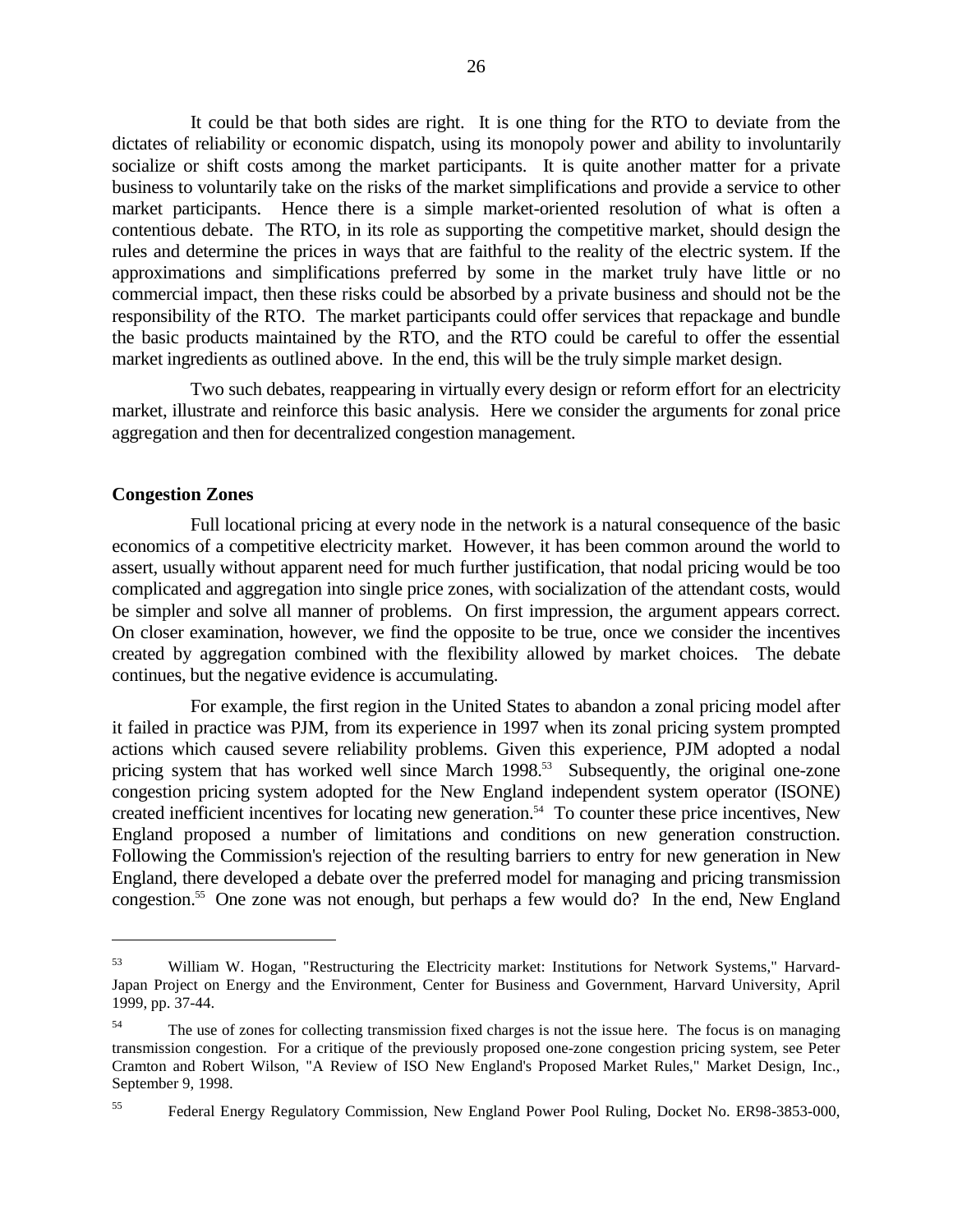proposed go all the way to a nodal pricing system.<sup>56</sup>

A similar zonal congestion management market design created similar problems in California, which prompted the Commission to reject a number of ad hoc market adjustments and call for fundamental reform of the zonal congestion management system. "The problem facing the [California] ISO is that the existing congestion management approach is fundamentally flawed and needs to be overhauled or replaced."57 As a further example, the zonal pricing system in Alberta, Canada, apparently produced a related set of incentives that failed to give generators the price signal to locate consistent with the needs of reliability: "Most of the electricity generation sources are located in the northern part of the province and ever-increasing amounts of electricity are being transported to southern Alberta to meet growth, … [t]his is causing a constraint in getting electricity into southern Alberta and impacting overall security of the high-voltage transmission system."58 As a result, Alberta has proposed a central generation procurement process under the transmission operator to provide a means to get generation built in the right place. Hence we have the ironic result of a supposed simplification of the market under zonal pricing that seems headed towards replacing central procurement by the monopoly utility with central procurement by the monopoly transmission provider. This is hardly a true simplification, nor is it consistent with the original intent to move towards a competitive market and away from monopoly procurement.

**Fact:** A single transmission constraint in an electric network can produce different prices at every node. Simply put, the different nodal prices arise because every location has a different effect on the constraint. This feature of electric networks is caused by the physics of parallel flows. Unfortunately, if you are not an electrical engineer, you probably have very bad intuition about the implications of this fact. You are not alone.

Fiction: We could avoid the complications of dealing directly with nodal pricing by aggregating nodes with similar prices into a few zones. The result would provide a foundation for a simpler competitive mark**e**t structure.

The accumulating evidence reveals the flaws in this seductive simplification argument.<sup>59</sup> In reality, the simplification creates unexpected problems. These problems in turn cause the system operator to intervene in the market by imposing non-market solutions and socializing the costs. In the end, the truly simple system turns out to be a market that uses nodal pricing in conjunction with

October 29, 1998.

<sup>56</sup> ISO New England, "Congestion Management System and a Multi-Settlement System for the New England Power Pool," FERC Docket EL00-62-000, ER00-2052-000, Washington DC, March 31, 2000. The proposal includes full nodal pricing for generation and, for a transition period, zonal aggregation for loads.

<sup>57</sup> Federal Energy Regulatory Commission, "Order Accepting for Filing in Part and Rejecting in Part Proposed Tariff Amendment and Directing Reevaluation of Approach to Addressing Intrazonal Congestion," Docket ER00-555-000, 90 FERC 61, 000, Washington DC, January 7, 2000, p. 9. See also Federal Energy Regulatory Commission, "Order Denying Requests for Clarifications and Rehearing," 91 FERC 61, 026, Docket ER00-555-001, Washington DC, April 12, 2000, p. 4.

<sup>58 &</sup>quot;Alberta Transmission Czar Wants More Generation," Electricity Daily, Vol. 14, No. 77, April 21, 2000, p. 3.

<sup>59</sup> William W. Hogan, "Nodes and Zones in Electricity Markets: Seeking Simplified Congestion Pricing" in Hung-po Chao and Hilliard G. Huntington (eds.), Defining Competitive Electricity Markets, Kluwer Academic Publishers, 1998, pp. 33-62. Steve Stoft, "Transmission Pricing in Zones: Simple or Complex?", The Electricity Journal, Vol. 10, No. 1, January/February 1997, pp. 24-31.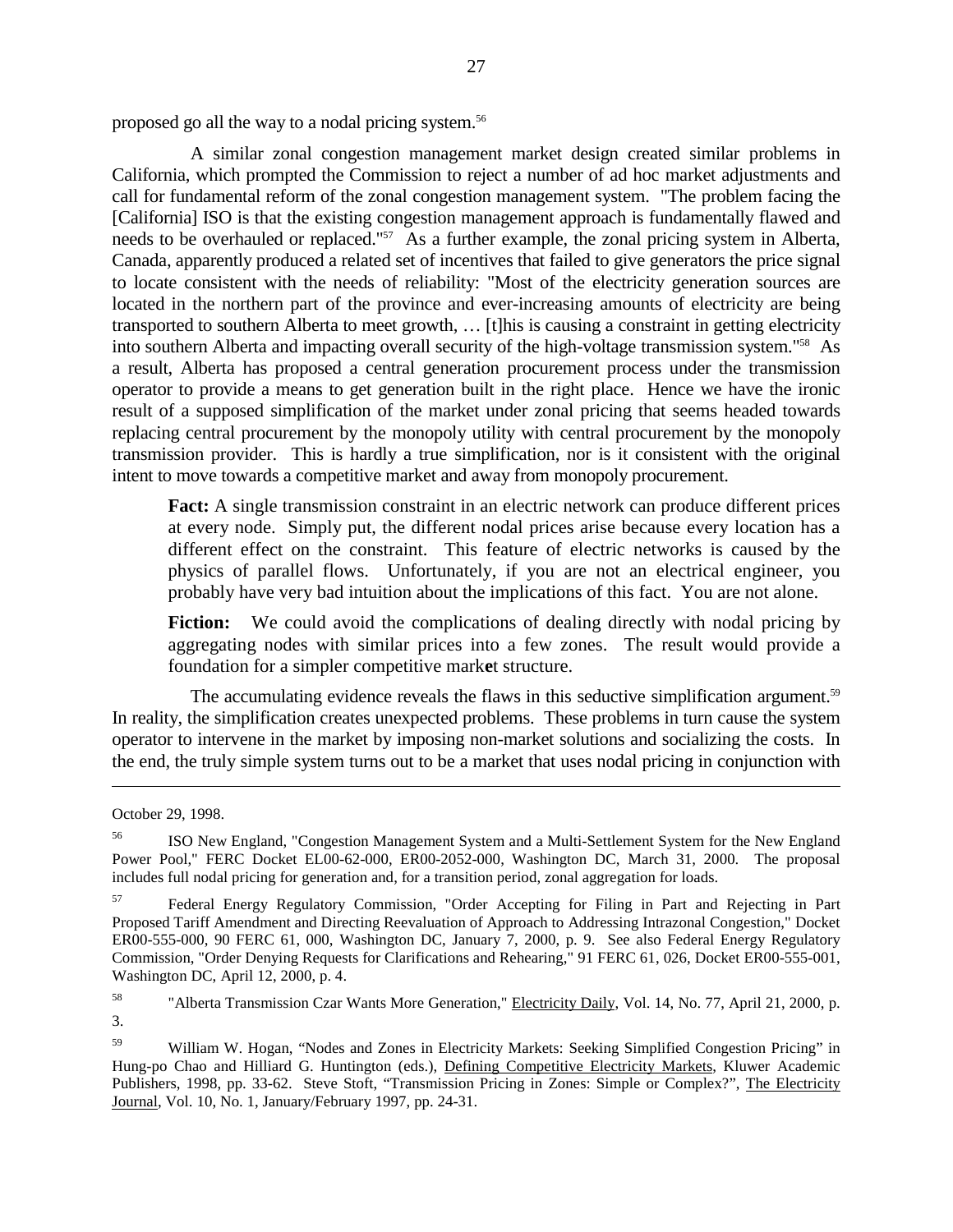a bid-based, security-constrained, economic dispatch for the real network, administered by an independent system operator. Purchases and sales in the balancing spot market would be at the nodal prices. Bilateral transactions would be charged for transmission congestion at the difference in the nodal prices at source and destination. Transmission congestion contracts would provide price certainty for those who pay in advance for these financial "firm" transmission rights up to the capacity of the grid. The system would be efficient and internally consistent.

Note that the problem with zonal price aggregation and poor incentives does not extend to the use of market hubs within the framework of nodal pricing. $60$  The hub-and-spoke model fits quite naturally within the nodal pricing framework and has been operating successfully in PJM, producing a liquid forward market at the PJM "Western Hub."61 Market hubs can and do provide virtually all the benefits of simplification often attributed to zonal price aggregation. The difference between a hub-and-spoke model and zonal price aggregation is simple: zonal aggregation gives you the hubs without the spokes. The spokes capture the difference between the nodal price and the market hub price. Zonal price aggregation assumes these differences can be ignored, and then socializes the cost when than cannot. And just as the wheel would not support the hub without the spokes, the missing spokes in the zonal model lead to a collapse of price incentives followed by the inevitable requirement for operator intervention.

In some cases, of course, the arguments offered for zonal price aggregation may be true. The differences in nodal prices may be small, most of the time, and the occasional excursions would not be commercially significant. Or, to be more precise, the occasional excursions would not be significant as long as the system operator did not socialize the costs. Under these circumstances, there is a clear business opportunity. The RTO need not and should not do anything different. Within this framework, an entrepreneur would be free and able to set up a business that provided the aggregation service, charging participants for the claimed benefits and providing a revenue stream to compensate for the small risks involved.

When viewed from this perspective, the arguments in favor of zonal price aggregation should not be seen as applying to the RTO. As we have learned, when the RTO follows this path, trouble soon appears. Rather, the arguments for zonal aggregation should be seen as either wrong or right. If wrong, they should be ignored. If right, they should lead to a successful business. But zonal price aggregation is usually a bad market design for an RTO.

#### **Flowgates and Decentralized Congestion Management**

 $\overline{a}$ 

The essential market ingredients outlined above include a coordinated spot market integrated with system operations to provide balancing services and congestion management. In principle, an alternative to central coordination would be a system of decentralized congestion management that used the same basic information as the system operator but could be handled directly by the market participants.

<sup>60</sup> William W. Hogan, "Restructuring the Electricity Market: Institutions for Network Systems," Center for Business and Government, Harvard University, April 1999, p. 52, available from the author's web page.

<sup>&</sup>lt;sup>61</sup> "The New York Mercantile Exchange will launch an electricity futures contract March 19 at the PJM western hub, one of the most liquid markets in the Eastern grid. ... The PJM hub already features an active and growing over-the-counter forwards market. A liquid hub can have a downside [for the futures contract] given that players are content trading in the OTC, said one Northeast broker." Power Markets Week, February 8, 1999, p. 14.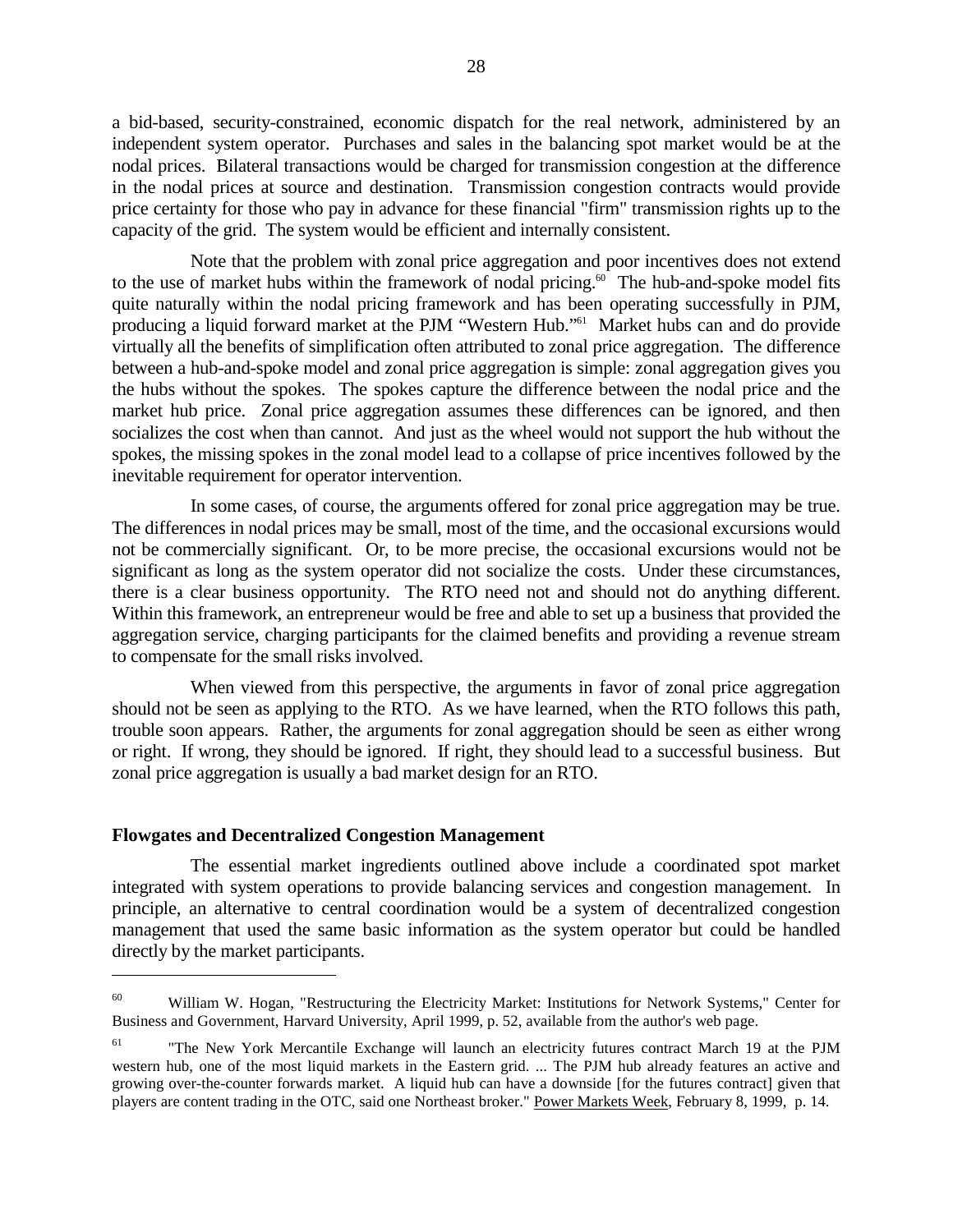The most prominent example of such a decentralized congestion management model is the so-called "flowgate" approach. This is interesting as both a theoretical argument<sup>62</sup> and because it is the procedure embraced by NERC as a principal market alternative to its administrative TLR procedures.63 The details can be complicated, but the basic idea is simple. The argument begins with the recognition that the contract path model is flawed. Power does not flow over a single path from source to sink, and it is this fact that causes the problems that lead to the need for TLR in the first place. If a single contract path is not good enough, perhaps many paths would be better. Since power flows along many parallel paths, there is a natural inclination to develop a new approach to transmission services that would identify the key links or "flowgates" over which the power may actually flow, and to define transmission rights according to the capacities at these flowgates. This is a tempting idea with analogies in markets for other commodities and echoes in the many efforts in the electricity industry for MW-mile proposals, the General Agreement on Parallel Paths (GAPP), and related efforts that could go under the heading of transmission services built on link-based rights.

For any given total set of power injections and withdrawals, it is possible to compute the total flows across each line in the transmission network. Under certain simplifying assumptions, it would be possible further to decompose the flows on the lines and allocate an appropriate share of the flows to individual transactions that make up the total loads. If we also knew the capacity on each line, then presumably it would be possible to match the flows against the capacities and define transmission services. Transmission users would be expected to obtain rights to use the individual lines, perhaps from the transmission line owner or from others who owned these capacity rights.

In principle, these rights on each line might be seen as supporting a decentralized market. Associated with each line would be a set of capacity allocations to (many) capacity right holders who trade with the (many) users of the system who must match their allocated flows with corresponding physical capacity rights. Within this framework there are at least two interesting objectives. First, that the trading rules should lead to an efficient market equilibrium for a short period; and second, that the allocated transmission capacity rights would be useful for supporting the competitive market for geographically dispersed buyers and sellers of power.

As a matter of principle, it is likely that the first objective could be met. There should be some system of tradable property rights that would be sought by users of the system, and in so doing would lead to an efficient short-run dispatch of the system. This would seem to be nothing more than an application of the principles of competitive markets with well-defined property rights and low transactions costs. There is a general belief that this short-run efficiency would be available in principle: "Efficient short-run prices are consistent with economic dispatch, and, in principle, shortrun equilibrium in a competitive market would reproduce both these prices and the associated power flows."<sup>64</sup> The problem has always been with the natural definitions of the "physical" rights: these are cumbersome to trade and enforce. The property rights are hard to define, and the transaction

<sup>&</sup>lt;sup>62</sup> Hung Po Chao and Stephen Peck, "A Market Mechanism for Electric Power Transmission," Journal of Regulatory Economics, Vol. 10, No. 1, 1996, pp. 25-59. Steven Stoft, "Congestion Pricing with Fewer Prices than Zones," Electricity Journal, Vol. 11, No. 4, May 1998, pp. 23-31.

<sup>63</sup> Congestion Management Working Group of the NERC Market Interface Committee, "Comparison of System Redispatch Methods for Congestion Management," September 1999.

<sup>&</sup>lt;sup>64</sup> W. Hogan, Contract Networks for Electric Power Transmission," Journal of Regulatory Economics, Vol. 4, 1992, p. 214.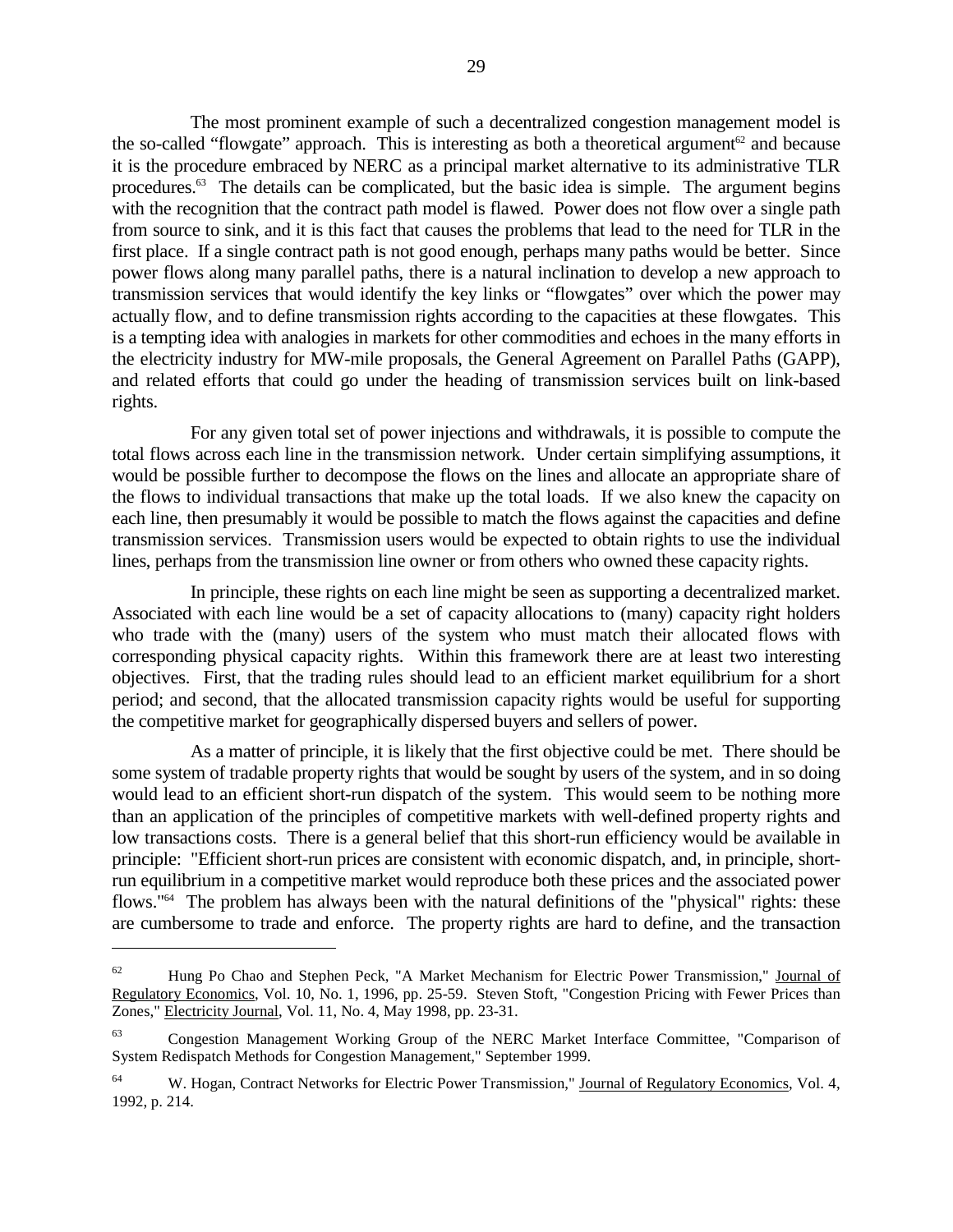costs of trading would not be low.

The second objective is perhaps more important. Presumably the allocated transmission capacity rights would extend over many short-run periods, for example, even only a few days, weeks or months of hourly dispatch periods.<sup>65</sup> Presumably a natural characteristic that would be expected of these physical rights would be that a seller of power with a known cost of power production could enter into an agreement with a distant buyer to deliver a known quantity of power at a fixed price, including the out-of-pocket cost for transmission using the transmission right. Many other contracts could be envisioned, but this minimal possibility would seem to be essential; and it is broadly taken for granted that this capability will exist in the open-access transmission regime. However, any approach that defines tradable physical capacity rights based on flows on individual lines faces obstacles that appear to make it impossible to meet this minimal test.

There are many variants of such link-based transmission rights that one can imagine, and the industry has been struggling with these ideas for years. Here the flowgate argument follows the outline above. The system operators and others demur on the grounds that the electric system is more complicated and there are simply too many lines and possible constraints to manage in a decentralized environment. The proponents argue that it is not necessary to consider all the lines and all the possible constraints. Rather they propose to consider only a few critical constraints, the flowgates, and to focus decentralized trading on these. The assertion is that the commercially significant congestion can be represented by a system with:

• Few flowgates or constraints.

 $\overline{a}$ 

- Known capacity limits at the flowgates.
- Known power transfer distribution factors (PTDF) that decompose a transaction into the flows over the flowgates.

Under these simplifying assumptions, the decentralized model might work in practice. The RTO would identify the flowgates. The capacity rights would be allocated or auctioned somehow to the market participants. Similarly, the RTO would publish the PTDF table that would allow individual market participants to compute the effect of their transactions on the flowgates. The participants would then purchase the corresponding flowgate capacity rights in the market. This trading of capacity rights would take place in decentralized forward markets. Transactions that had assembled all the capacity rights needed would then be scheduled without further congestion charges. Real-time operations would be handled somehow, typically not specified as part of the flowgate model.

There is some experience with this flowgate model. However, the experience is limited and what experience we do have is not good. In particular, these simplifying assumptions and the corresponding flowgate model for decentralized congestion management were applied as part of the NERC Pilot Project for Market Redispatch in 1999, to create a decentralized alternative to administrative TLR curtailments. In the end, and despite the substantial turmoil created by the TLR system, the result was that apparently there were *no* successful applications of any decentralized trades under this approach.<sup>66</sup> By contrast and at the same time, the centralized coordinated market in

<sup>&</sup>lt;sup>65</sup> This is apart from the problems encountered with changes of the grid capacity or configuration. Link-based rights have other substantial problems for dealing with system expansion.

<sup>&</sup>lt;sup>66</sup> Congestion Management Working Group of the NERC Market Interface Committee, "Final Report on the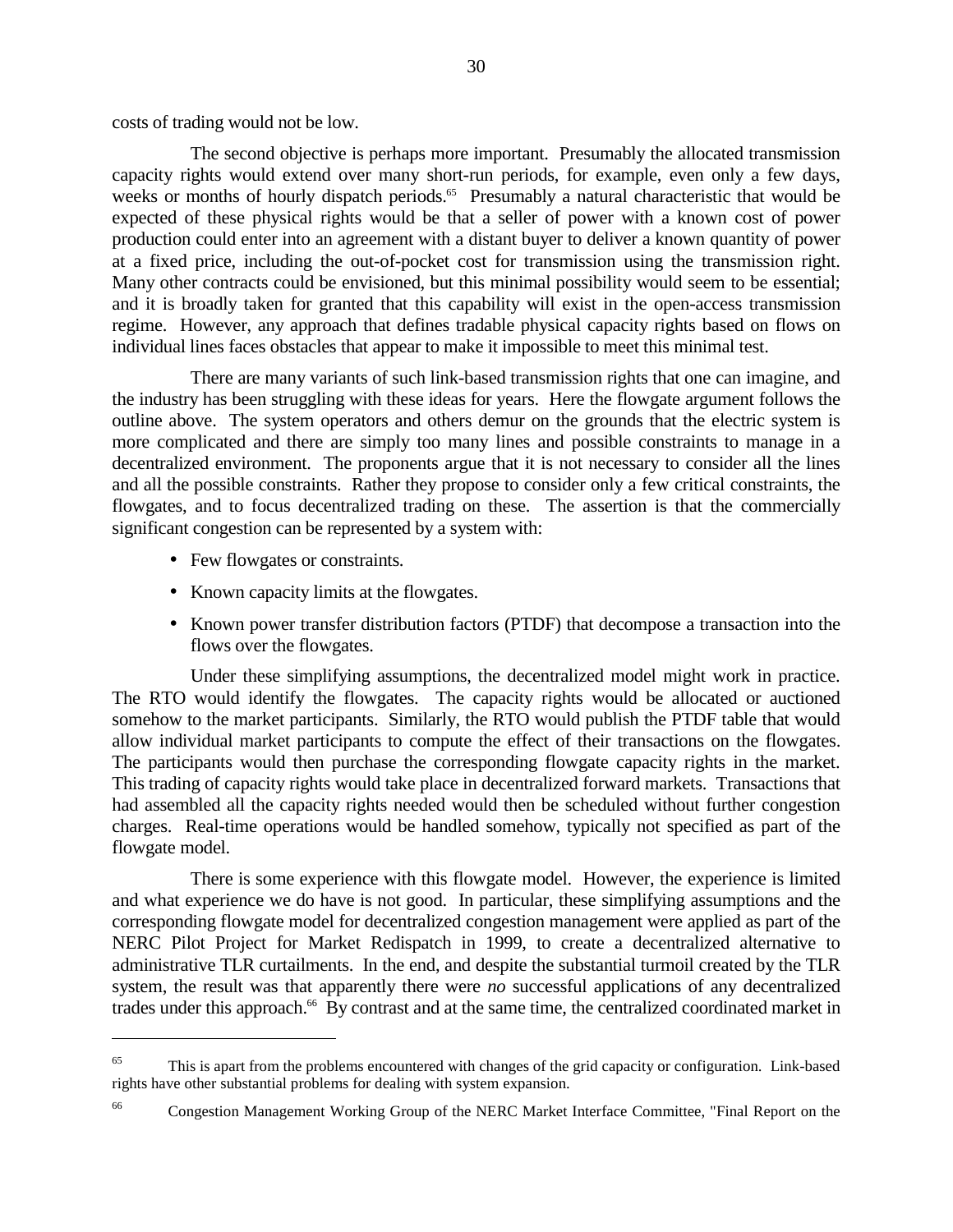PJM regularly provided successful market alternatives to administrative TLR curtailments. Perhaps the flowgate problems will be ironed out as the NERC experiment continues, $\epsilon$ <sup>7</sup> but the experience reinforces the need to look more closely at the flowgate model.

Despite the appeal of a move away from the contract path model and closer to the actual underlying reality of the transmission network, these generic methods built on flowgate rights must confront the problems inherent in the simplifications. Are there only a few flowgates? Are the capacity limits known in advance? Are the PTDF impacts stable and known in advance of realtime?

Those who demur in accepting the flowgate model as a method for organizing the use of the transmission system would answer in the negative for each of these three questions. First, there are many potential constraints, so it would be necessary to obtain many capacity rights on flowgates. The number of rights that would have to be acquired in a complete version of a flowgate model generally would not be determined simply by the amount of power that flows in the actual dispatch. Under current practice, the system operators typically adhere to "(n-1) contingency" constraints on power flows through the grid. This means that the allowed power loads at every location in the transmission system must be such that in the event one of series of possible contingencies occurs, the instantaneous redistribution of the power flows that results will still meet minimum standards for thermal limits on lines and will still avoid voltage collapse throughout the system. We can think of the terminology as coming from the notion that one of the "n" lines in the system may drop out of service, and the system must still work with the (n-1) lines remaining. The actual contingencies monitored can be more diverse, but this interpretation conveys the basic idea of an (n-1) contingency-constrained power flow.

Hence, a single line may have a normal limit of 100 MW and an emergency limit of 115 MW.68 The actual flow on the line at a particular moment might be only 90 MW, and the corresponding dispatch might appear to be unconstrained. However, this dispatch may actually be constrained because of the need to protect against a contingency. For example, the binding contingency might be the loss of some other line. In the event of the contingency, the flows for the current pattern of generation and load would redistribute instantly to cause 115 MW to flow on the line in question, hitting the emergency limit. No more power could be dispatched than for the 90 MW flow without potentially violating this emergency limit. The 90 MW flow, therefore, is constrained by the dispatch rules in anticipation of the contingency. The corresponding prices would reflect these contingency constraints.<sup>69</sup>

Depending on conditions, any one of many possible contingencies could determine the current limits on the transmission system. During any given hour, therefore, the actual flow may be, and often is, limited by the impacts that would occur in the event that the contingency came to pass. Hence, the contingencies don't just limit the system when they occur; they are anticipated and can limit the system all the time. In other words, analysis of the power flows

NERC Market Redispatch Pilot," November 29, 1999, filed with FERC on December 1, 1999.

<sup>67</sup> NERC, "Market Redispatch Pilot Project Summer 2000 Procedure," March 31, 2000.

<sup>&</sup>lt;sup>68</sup> Expressing the limits in terms of MW and real power is shorthand for ease of explanation. Thermal limits are actually in terms of MVA for real and reactive power.

<sup>&</sup>lt;sup>69</sup> Jacqueline Boucher, Benoit Ghilain, and Yves Smeers, "Security-Constrained Dispatch Gives Financially and Economically Significant Nodal Prices," Electricity Journal, November 1998, pp. 53-59.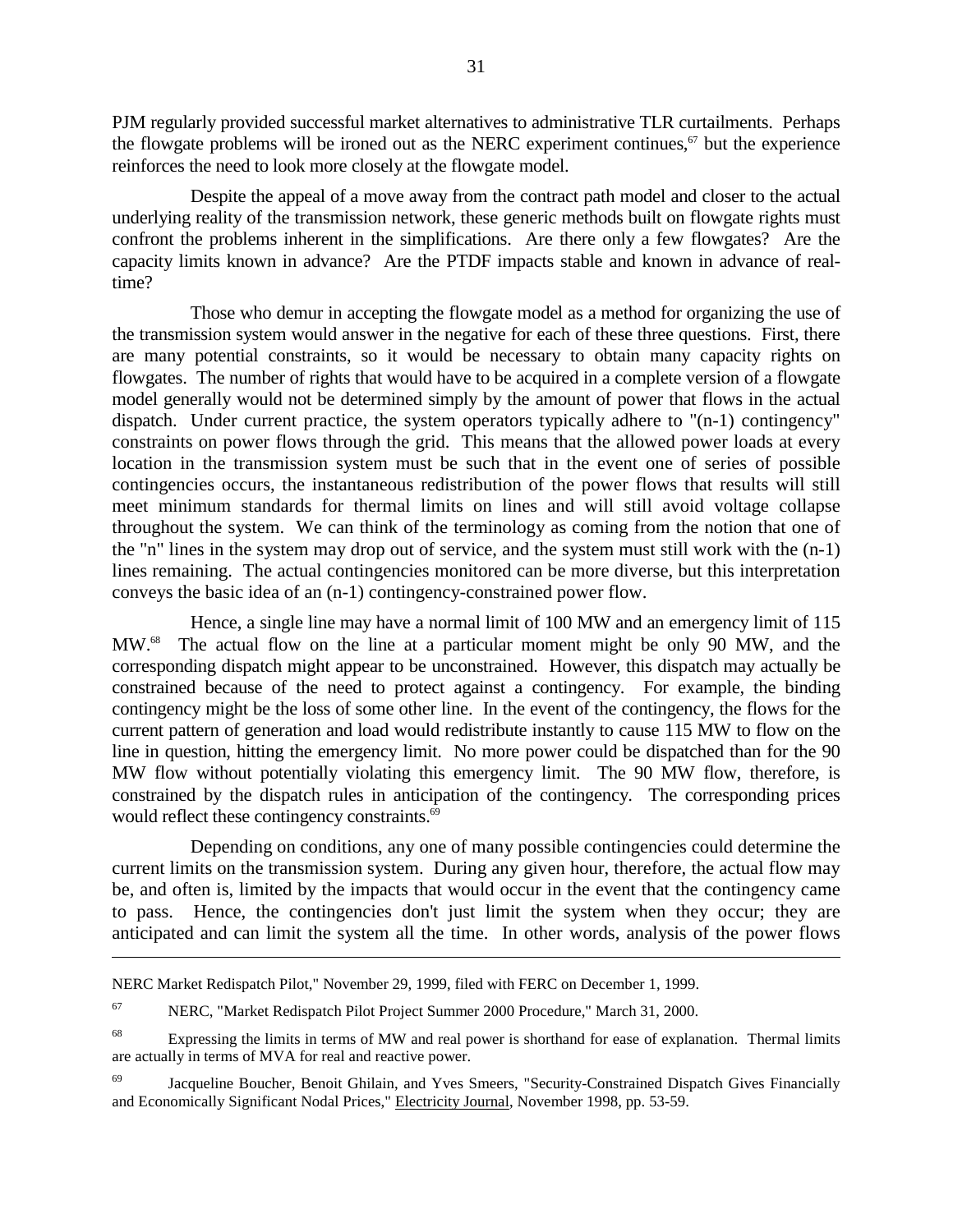during contingencies is not just an exception to the rule; it is the rule. The binding constraints on transmission generally are on the level of flows or voltage in post-contingency conditions, and flows in the actual dispatch are limited to ensure that the system could sustain a contingency. Operation of a complete flowgate model, therefore, would require a trader to acquire the rights on each link sufficient to cover its flows on that line in each post-contingency situation.

A sometime argument is that this problem is not serious because the actual dispatch will have only a few of the potential constraints actually binding. Typically this is true, but it does not avoid the difficulty for the simple reason that we don't know in advance which constraints will be binding. Were it otherwise the system operator would not have to monitor all the constraints that are typically considered. In fact, the large list of potential constraints monitored by the system operator is already a select group identified as the important subset from the thousands or millions of possible constraints that could be defined given the large number of lines and the large number of contingencies. The mere fact that the system operator as identified the constraints would arguably be enough to require an associated flowgate capacity right in order to ensure that the resulting transaction would be feasible.

The accumulating experience in PJM is well documented and amply illustrates the point. In one outside study intended to support the development of a zonal model and decentralized congestion management through something like a flowgate model, a set of 28 constraints were identified as important and analyzed for the variations in the equivalent of a PTDF table. While 28 may seem a large number and difficult to deal with in assembling the capacity rights to use the transmission system, it turned out not to be large enough. In the event, the first six months of operation of locational pricing in PJM found 43 constraints actually binding. Most importantly, *none* of these actual constraints were in the list of 28 supposedly easy-to-identify flowgates.<sup>70</sup> This suggests the magnitude of the difficulties faced when predicting which constraints will be binding. And the list of real constraints continues to grow. Over the period January 1998 to April 2000, there were 171 unique constraints that produced congestion and different locational prices in PJM.<sup>71</sup> Apparently a complete flowgate model would require purchase of at least 171 capacity rights to secure a single point-to-point transaction.

The obstacle of too many constraints to specify a complete flowgate model might be overcome if it were still possible to identify in advance how much capacity there is at each flowgate. This is an old problem with the uncomfortable reality that for many of the constraints it is not possible to specify the limiting value without also knowing the pattern of the loads. For example, interface constraints for voltage protection are routinely described as a range of maximum values on real power flows, with the actual value being set and changed regularly during real time operations. The PJM Eastern Reactive Transfer Limit is reset at least every 15 minutes and can vary over a range of 4000 MW to 7000 MW, depending on system conditions.<sup>72</sup> This is essentially the same

<sup>&</sup>lt;sup>70</sup> Richard D. Tabors, "Transmission Pricing in PJM: Allowing the Economics of the Market to Work," Tabors Caramanis & Associates, February 24, 1999, p. 31. This is a careful study that is among the rare instances with easily available and documented assumptions. See the PJM web page for the record of actual constraints.

 $71$  See the PJM web page spreadsheet report on historical transmission limits, "Historical\_TX\_Constraints.xls." Over the period January 1998 to April 2000 there were 610 constraint-days recorded, with the same constraint appearing on more than one day. Based on the "Monitor" and "Contingency" names, there were 171 unique constraints.

<sup>72</sup> Andy Ott, PJM, personal communication.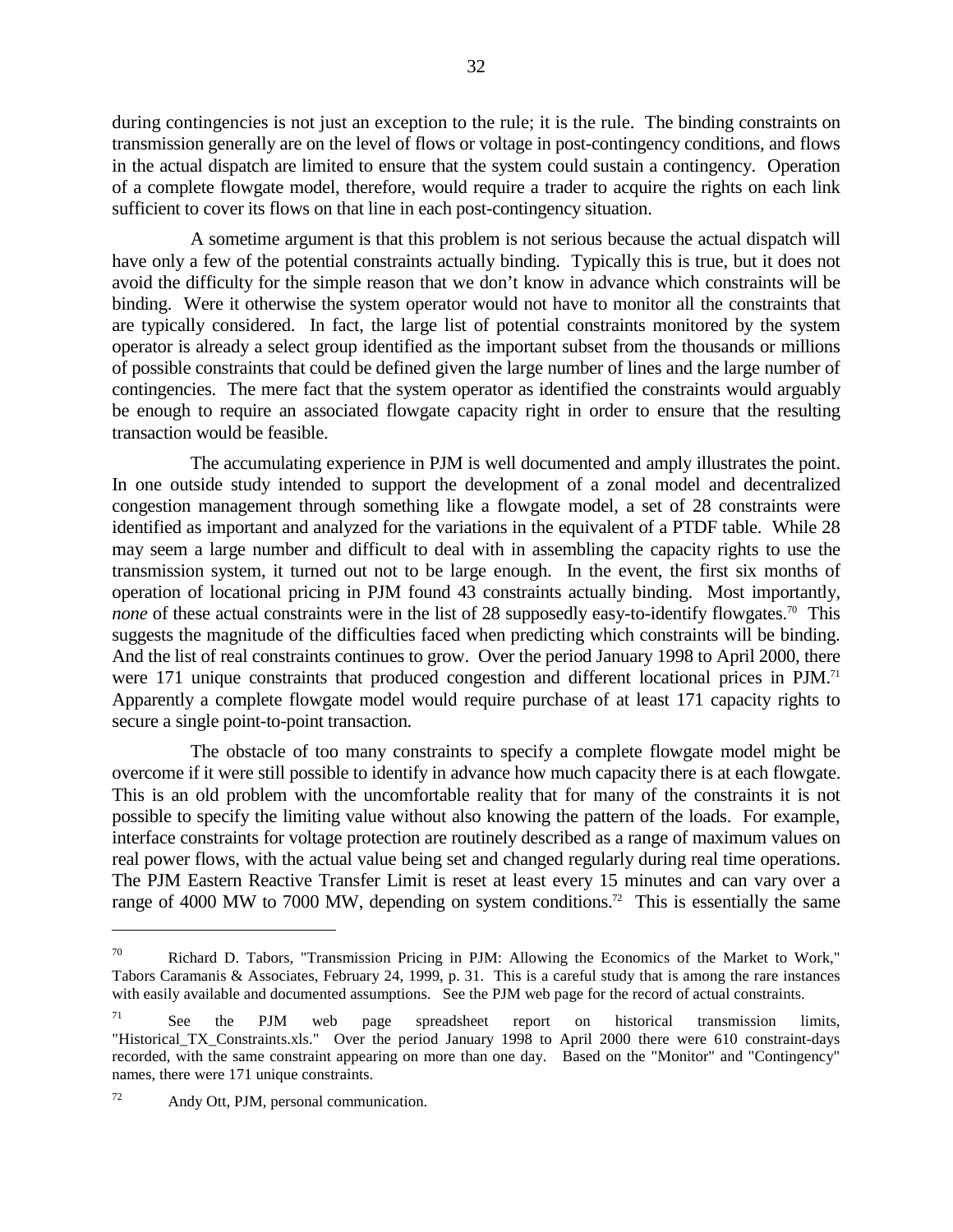problem as defining the available transmission capacity. As the New York Power Pool (NYPP) observed in a typical comment heard from system operators:

> "The primary responsibility of the NYPP system operator is and must be to maintain the reliability of the bulk power system. The operator must have the flexibility to decide, for example, what level of transmission reserve capacity should be retained under various conditions and facilities' loadings to meet contingencies as they may arise. Thus, actual transmission availability, or, more correctly, available transmission transfer capability, may be less than the thermal limits of the facilities, and the difference may change as conditions change. The Commission should make certain that all participants understand and accept these factors."73

In addition to recognizing that the capacity limits are not always known in advance, the other reality is the lack of truly stable and known PTDF tables. The flows over the lines and voltages at the buses will depend on all the other receipts and deliveries on the grid. Thus, the flow over a particular flowgate that can be attributed to a particular transaction will be changing all the time, so it will be difficult to know how much of a flowgate capacity right is required or how much would be used. There are many causes of this ex ante ambiguity in the PTDFs. First, the PTDFs are a function of the entire configuration of the grid. With any line out of service, there are different PTDFs, and the configuration of the grid is changing all the time. Even with the same configurations on the wires, there are many electrical devices, such as phase angle regulators, whose very purpose is to change the apparent impedance of lines as a function of changing loads and, therefore, to change the PTDFs throughout the system. Furthermore, there are inherent nonlinearities in the flows and constraints, especially the ubiquitous so-called "nomogram" constraints that attempt to approximate even more complex interactions in the system. It is simply not true that the real system conforms to the simplified textbook approximation of the pure DC-load model that is useful for illustrating the effects of network flows, but that is at best only a linearized local approximation of the real system that can be used to guide the dispatch. It is for these reasons that PJM updates both the load flow estimate and calculation of its equivalent of PTDF tables every five minutes.<sup>74</sup> In reality, the PTDFs needed for a complete flowgate model would be anything but known in advance.

These criticisms of the flowgate model sit at the foundation of the argument that it would not be an appropriate model for operating the power system. However, as with the arguments above for zonal congestion management, the criticisms may be less applicable to a commercial model that would serve as an entrepreneurial business. Suppose that the criticisms are correct, but the commercial significance is small. The RTO could operate the coordinated dispatch and define financial transmission rights as outlined above for the real system rather than the flowgate approximation. Although it is not possible to identify all the components of the flowgate model in advance, it is possible to determine in advance if a particular load flow would be feasible. Hence, despite the complexity of the grid, a set of simultaneously feasible point-to-point financial

<sup>&</sup>lt;sup>73</sup> Comments of Member Systems of the New York Power Pool, "Request for Comments Regarding Real-Time Docket Information Networks," No. RM95-9-000, Federal Energy Regulatory Commission, July 5, 1995, p. 9- 10.

<sup>74</sup> Andy Ott, PJM, personal communication.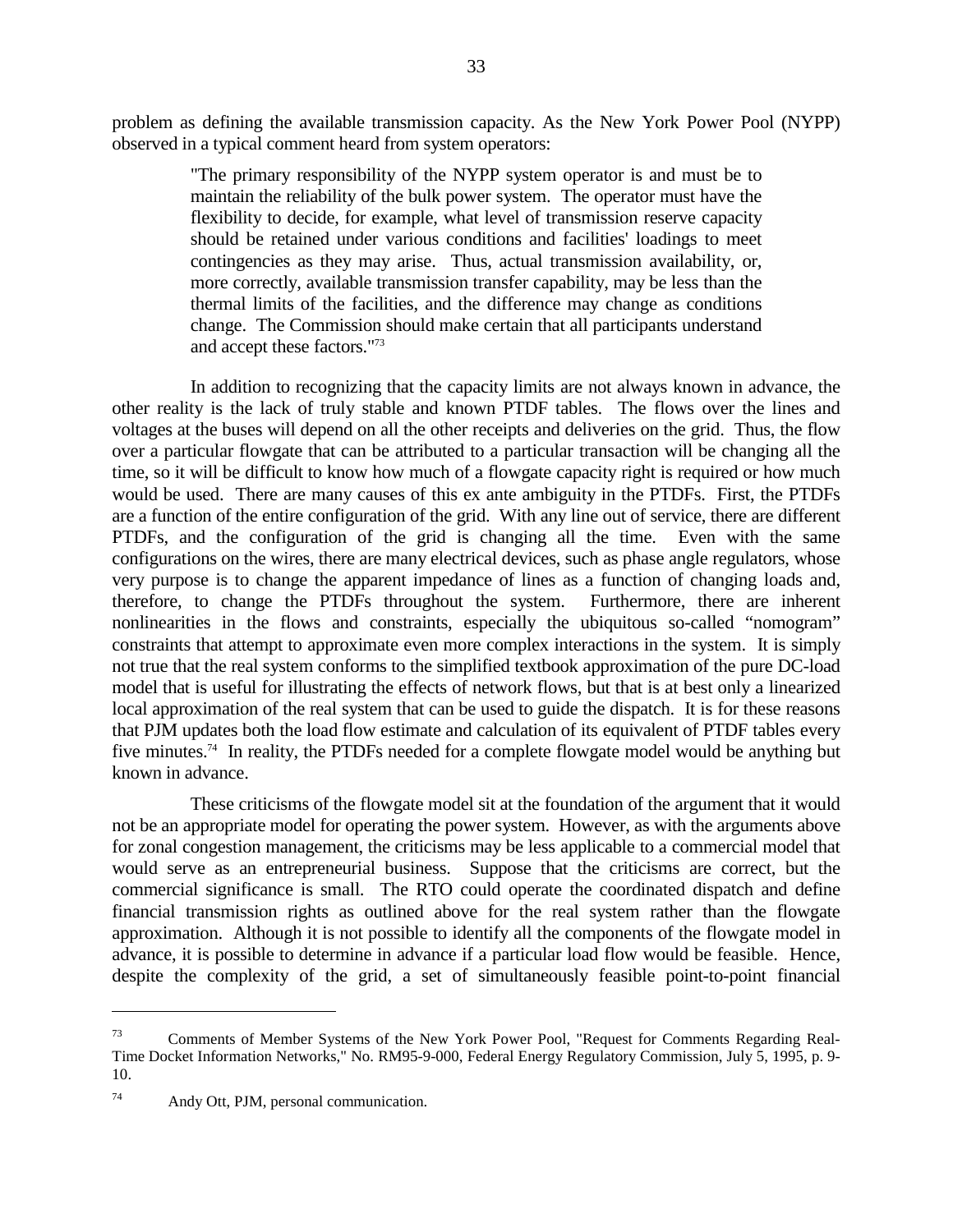transmission rights can be defined. For a given configuration of the grid, the RTO can guarantee the point-to-point FTRs without using its powers to tax the participants and socialize the costs.

Under the simplifying assumptions of the flowgate model, it would be possible to decompose these point-to-point financial transmission rights into their component flowgates, implied flow capacities on flowgates, and the associated PTDFs. If the approximation errors of the flowgate model are not large, then it would be possible for a new business to provide the service of organizing trading of flowgate rights that could be reconfigured to create new FTRs. The differences in flows and capacities might be small, most of the time, and the occasional excursions would not be commercially significant. Or, to be more precise, the occasional excursions would not be significant as long as the system operator did not socialize the costs. Under these circumstances, there is a clear business opportunity. The RTO need not and should not do anything different than outline above as part of the essential market design.<sup>75</sup> Within this framework, an entrepreneur would be free and able to set up a business that provided the flowgate service, charging participants for the claimed benefits and providing a revenue stream to compensate for the small risks involved. In effect, the business could take the financial risk that the reconfigured FTRs might not be feasible in the real network, but if the flowgate assumptions are valid this risk would be small.

When viewed from this perspective, the arguments in favor of the flowgate approach should not be seen as applying to the RTO. When the RTO follows this path, trouble is likely to appear because the real system is more complicated. Rather, the arguments for the flowgate approximation should be seen as either wrong or right. If wrong, they should be ignored. If right, they should lead to a successful business. But the flowgate model is likely to be a problematic market design for an RTO.

#### **FACING THE INEVITABLE**

 $\overline{a}$ 

The Commission faces many challenges and will have to set priorities that concentrate the focus on what is really important. The most important choice is in the design of the market institutions for coordination of short-term operations. The good news is that the RTO Order has the analysis right. In the end, the Commission cannot escape the implications of its own analysis.

The Transco diversion will not provide a simple escape from this responsibility. This follows for a number of reasons. First, it is very unlikely that the pure Transco model is viable at all. This goes beyond the conflicts of interest as identified by the FTC. The argument that system operations must be controlled and determined by the owner of the transmission wires does not stand up under even the most minimal investigation. Taken at face value, the pure Transco model would require a single company to acquire ownership of all the transmission wires in a very large region. This is unlikely in the large interconnected grids in the United States. More realistic would be the outcome that a Transco could acquire ownership of only part of the interconnected grid. In this case, we can imagine two outcomes. One would be that the Transco would extend operational control to cover a wider area than its pattern of ownership; but this then would vitiate the original argument that control must follow ownership. Alternatively, control could be limited to follow the balkanized pattern of ownership; but then the necessities of transmission loading relief would create

 $^{75}$  For hedges on the flowgate capacities that were not fully required in the point-to-point financial rights, the RTO could auction of rights to excess congestion revenues from reconfiguration of the FTRs.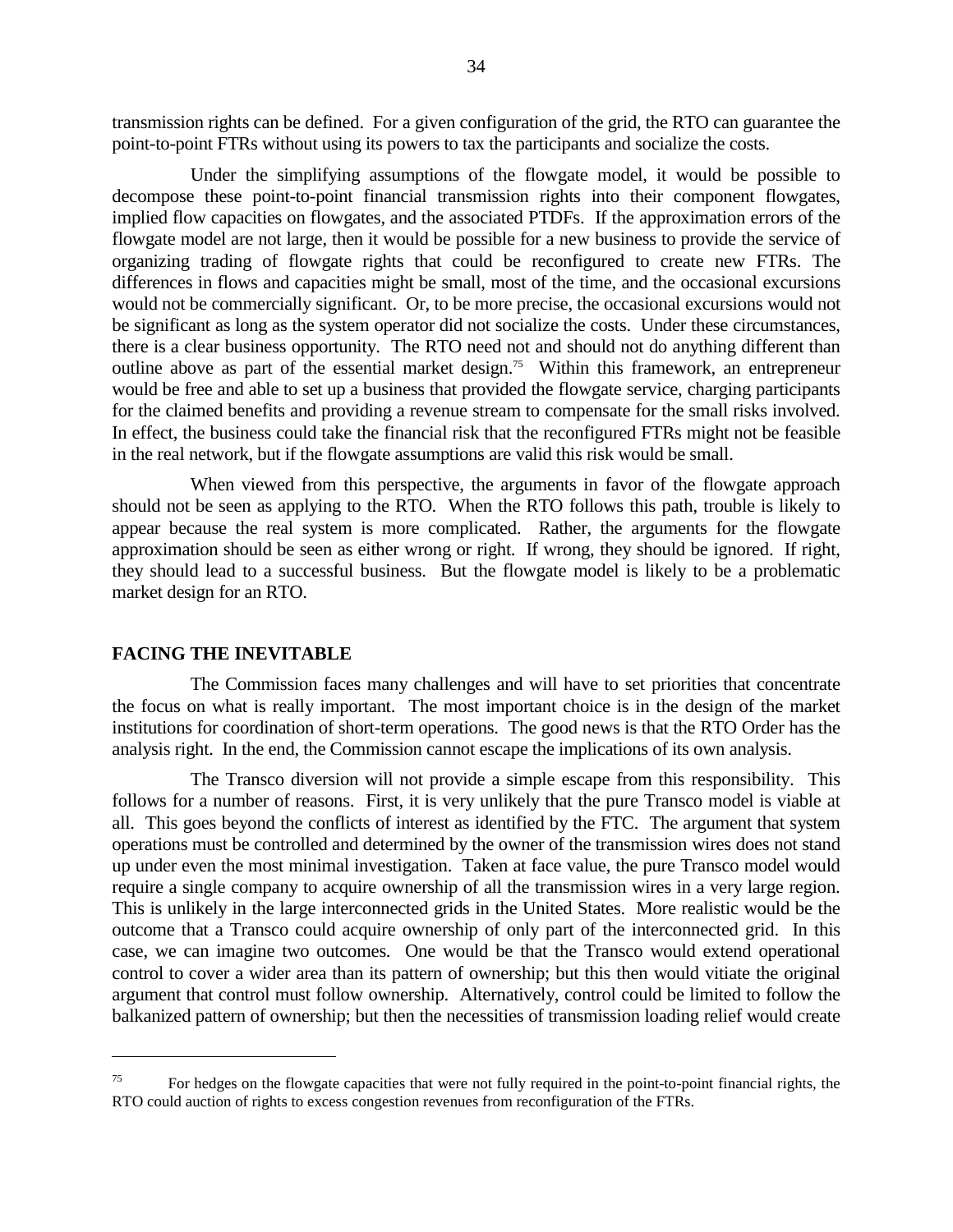an immediate need for external rules dictating the practices of system operations.

This is not to say that an independent transmission company organized as a Transco is impossible. It would be possible to have a de facto ISO within the organizational structure of the Transco, but the access and market rules for this ISO would have to be specified. And the "ring fence" around the embedded ISO would have to be established to avoid affiliate abuse problems. This is, for example, the Transpower model in New Zealand. But what is implausible is that the Commission could avoid the hard work of defining the rules for system operations along the lines set out in the RTO Order. Furthermore, the advantages of an independent transmission company can be pursued through the Gridco model with an accompanying ISO. This approach is already well advanced in the United States and elsewhere. By separating ownership of the wires from control of system operations, it would be easy to accommodate the complex pattern of ownership without foregoing the benefits of regional transmission organizations.

The related and ubiquitous call for "flexibility" will not save the us either. It is all well and good to call for flexibility and experimentation, but some things need consistency. If the Commission does not act to effectively require a consistent design of the institutions for short term coordination of the spot market, along the lines described in the RTO Order, then various market regions are likely to produce different methods that are in conflict. We know what happens when this is allowed, as we have already seen it. The real problems of the interconnected network are not under the Commission's control. Hence, in order to keep the lights on, we have to invent something like the NERC policy on transmission loading relief. Almost immediately, under the name of reliability, the Commission is back in the business of mandating rules for consistent short-term system operations, undoing what has been done in the name of flexibility. However, the Commission would do so through a very limited and stilted conversation that so far has been unable to fully confront the very strong interaction between reliability rules and commercial practices. In the end, the Commission would be in the prescription business; but would not be doing a very good job. Better to face the inevitable and get the market design right in the first place.

The cost of further delay would substantial. The use of the transmission grid involves substantial network externalities through interactions among the schedules of the market participants. If we don't have a pricing system that addresses these interactions, then we must rely on administrative procedures that are inherently discriminatory or subject to easy manipulation. If the prices don't reflect the opportunity costs, not all market participants can be treated in the same way. Some must get preferential grid access. Without an efficient spot market with efficient prices and the associated ease of access, the problems of discrimination will persist.

The problems of transmission congestion cannot be avoided. The legitimate pressure on system operators to avoid reliability problems means that when the market is creating the reliability problem, non-market mechanisms must be employed to undo what the market has done. Without an efficient spot market and its consistent incentives, operational problems will force system operators to impose administrative command-and-control procedures that defeat the purposes of the market participants. The complaints about the serious defects of the competitive market will persist, even grow, as long as the pricing system does not reflect what is really happening.

The development of retail customer access in various regions of the country will place greater pressure on wholesale markets. In particular, we would like to encourage many new entrants and provide balancing and backup services that can support even small players. With a coordinated spot market and readily available efficient prices, this is easy to do. Without an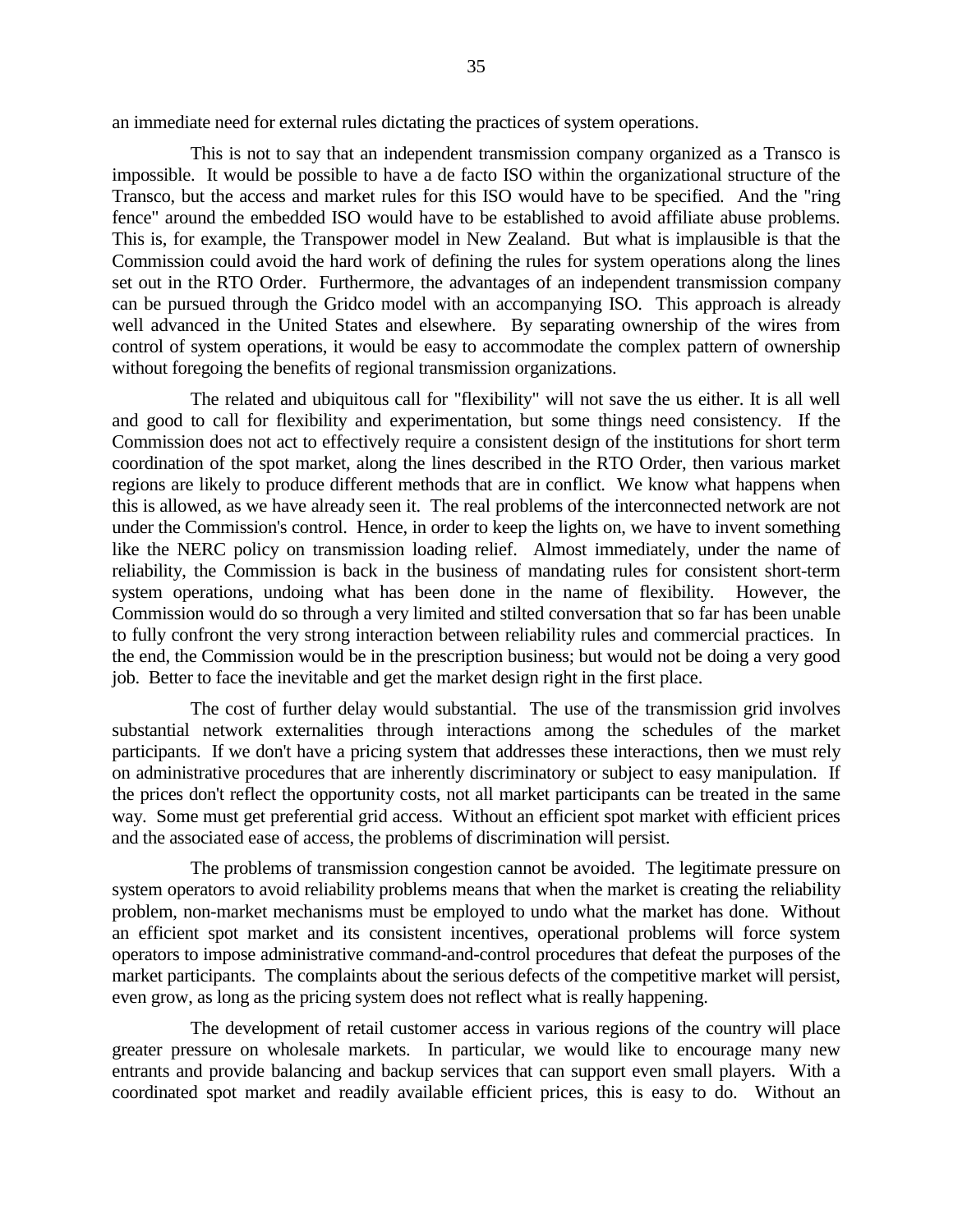efficient spot market and the associated transparent spot prices, it will be much more expensive and difficult to arrange balancing and settlement for the increasing number of retail access programs in the states.

Furthermore, as we look to the future we see a need for investment in both generation and transmission upgrades. It is possible to exploit market approaches to encourage such investment, and market-based transmission investment is underway in other parts of the world. However, without an efficient spot market and the associated locational prices, there will be no way to define a workable system of transmission rights, no way to stimulate investment in transmission by market participants and, therefore, no way to avoid complete reliance as of old on monopoly decision-making and investment. This will leave the Commission with even more of the burden of defining the incentives and judging the merits of transmission investment, with little or no help from the electricity market.

It is in public interest to improve the design and operation of short-term electricity markets. Once done, many of the other problems in the electric network would either disappear or would be greatly simplified. The problems are real, significant, and here. The Commission must address them, and will, one way or another. The best way to face the inevitable is to recognize it and do the best we can under the circumstances. The Commission knows what to do. Doing it may require using all its powers to persuade, or it may require legislation to clarify its authority to mandate. It may require both.

Apparently the Commission recognizes this pressure. While emphasizing the emphasis on voluntary formation of RTOs, the Commission sets out a timetable:

"...all public utilities (with the exception of those participating in an approved regional transmission entity that conforms to the Commission's ISO principles) that own, operate or control interstate transmission facilities must file with the Commission by October 15, 2000, a proposal for an RTO with the minimum characteristics and functions to be operational by December 15, 2001, or, alternatively, a description of efforts to participate in an RTO, any existing obstacles to RTO participation, and any plans to work toward RTO participation."76

If there are not enough volunteers, then:

"The goal of this rulemaking is to form RTOs voluntarily and in a timely manner. The alternative to a voluntary process is likely to be a lengthy process that is more likely to result in greater standardization of the Commission's RTO requirements among regions. Although the Commission has specific authorities and responsibilities under the FPA to protect against undue discrimination and remove impediments to wholesale competition, we find it appropriate in this instance to adopt an open collaborative process that relies on voluntary regional participation to design RTOs that can be tailored to specific needs of each region."<sup>77</sup>

In the interest of good public policy and well functioning electricity markets, it would be best to make the voluntary approach work, soon.

<sup>76</sup> RTO Order, p. 7.

<sup>77</sup> RTO Order, p. 8.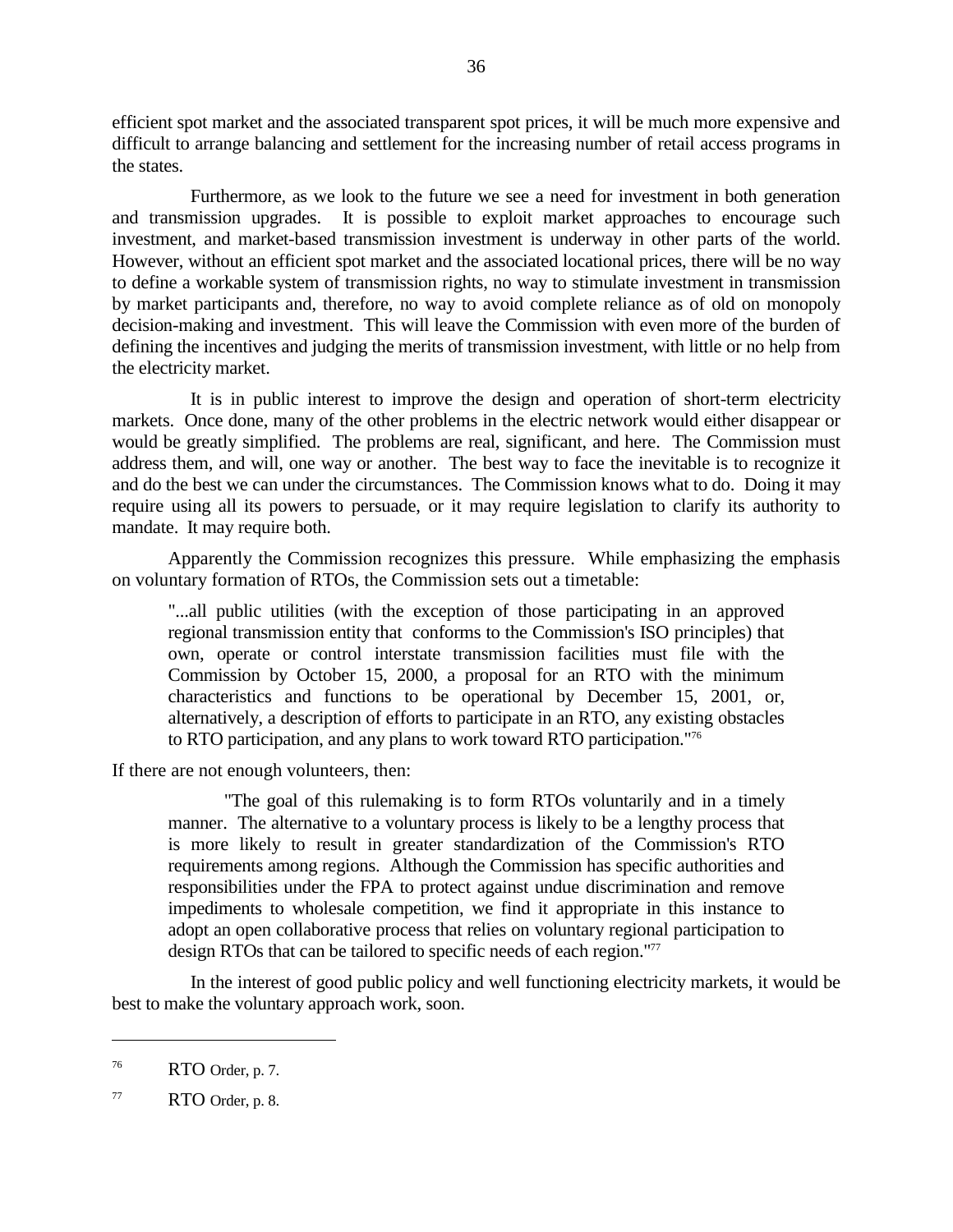#### **CONCLUSION**

The developing experiences around the world provide insight into the options and implications of alternative models of access to transmission grids in support of an efficient competitive market. It is apparent from this experience that the central design requirement is easy access to a coordinated spot market. There are certain critical functions that must be provided by the system operator. When these functions are organized within the framework of a bid-based, security-constrained economic dispatch with locational pricing, the market has the tools available to deal with the most important network complexities that otherwise confound electricity markets. Furthermore, there must be a close connection between the design of options for market flexibility and the pricing principles for actual use of the transmission grid. If prices closely reflect operating conditions and marginal costs, then market participants can have numerous choices in the way they use the transmission system. However, if pricing does not conform to the operating conditions, then substantial operating restrictions must be imposed to preserve system reliability. Customer flexibility and choice require efficient pricing; inefficient pricing necessarily limits market flexibility.

Policy for the continuing evolution of electricity restructuring should emphasize the institutions for market operations. Interconnections through the transmission grid create the necessity for regional organizations that can accommodate competition in services, generation, and contracting while preserving the reliability of the transmission system. Alternative models are many, but can be grouped under the general headings of "Transcos," "Gridcos," "ISO/PX," "ISOs," and finally, organizations for transmission loading relief. The different models present alternatives for the mix of responsibilities. However, the discussion of the differences can distract from recognition of the more important common requirements of any workable system for a competitive electricity market. The key ingredients are known, and they deal with the management of transmission congestion. Putting this system in place should be of the highest priority, as it will simplify many of the other problems facing the Commission. Failing to put this system in place would complicate the development of competitive markets.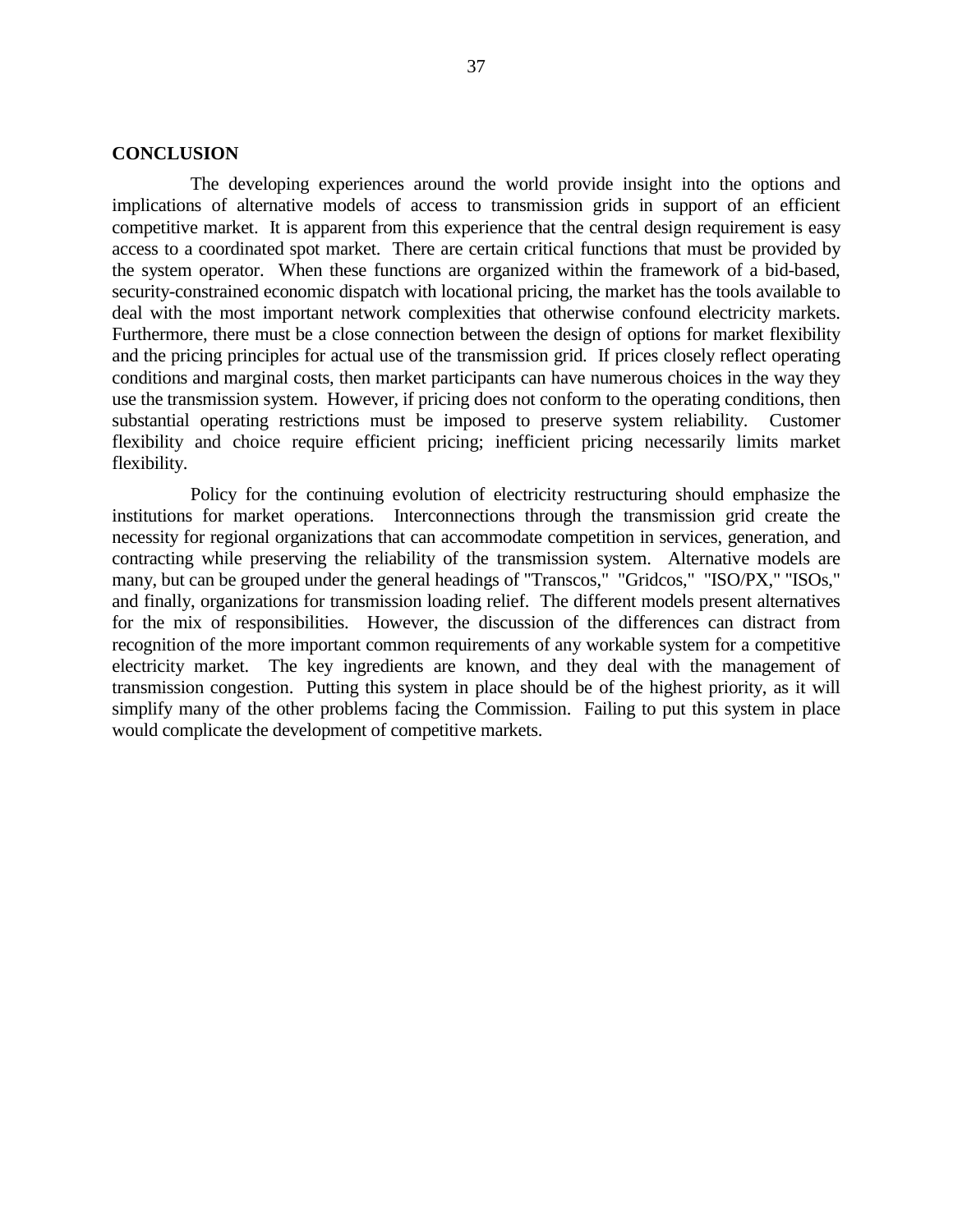## **APPENDIX ECONOMICS OF A COMPETITIVE ELECTRICITY MARKET**

A general framework that encompassed the essential economics of electricity markets provides a point of reference for evaluating market design elements.78 Here we focus on the implications for competition in generation, and the rules for the wholesale market. The treatment of competition for other contestable elements, such as retail services, is important but need not affect the design of the wholesale market. This framework provides a background for evaluating the prescriptions for market institutions under the label of Regional Transmission Organizations.

#### **Competitive Market Design**

Reliable operation is a central requirement and constraint for any electricity system. Given the strong and complex interactions in electric networks, current technology with a freeflowing transmission grid dictates the need for a system operator that coordinates use of the transmission system. Control of transmission usage means control of dispatch, which is the principal or only means of adjusting the use of the network. Hence, open access to the transmission grid means open access to the dispatch as well. This is the essential coordination function provided by the system operator, no matter what name we give to it. In the analysis of electricity markets, therefore, a key focus is the design of the interaction between transmission and dispatch, both procedures and pricing, to support a competitive market.

To provide an overview of the operation of an efficient, competitive wholesale electricity market, it is natural to distinguish between the short-run operations coordinated by the system operator and long-run decisions that include investment and contracting. Market participants are price takers and include the generators and eligible customers. For this discussion, distributors are included as customers in the wholesale market, operating at arm's length



 $78$  This summary comes primarily from William W. Hogan, "Transmission Investment and Competitive Electricity Markets," Center for Business and Government, Harvard University, April 1998. The issues are developed further there, but summarized here for completeness given the central importance of the basic economics in the case of electricity. See also, William W. Hogan, "Competitive Electricity Markets: A Wholesale Primer," Center for Business and Government, Harvard University, December 1998.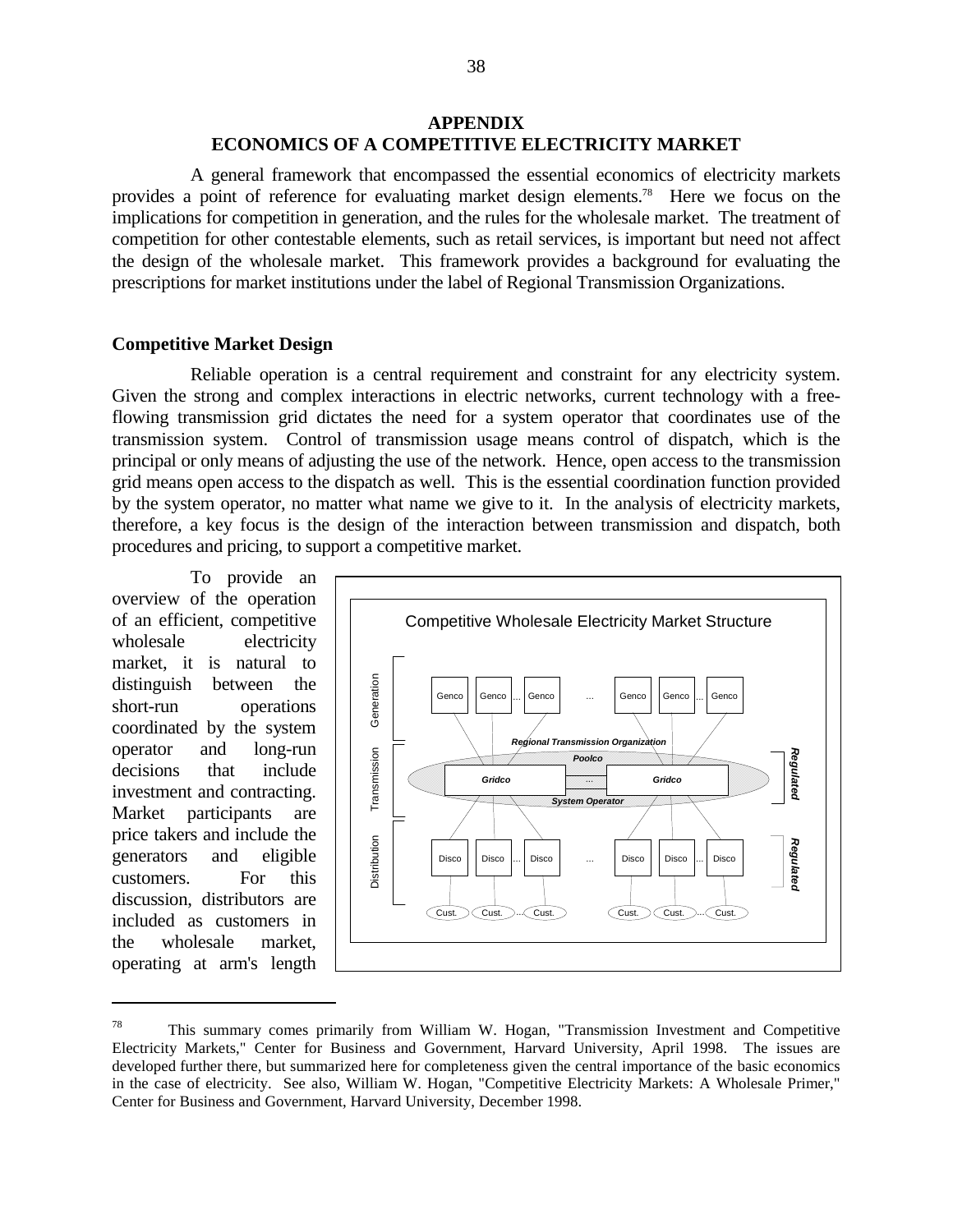from generators. The system is much simpler in the very short run when it is possible to give meaningful definition to concepts such as opportunity cost. Once the short-run economics are established, the long-run requirements become more transparent. Close attention to the connection between short- and long-run decisions isolates the special features of the electricity market.

### **Short-Run Market**

The short run is a long time on the electrical scale, but short on human scale--say, half an hour. The short-run market is relatively simple. In the short run, locational investment decisions have been made. Power plants, the transmission grid, and distribution lines are all in place. Customers and generators are connected and the work of buyers, sellers, brokers and other service entities is largely complete. The only decisions that remain are for delivery of power, which in the short-run is truly a commodity product.

On the electrical scale, much can happen in half an hour and the services provided by the system include many details of dynamic frequency control and emergency response to contingencies. Due to transaction costs, if nothing else, it would be inefficient to unbundle all of these services, and many are covered as average costs in the overhead of the system. How far unbundling and choice should go is an empirical question. For example, real power should be identified and its marginal cost recognized, but should this extend to reactive power and voltage control as well? Or to spinning reserve required for emergency supplies? For the sake of the present discussion, focus on real power and assume that further unbundling would go beyond the point of diminishing returns in the short-run market.

Over the half hour, the market operates competitively to move real power from generators to customers. Generators have a marginal cost of generating real power from each plant, and customers have different quantities of demand depending on the price at that half hour. The collection of generator costs stacks up to define the generation "merit order," from least to most expensive. This merit order defines the short-run marginal-cost curve for the market, which governs power supply. Similarly, customers have demands that are sensitive to price, and higher prices produce lower demands. Generators and customers do not act unilaterally; they provide information to the dispatcher to be used in a decision process that will determine which plants will run at any given half hour. Power pools provide the model for achieving the most efficient dispatch given the short-run marginal costs of power supply. Although dispatchable demand is not always included, there is nothing conceptually or technically difficult about this extension. The system operator controls operation of the system to achieve the efficient match of supply and demand.

This efficient central dispatch can be made compatible with the market outcome. The fundamental principle is that for the same load, the least-cost or economic dispatch and the competitive-market dispatch are the same. The principal difference between the traditional power pool and the market solution is the price charged to the customer. In the traditional regulated power pool model, customers pay and generators receive average cost, at least on average. Marginal cost implicitly determines the least-cost dispatch, and marginal cost is the standard determinant of competitive market pricing.

An important distinction between the traditional central dispatch and the decentralized market view is found in the source of the marginal-cost information for the generator supply curve. Traditionally the cost data come from engineering estimates of the energy cost of generating power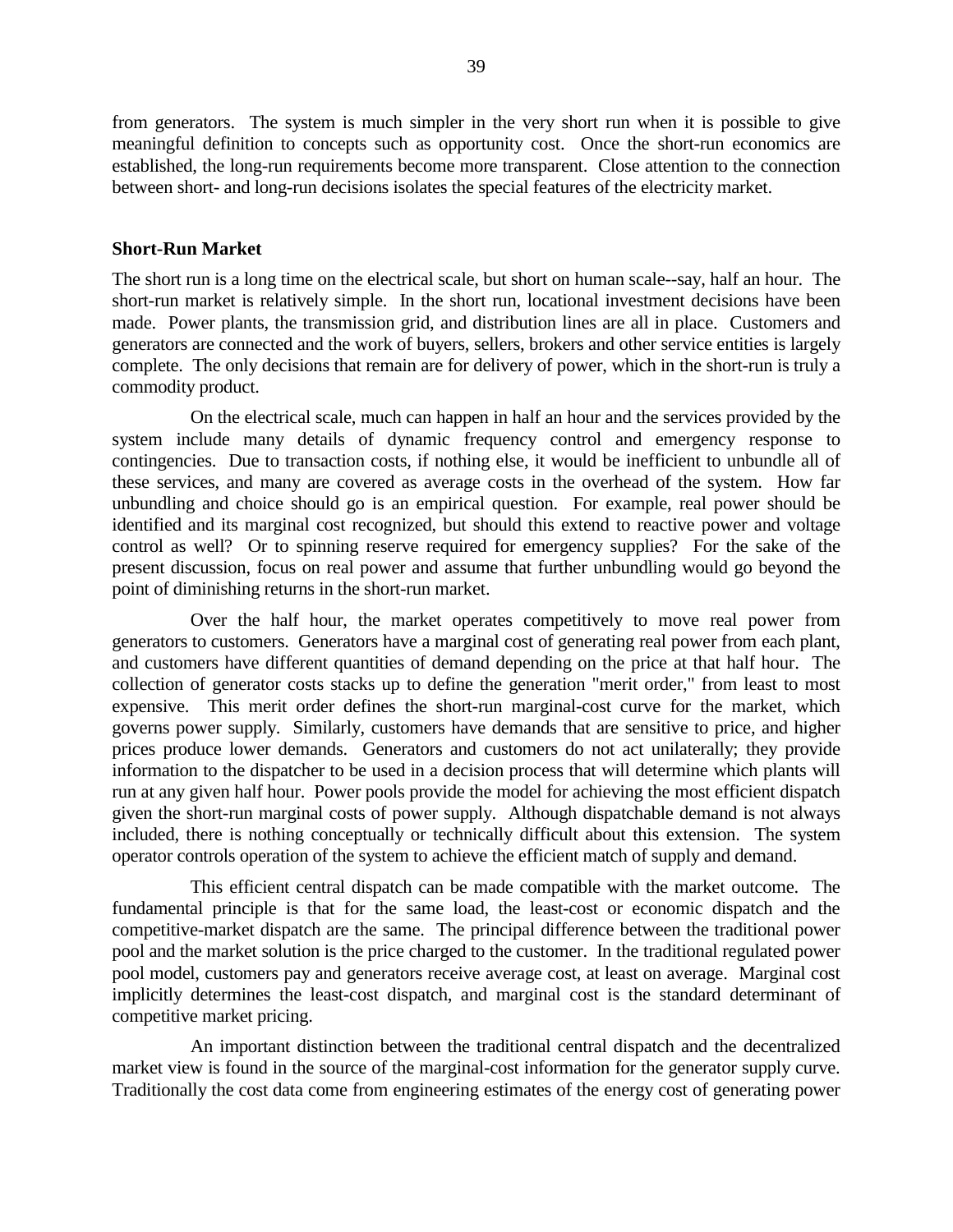from a given plant at a given time. However, relying on these engineering estimates is problematic in the market model since the true opportunity costs may include other features, such as the different levels of maintenance, that would not be captured in the fuel cost. Replacement of the generator's engineering estimates (that report only incremental fuel cost) with the generator's market bids is the natural alternative. Each bid defines the minimum acceptable price that the generator would accept to run the plant in the given half hour. And these bids serve as the guide for the dispatch.

As long as the generator receives the market clearing price, and there are enough competitors so that each generator assumes that it will not be providing the marginal plant, then the optimal bid for each generator is the true marginal cost: To bid more would only lessen the chance of being dispatched, but not change the price received. To bid less would create the risk of running and being paid less than the cost of generation for that plant. Hence, with enough competitors and no collusion, the short-run economic dispatch market model can elicit bids from buyers and sellers. The system operator can treat these bids as the supply and demand and determine the balance that maximizes benefits for producers and consumers at the market equilibrium price. Hence, in the short run electricity is a commodity, freely flowing into the transmission grid from selected generators and out of the grid to the willing customers. Every half hour, customers pay and generators receive the short-run marginal-cost (SRMC) price for the total quantity of energy supplied in that half hour. Everyone pays or receives the true opportunity cost in the short run. Payments follow in a simple settlement process.

The control of dispatch at the margin does not imply that market participants must relinquish control of their generating plants. Quite the contrary. In a coordinated spot market with discretionary bids, the market participants have the choice of bidding so as to effectively guarantee that their plant runs. This implies that it is an easy matter to accommodate self-scheduling for those who prefer this option. However, the opportunity cost of self-scheduling is a loss of the profits from buying back power when it is cheaper than self-generation, or selling excess output when the price is high. In the end, therefore, there would be natural incentives to bid closer to marginal cost. But it would not be required.

### **Transmission Congestion**

This overview of the short-run market model is by now familiar and found in operation in many countries. However, this introductory overview conceals a critical detail that would be relevant for transmission pricing. Not all power is generated and consumed at the same location. In reality, generating plants and customers are connected through a largely free-flowing grid of transmission and distribution lines.

In the short-run, transmission too is relatively simple. The grid has been built and everyone is connected with no more than certain engineering requirements to meet minimum technical standards. In this short-run world, transmission reduces to nothing more than putting power into one part of the grid and taking it out at another. Power flow is determined by physical laws, but a focus on the flows, whether on a fictional contract path or on more elaborate allocation methods, is a distraction. The simpler model of input somewhere and output somewhere else captures the necessary reality. In this simple model, transmission complicates the short-run market through the introduction of losses and possible congestion costs.

Transmission of power over wires encounters resistance, and resistance creates losses.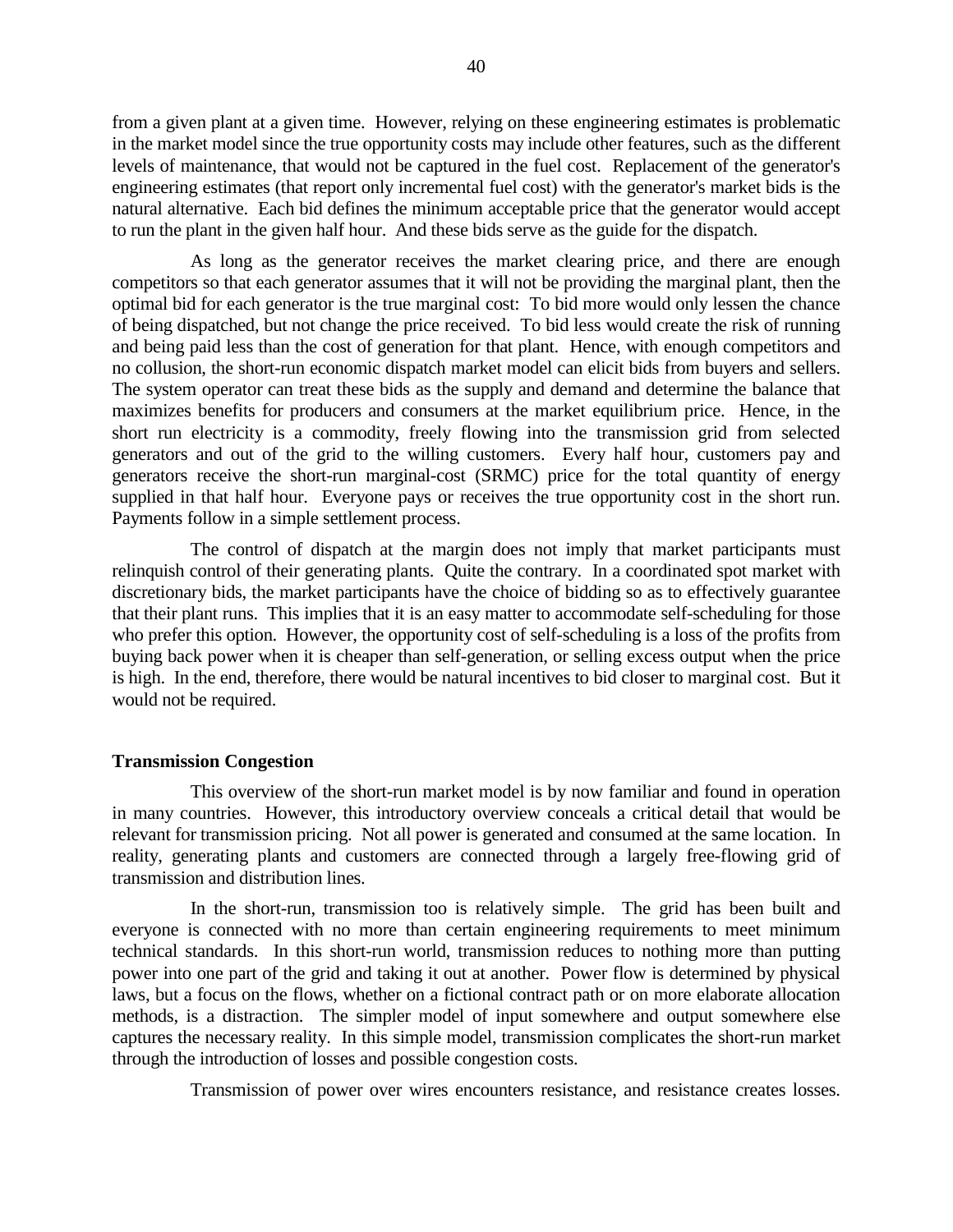Hence the marginal cost of delivering power to different locations differs at least by the marginal effect on losses in the system. Incorporating these losses does not require a major change in the theory or practice of competitive market implementation. Economic dispatch would take account of losses, and the market equilibrium price could be adjusted accordingly. Technically this would yield different marginal costs and different prices, depending on location, but the basic market model and its operation in the short-run would be preserved.

Transmission congestion has a related effect. Limitations in the transmission grid in the short run may constrain long-distance movement of power and thereby impose a higher marginal cost in certain locations. Power will flow over the transmission line from the low cost to the high cost location. If this line has a limit, then in periods of high demand not all the power that could be generated in the low cost region could be used, and some of the cheap plants would be "constrained off." In this case, the demand would be met by higher cost plants that absent the constraint would not run, but due to transmission congestion would be then "constrained on." The marginal cost in the two locations differs because of transmission congestion. The marginal cost of power at the low cost location is no greater than the cost of the cheapest constrained-off plant; otherwise the plant would run. Similarly, the marginal cost at the high cost location is no less than the cost of the most expensive constrained-on plant; otherwise the plant would not be in use. The difference between these two costs, net of marginal losses, is the congestion rental.

This congested-induced marginal-cost difference can be as large as the cost of the generation in the unconstrained case. If a cheap coal plant is constrained off and an oil plant, which costs more than twice as much to run, is constrained on, the difference in marginal costs by region is greater than the cost of energy at the coal plant. This result does not depend in any way on the use of a simple case with a single line and two locations. In a real network the interactions are more complicated, with loop flow and multiple contingencies confronting thermal limits on lines or voltage limits on buses, but the result is the same. It is easy to construct examples where congestion in the transmission grid leads to marginal costs that differ by more than 100% across different locations.

If there is transmission congestion, therefore, the short-run market model and determination of marginal costs must include the effects of the constraints. This extension presents no difficulty in principle. The only impact is that the market now includes a set of prices, one for each location. Economic dispatch would still be the least-cost equilibrium subject to the security constraints. Generators would still bid as before, with the bid understood to be the minimum acceptable price at their location. Customers would bid also, with dispatchable demand and the bid setting the maximum price that would be paid at the customer's location. The security-constrained economic dispatch process would produce the corresponding prices at each location, incorporating the combined effect of generation, losses and congestion. In terms of their own supply and demand, everyone would see a single price, which is the SRMC price of power at their location. If a transmission price is necessary, the natural definition of transmission is supplying power at one location and using it at another. The corresponding transmission price would be the difference between the prices at the two locations.

This same framework lends itself easily to accounting extensions to explicitly include bilateral transactions. Here market participants prefer to schedule point-to-point transmission rather than explicitly buy and sell through the spot market. The bilateral schedules would be provided to the system operator. Those not scheduled would bid into the pool-based spot market. This is often described as the "residual pool" or "net pool" approach. For market participants who wish to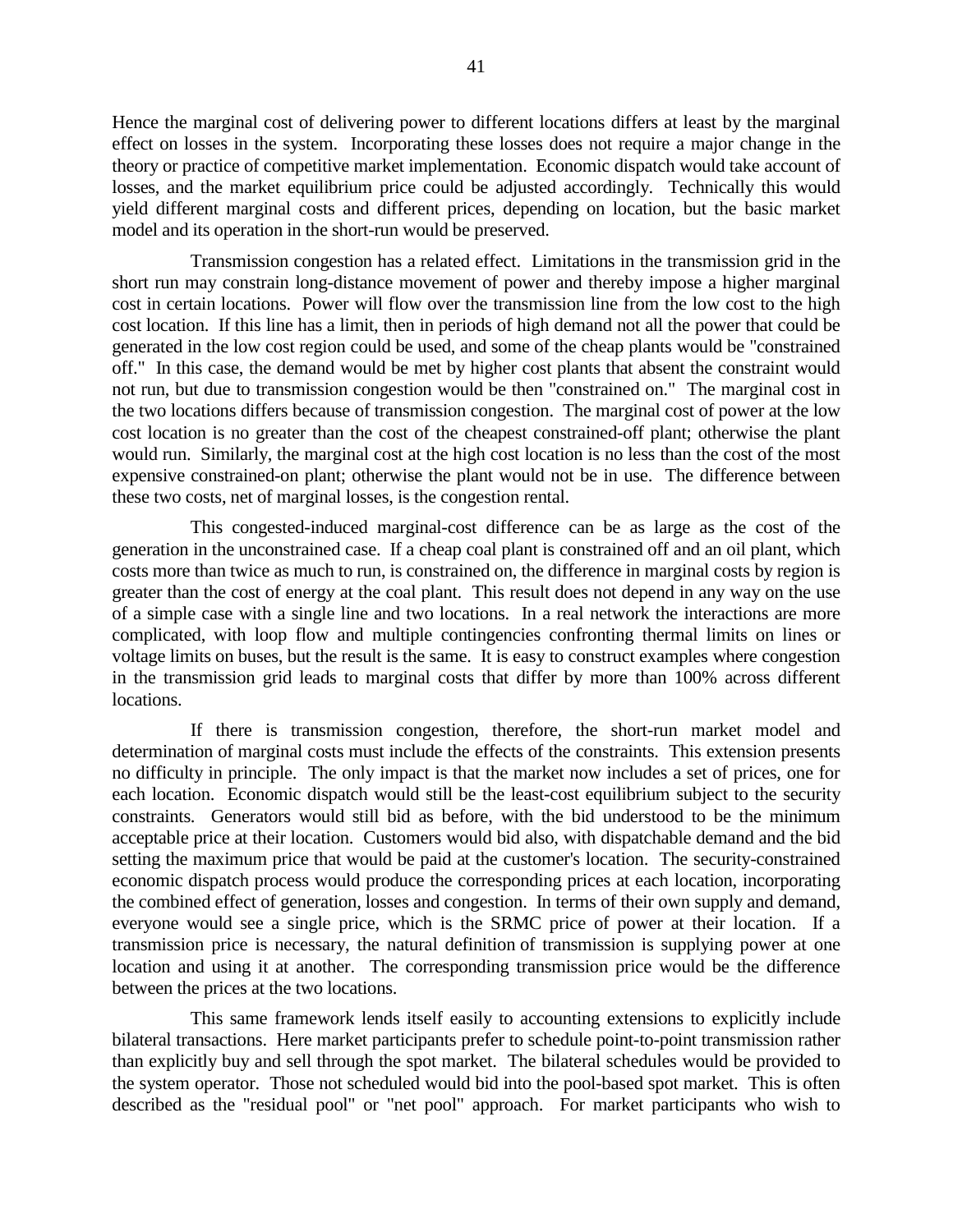schedule transmission between two locations, the opportunity cost of the transmission is just this transmission price of the difference between spot prices at the two locations. This short-run transmission usage pricing, therefore, is efficient and non-discriminatory. In addition, the same principles could apply in a multi-settlement framework, with day-ahead scheduling and real-time dispatch. These extensions could be important in practice, but would not fundamentally change the outline of the structure of electricity markets.

This short-run competitive market with bidding and centralized dispatch is consistent with economic dispatch. The locational prices define the true and full opportunity cost in the short run. Each generator and each customer sees a single price for the half hour, and the prices vary over half hours to reflect changing supply and demand conditions. All the complexities of the power supply grid and network interactions are subsumed under the economic dispatch and calculation of the locational SRMC prices. These are the only prices needed, and payments for short-term energy are the only payments operating in the short run, with administrative overhead covered by rents on losses or, if necessary, a negligible markup applied to all power. The system operator coordinates the dispatch and provides the information for settlement payments, with regulatory oversight to guarantee comparable service through open access to the pool run by the system operator through a bid-based economic dispatch.

With efficient pricing, users have the incentive to respond to the requirements of reliable operation. Absent such price incentives, choice would need to be curtailed and the market limited, in order to give the system operator enough control to counteract the perverse incentives that would be created by prices that did not reflect the marginal costs of dispatch. A competitive market with choice and customer flexibility depends on getting the usage pricing right.

#### **Long-Run Market Contracts**

With changing supply and demand conditions, generators and customers will see fluctuations in short-run prices. When demand is high, more expensive generation will be employed, raising the equilibrium market prices. When transmission constraints bind, congestion costs will change prices at different locations.

Even without transmission congestion constraints, the spot market price can be volatile. This volatility in prices presents its own risks for both generators and customers, and there will be a natural interest in long-term mechanisms to mitigate or share this risk. The choice in a market is for long-term contracts.

Traditionally, and in many other markets, the notion of a long-term contract carries with it the assumption that customers and generators can make an agreement to trade a certain amount of power at a certain price. The implicit assumption is that a specific generator will run to satisfy the demand of a specific customer. To the extent that the customer's needs change, the customer might sell the contract in a secondary market, and so too for the generator. Efficient operation of the secondary market would guarantee equilibrium and everyone would face the true opportunity cost at the margin.

However, this notion of specific performance stands at odds with the operation of the short-run market for electricity. To achieve an efficient economic dispatch in the short-run, the dispatcher must have freedom in responding to the bids to decide which plants run and which are idle, independent of the provisions of long-term contracts. And with the complex network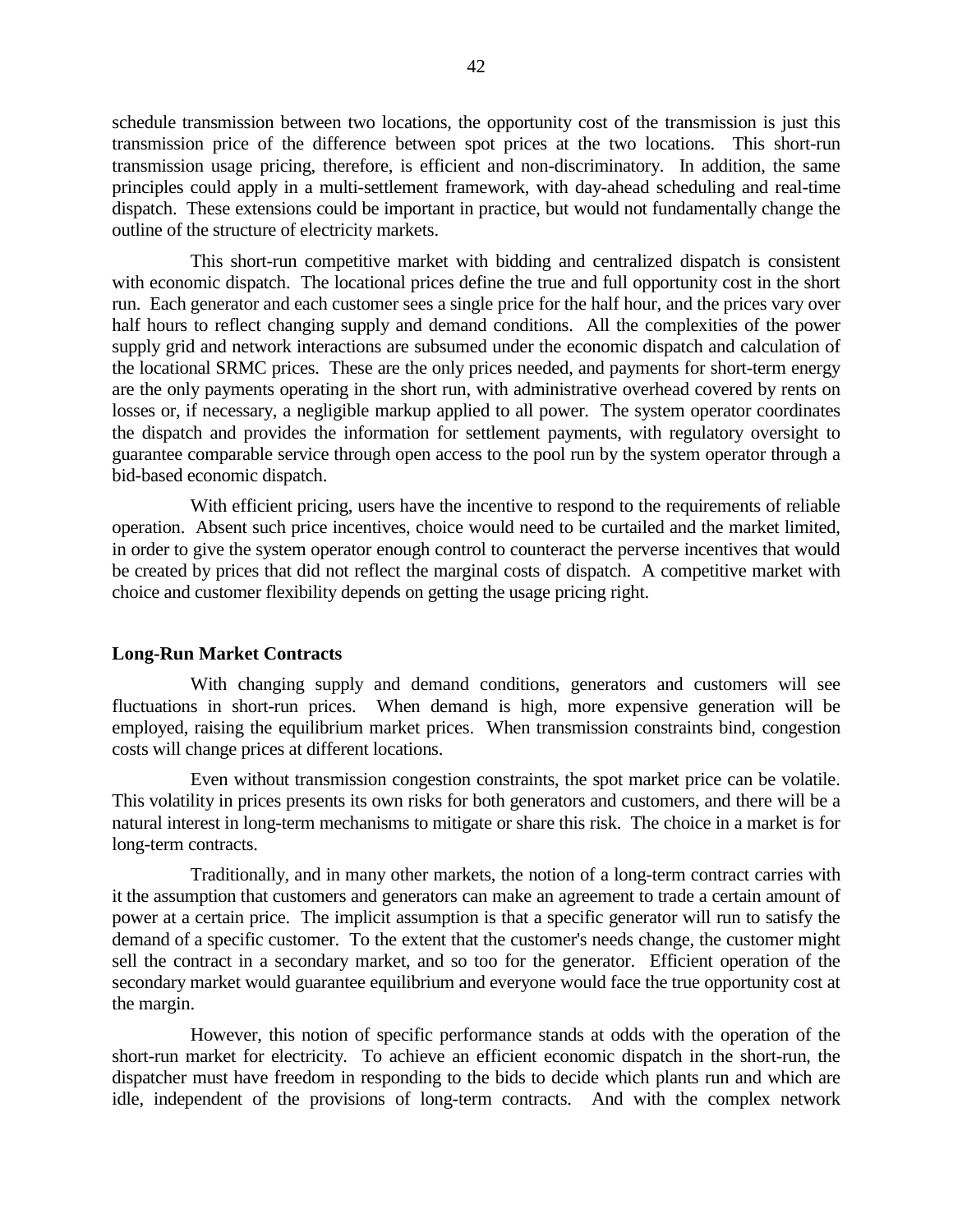interactions, it is impossible to identify which generator is serving which customer. All generation is providing power into the grid, and all customers are taking power out of the grid. In a competitive market, it is not even in the interest of the generators or the customers to restrict their dispatch and forego the benefits of the most economic use of the available generation. The shortterm dispatch decisions by the system operator are made independent of and without any recognition of any long-term contracts. In this way, electricity is not like other commodities.

This dictate of the physical laws governing power flow on the transmission grid does not preclude long-term contracts, but it does change the essential character of the contracts. Rather than controlling the dispatch and the short-run market, long-term contracts focus on the problem of price volatility and provide a price hedge not by managing the flow of power but by managing the flow of money. The short-run prices provide the right incentives for generation and consumption, but create a need to hedge the price changes. Recognizing the operation of the short-run market, there is an economic equivalent of the long-run contract for power that does not require any specific plant to run for any specific customer.

Consider the case first of no transmission congestion. In this circumstance, except for the small effect of losses, it is possible to treat all production and consumption as at the same location. Here the natural arrangement is to contract for differences against the equilibrium price in the market. A customer and a generator agree on an average price for a fixed quantity, say 100 MW at five cents. On the half hour, if the spot price is six cents, the customer buys power from the coordinated spot market at six cents and the generators sells power for six cents. Under the contract, the generator owes the customer one cent for each of the 100 MW over the half hour. In the reverse case, with the spot price at three cents, the customer pays three cents to the system operator, which in turn pays three cents to the generator, but now the customer owes the generator two cents for each of the 100 MW over the half hour.

In effect, the generator and the customer have a long-term contract for 100 MW at five cents. The contract requires no direct interaction with the system operator other than for the continuing short-run market transactions. But through the interaction with system operator, the situation is even better than with a long-run contract between a specific generator and a specific customer. For now if the customer demand is above or below 100 MW, there is a ready and an automatic secondary market, namely the coordinated spot market, where extra power is purchased or sold at the spot price. Similarly for the generator, there is an automatic market for surplus power or backup supplies without the cost and problems of a large number of repeated short-run bilateral negotiations with other generators. And if the customer really consumes 100 MW, and the generator really produces the 100 MW, the arithmetic guarantees that the average price is still five cents. Furthermore, with the contract fixed at 100 MW, rather than the amount actually produced or consumed, the long-run average price is guaranteed without disturbing any of the short-run incentives at the margin. Hence the long-run contract is compatible with the short-run market.

The price of the generation contract would depend on the agreed reference price and other terms and conditions. Generators and customers might agree on dead zones, different up-side and down-side price commitments, or anything else that could be negotiated in a free market to reflect the circumstances and risk preferences of the parties. Whether generators pay customers, or the reverse, depends on the terms. However, the system operator need take no notice of the contracts, and have no knowledge of the terms.

In the presence of transmission congestion, the generation contract is necessary but not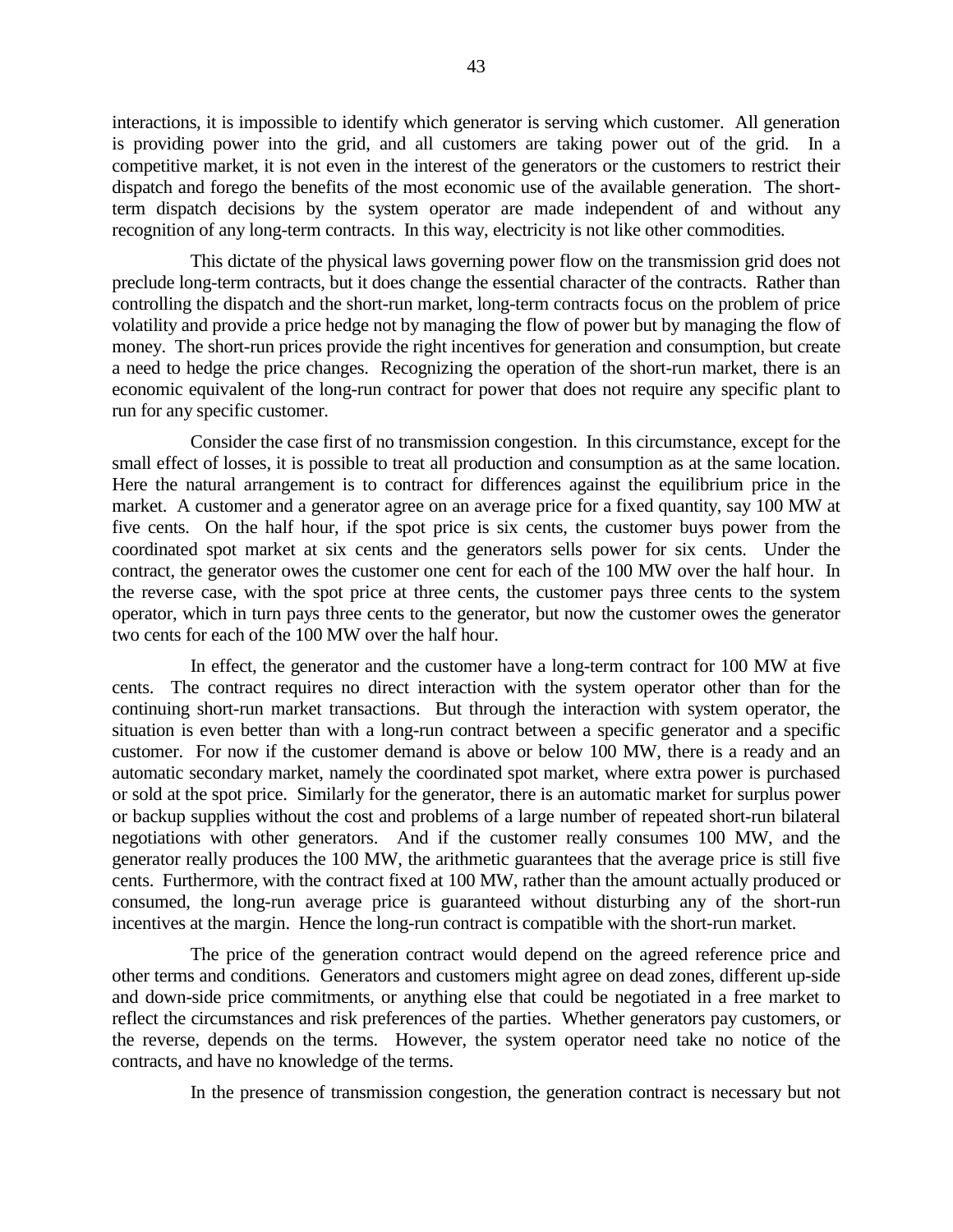sufficient to provide the necessary long-term price hedge. A bilateral arrangement between a customer and a generator can capture the effect of aggregate movements in the market, when the single market price is up or the single market price is down. However, transmission congestion can produce significant movements in price that are different depending on location. If the customer is located far from the generator, transmission congestion might confront the customer with a high locational price and leave the generator with a low locational price. Now the generator alone cannot provide the natural back-to-back hedge on fluctuations of the short-run market price. Something more would be needed.

Transmission congestion in the short-run market raises another related and significant matter for the system operator. In the presence of congestion, revenues collected from customers will substantially exceed the payments to generators. The difference is the congestion rent that accrues because of constraints in the transmission grid. At a minimum, this congestion rent revenue itself will be a highly volatile source of payment to the system operator. At worse, if the system operator keeps the congestion revenue, incentives arise to manipulate dispatch and prevent grid expansion in order to generate even greater congestion rentals. System operation is a natural monopoly and the operator could distort both dispatch and expansion. If the system operator retains the benefits from congestion rentals, this incentive would work contrary to the goal of an efficient, competitive electricity market.

A convenient solution to both problems--providing a price hedge against locational congestion differentials and removing the adverse incentive for system operator--is to re-distribute the congestion revenue through a system of long-run transmission congestion contracts operating in parallel with the long-run generation contracts. Just as with generation, it is not possible to operate an efficient short-run market that includes transmission of specific power to specific customers. However, just as with generation, it is possible to arrange a transmission congestion contract that provides compensation for differences in prices, in this case for differences in the congestion costs between different locations across the network.

The transmission congestion contract for compensation would exist for a particular quantity between two locations. The generator in the example above might obtain a transmission congestion contract for 100 MW between the generator's location and the customer's location. The right provided by the contract would not be for specific movement of power but rather for payment of the congestion rental. Hence, if a transmission constraint caused prices to rise to six cents at the customer's location, but remain at five cents at the generator's location, the one cent difference would be the congestion rental. The customer would pay the system operator six cents for the power. The system operator would in turn pay the generator five cents for the power supplied in the short-run market. As the holder of the transmission congestion contract, the generator would receive one cent for each of the 100 MW covered under the transmission congestion contract. This revenue would allow the generator to pay the difference under the generation contract so that the net cost to the customer is five cents as agreed in the bilateral power contract. Without the transmission congestion contract, the generator would have no revenue to compensate the customer for the difference in the prices at their two locations. The transmission congestion contract completes the package.79

When only one generator and one customer are involved, this sequence of exchanges

<sup>&</sup>lt;sup>79</sup> The description here ignores the effect of losses, but this simplification is not important to the argument.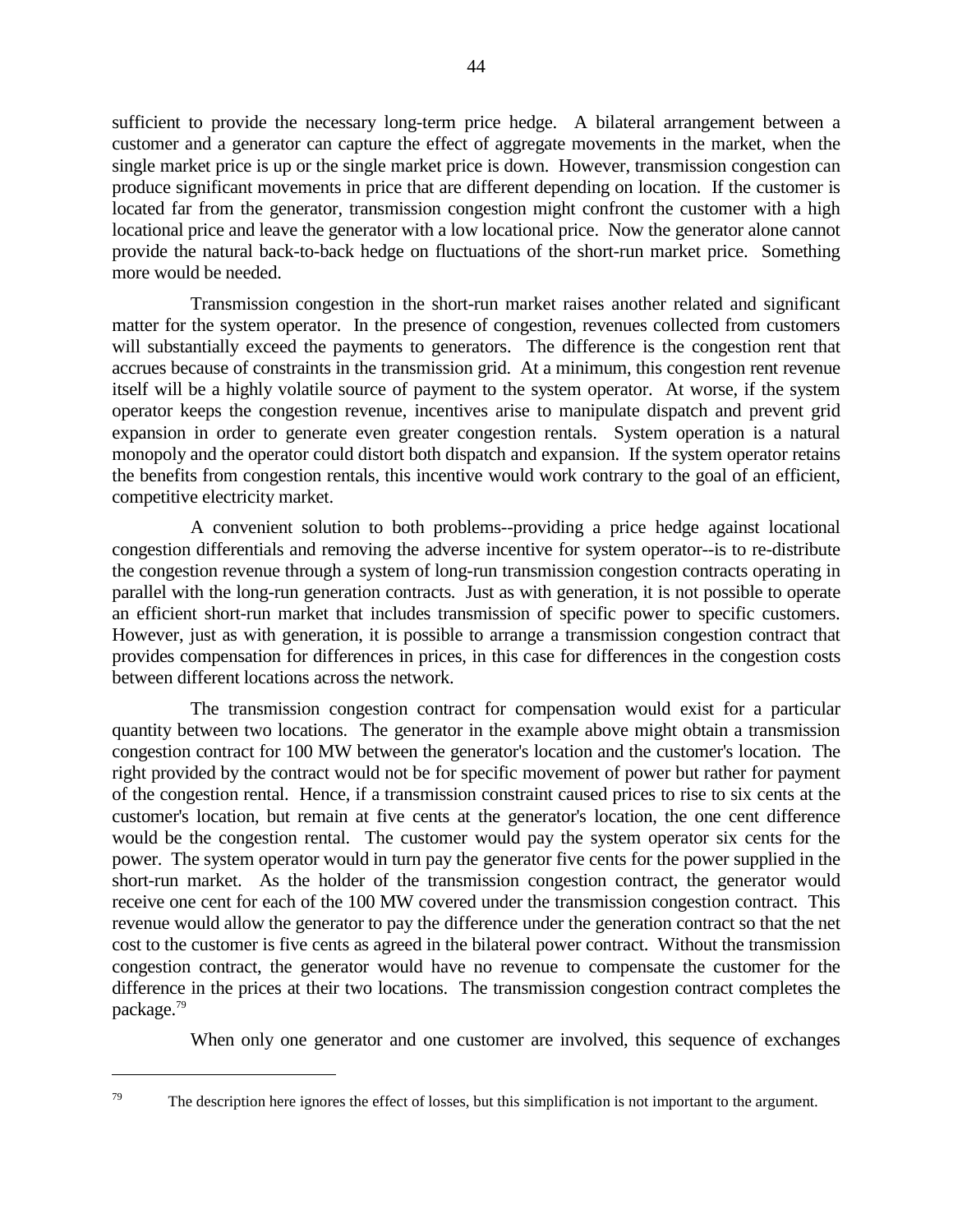under the two types of contracts may seem unnecessary. However, in a real network with many participants, the process is far less obvious. There will be many possible transmission combinations between different locations. There is no single definition of transmission grid capacity, and it is only meaningful to ask if the configuration of aggregated transmission flows is feasible. However, the net result would be the same. Short-run incentives at the margin would follow the incentives of short-run opportunity costs, and long-run contracts would operate to provide price hedges against specific quantities. The system operator coordinates the short-run market to provide economic dispatch. The system operator collects and pays according to the short-run marginal price at each location, and the system operator distributes the congestion rentals to the holders of transmission congestion contracts. Generators and customers make separate bilateral arrangements for generation contracts. Unlike with the generation contracts, the system operator's participation in coordinating administration of the transmission congestion contracts is necessary because of the network interactions, which make it impossible to link specific customers paying congestion costs with specific customer receiving congestion compensation. If a simple feasibility test is imposed on the transmission congestion contracts awarded to customers, the aggregate congestion payments received by the system operator will fund the congestion payment obligations under the transmission congestion contracts.<sup>80</sup> Still, the congestion prices paid and received will be highly variable and load dependent. Only the system operator will have the necessary information to determine these changing prices, but the information will be readily available embedded in all the spot market locational prices. The transmission congestion contracts define payment obligations that guarantee protection from changes in the congestion rentals.

The transmission congestion contract can be recognized as equivalent to an advantageous form of transaction with controllable lines and the associated point-to-point "physical" transmission rights. With controllable lines the system would be simpler, and the flows across the line would come closer to the expansion of capacity. However, even with controllable line the full increase in capacity in the larger system might be more than the power that flowed across the line. The ability to respond in emergencies or provide voltage support might relieve other constraints and provide additional transmission congestion contracts beyond the strict flows across the line. transmission congestion contract provides a more general solution, with or without the benefits of a controllable line.

Were it possible to define usage of the transmission system in terms of physical rights, it would be desirable that these rights have two features. First, they could not be withheld from the market to prevent others from using the existing transmission grid. Second, they would be perfectly tradable in a secondary market that would support full reconfiguration of the patterns of network use at no transaction cost. This is impossible with any known system of physical transmission rights that parcel up the transmission grid. However, in a competitive electricity market with a bid-based, security-constrained economic dispatch, transmission congestion contracts are equivalent to just such perfectly tradable transmission rights. Hence we can describe transmission congestion contracts either as financial contracts for congestion rents or as perfectly tradable physical

The feasibility test is simple when the transmission congestion contracts are defined as forward contract obligations. If the transmission congestion contracts are defined as options, the feasibility test is well defined but can be more complicated. This difference between obligations and options applies equally to physical and financial transmission rights. For a further discussion, see Scott M. Harvey, William W. Hogan, and Susan L. Pope, "Transmission Capacity Reservations and Transmission Congestion Contracts," Center for Business and Government, Harvard University, June 6, 1996, (Revised March 8, 1997).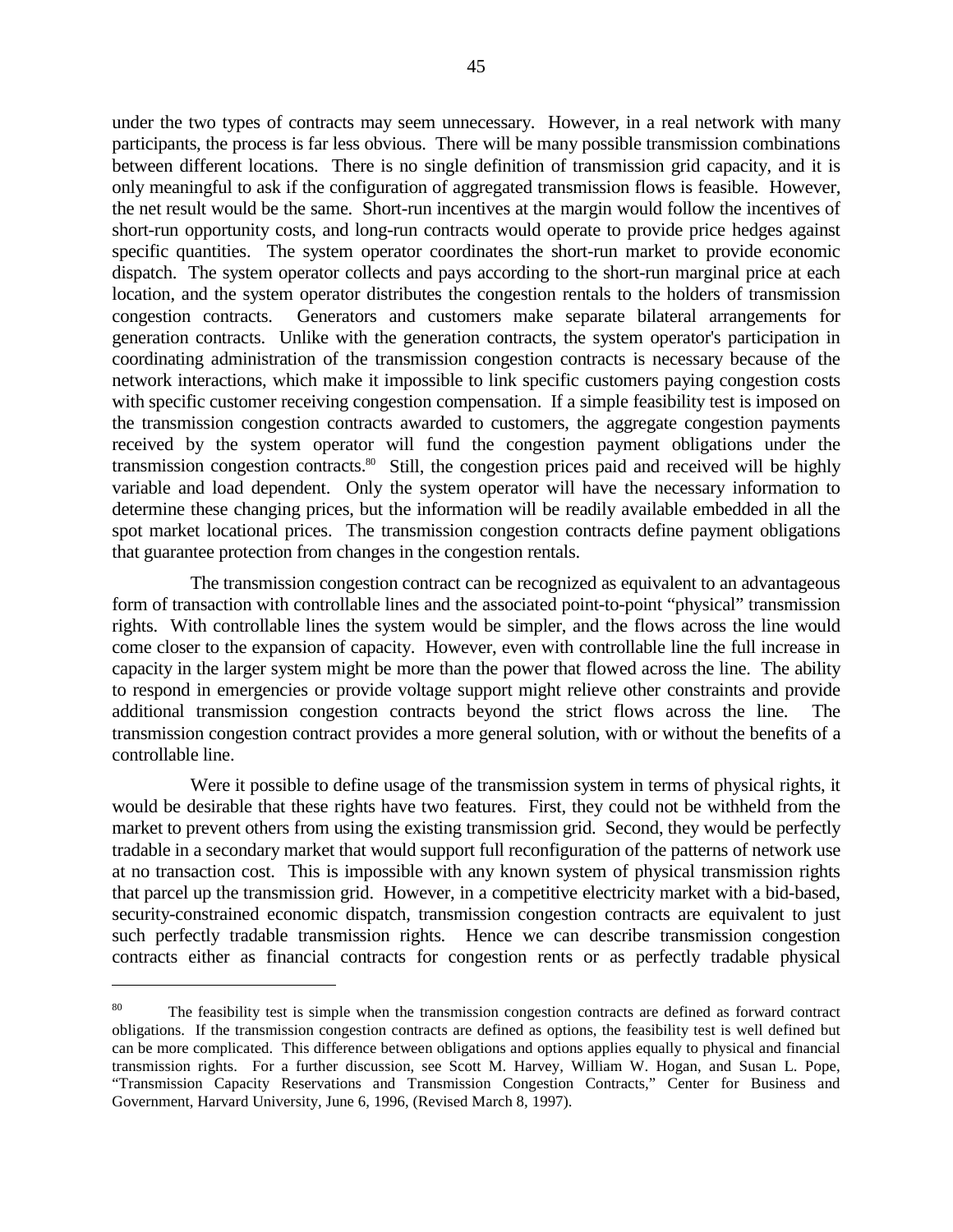transmission rights.

If the transmission congestion contracts have been fully allocated, then the system operator will be simply a conduit for the distribution of the congestion rentals. The operator would no longer have an incentive to increase congestion rentals: any increase in congestion payments would flow only to the holders of the transmission congestion contracts. The problem of supervising the dispatch monopoly would be greatly reduced. And through a combination of generation contracts and transmission congestion contracts, participants in the electricity market could arrange price hedges that would provide the economic equivalent of a long-term contract for specific power delivered to a specific customer.

Further to the application of these ideas, locational marginal cost pricing lends itself to a natural decomposition. For example, even with loops in a network, market information could be transformed easily into a hub-and-spoke framework with locational price differences on a spoke defining the cost of moving to and from the local hub, and then between hubs. This would simplify without distorting the locational prices. A contract network could develop that would be different from the real network without affecting the meaning or interpretation of the locational prices.

With the market hubs, the participants would see the simplification of having a few hubs that capture most of the price differences of long-distance transmission. Contracts could develop relative to the hubs. The rest of the sometimes important difference in locational prices would appear in the cost of moving power to and from the local hub. Commercial connections in the network could follow a configuration convenient for contracting and trading. The separation of physical and financial flows would allow this flexibility.

The creation or elimination of hubs would require no intervention by regulators or the system operator. New hubs could arise as the market requires, or disappear when not important. A hub is simply a special node or portfolio of nodes within a zone. The system operator still would work with the locational prices, but the market would decide on the degree of simplification needed. However, everyone would still be responsible for the opportunity cost of moving power to and from the local hub. There would be locational prices and this would avoid the substantial incentive problems of averaging prices.

#### **Long-Term Market Investment**

Within the contract environment of the competitive electricity market, new investment occurs principally in generating plants, customer facilities and transmission expansions. In each case, corresponding contract-right opportunities appear that can be used to hedge the price uncertainty inherent in the operation of the competitive short-run market.

In the case of investment in new generating plants or consuming facilities, the process is straightforward. Under the competitive assumption, no single generator or customer is a large part of the market, there are no significant economies of scale, and there are no barriers to entry of efficient plants. Generators or customers can connect to the transmission grid at any point subject only to technical requirements defining the physical standards for hookup. If they choose, new customers or new generators have the option of relying solely on the short-run market, buying and selling power at the locational price determined as part of the half-hourly dispatch. The system operator makes no guarantees as to the price at the location. The system operator only guarantees open access to the coordinated spot market at a price consistent with market equilibrium. The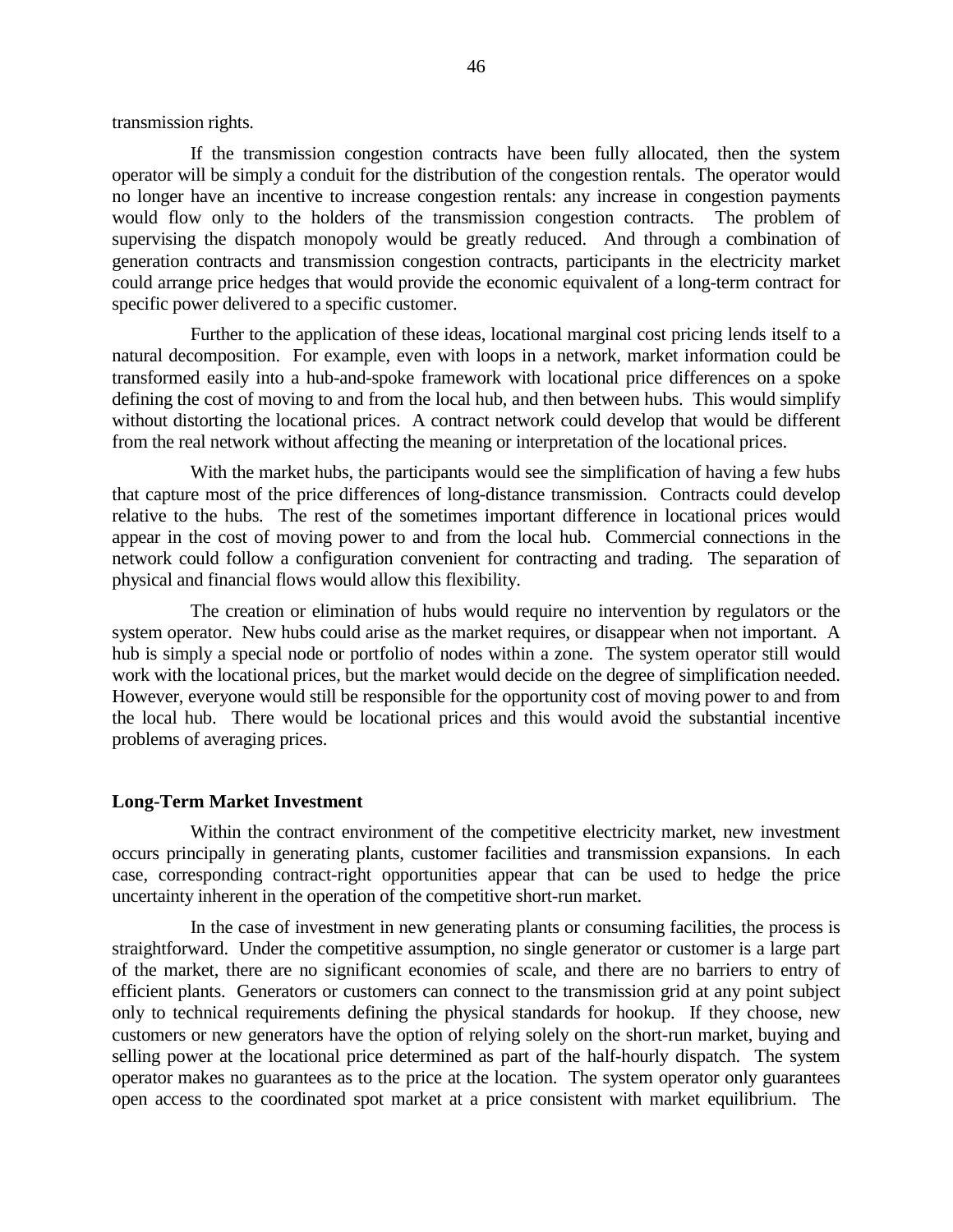investor takes all the business risk of generating or consuming power at an acceptable price.

If the generator or customer wants price certainty, then new generation contracts can be struck between a willing buyer and a willing seller. The complexity and reach of these contracts would be limited only by the needs of the market. Typically we expect a new generator to look for a customer who wants a price hedge, and for the generators to defer investing in new plant until sufficient long-term contracts with customers can be arranged to cover a sufficient portion of the required investment. The generation contracts could be with one or more customers and might involve a mix of fixed charges coupled with the obligations to compensate for price differences relative to the spot-market price. But the customer and generator would ultimately buy and sell power at their location at the half-hourly price.

If either party expects significant transmission congestion, then a transmission congestion contract would be indicated in any case that would otherwise benefit from point-to-point physical rights were they available. If transmission congestion contracts are for sale between the two points, then a contract can be obtained from the holder(s) of existing rights. Or new investment can create new capacity that would support additional transmission congestion contracts. The system operator would participate in the process only to verify that the newly created transmission congestion contracts would be feasible and consistent with the obligation to preserve any existing set of transmission congestion contracts on the existing grid. Unlike the ambiguity in the traditional definition of transmission transfer capacity, there is a direct test to determine the feasibility of any new set of transmission congestion contracts for compensation--while protecting the existing rights- -and the test is independent of the actual loads that may develop. Hence, incremental investments in the grid would be possible anywhere without requiring that everyone connected to the grid participate in the negotiations or agree to the allocation of the new transmission congestion contracts.

This happy resolution of the puzzle of transmission expansion and pricing through voluntary market forces alone is subject to at least two other important caveats. First, there still may be market failures even with the definition of a workable set of equivalent property rights. For example, with many small market participants, each benefiting a little from a large transmission investment, the temptation to free-ride on the economies of scale and scope may create a kind of prisoner's dilemma. Everyone would be better off sharing in the investment, but the temptation to free ride and avoid paying for the expense may overcome any ability to form a consortium or negotiate a contract. It may be that the investment could not go forward in a timely manner, at the right scale, or at all, without some regulatory entity that can mandate payment of the costs.<sup>81</sup> In this case, however, the task should be simplified by the ability to simultaneously allocate the benefits in the form of a share of the transmission congestion contracts. The market could take care of many, perhaps most, investments, and the regulatory option would be easier to implement when needed. <sup>82</sup>

A related problem could appear in the circumstances where the pattern of transmission

<sup>&</sup>lt;sup>81</sup> This situation appears to be what is described often as investments for reliability. However, with priceresponsive demand and security-constrained economic dispatch, there is in principle no difference in reliability investments and economic investments. The only difference created by the investment would be in the economic benefits of the actual dispatch.

<sup>&</sup>lt;sup>82</sup> William W. Hogan, "Market-Based Transmission Investments and Competitive Electricity Markets," Center for Business and Government, Harvard University, August 1999.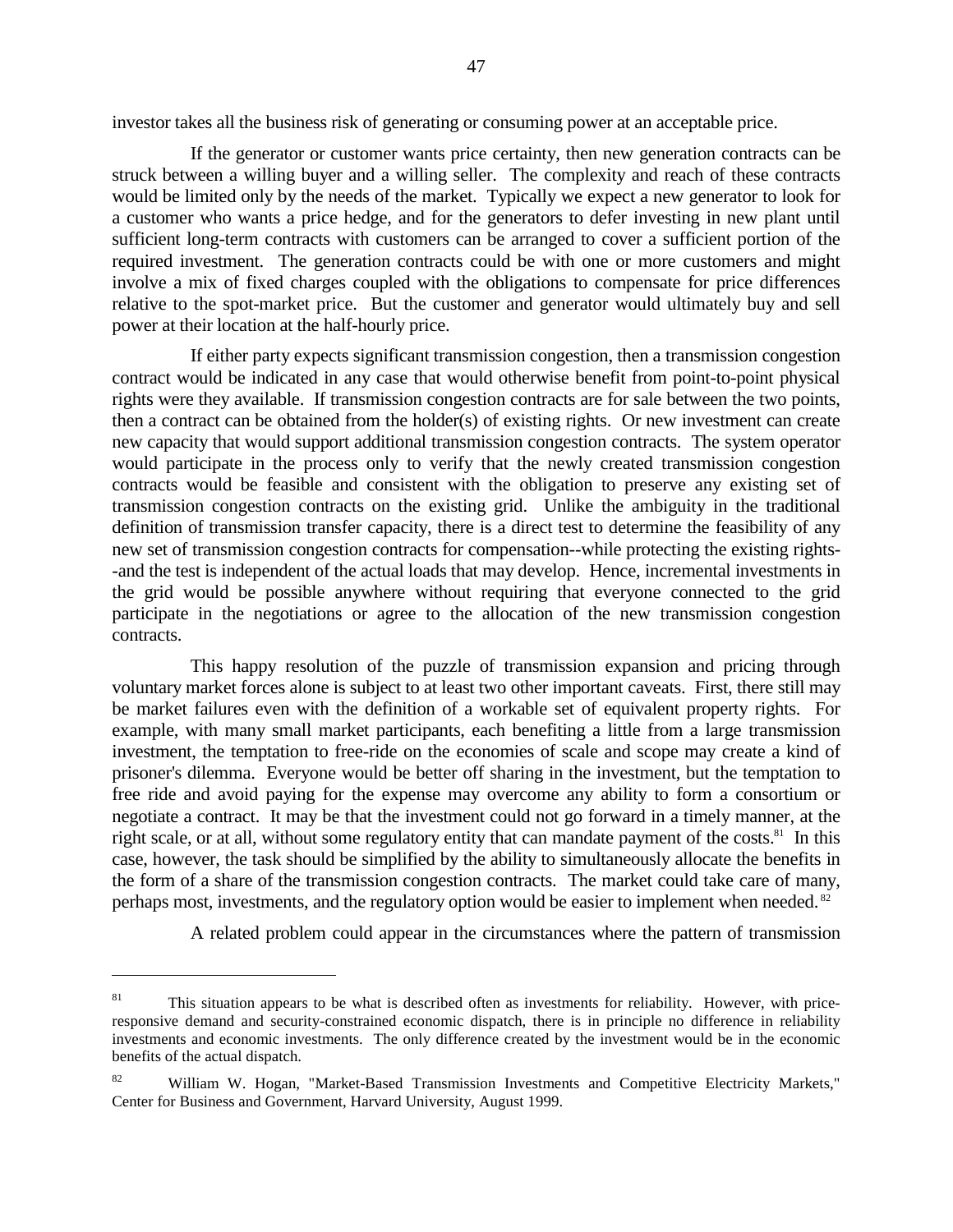use was so uncertain and the network so interconnected that no set of point-to-point rights would be capable of capturing enough of the economic benefits of grid investment. This would be true, of course, for both physical rights were they possible, as well as for the transmission congestion contracts. In effect, there would be significant economies of scope in transmission investment that would go well beyond the benefits of any reasonable patterns of point-to-point rights. If the benefits could not be assigned, then the market-based investments would not follow.

Second, operation of voluntary market forces would have little sway in the allocation of the costs for an existing transmission grid that already provides open access. The costs are sunk, and typically the sunk costs of the wires exceed the transmission congestion opportunity costs of using the grid. This is due, in large part, to the effects of the economies of scale. Hence, given the choice of paying the sunk costs but avoiding the congestion costs, versus avoiding the sunk costs while using the system and paying the continuing cost of congestion, most users would prefer the latter. If the sunk costs are to be recovered in prospective payments, therefore, there must be some form of requirement to pay these costs as a condition for using the grid. The resulting access charges would be the functional equivalent of the contract payments for new investment.

This same basic system has been in operation for more than a year under the PJM Interconnection, where the financial transmission rights are labeled as fixed transmission rights (FTR).83 In the New York ISO structure that began operations in November 1999, the same basic model applies with equivalent transmission rights called transmission congestion contracts (TCC).<sup>84</sup> In the proposed New England ISO structure, the term of art is a financial congestion right (FCR).<sup>85</sup> There are slight differences in all these approaches, but they stand on the bedrock of a coordinated spot market, implement through a bid-based, security-constrained economic dispatch with locational prices. This supports a high degree of choice by market participants, and is the only known model that provides these benefits in a framework to support competitive electricity markets.

### **Getting the Prices Right**

 $\overline{a}$ 

The importance of the bid-based, security-constrained economic dispatch model is illustrated succinctly by the experience in PJM.<sup>86</sup> The short version of a longer story is that PJM conducted something like a natural experiment with alternative approaches to transmission access and congestion management. The full implementation of the current model in PJM, as outlined above, was embraced starting in April 1998, only after an experiment during 1997 with an

<sup>&</sup>lt;sup>83</sup> The PJM system began operation with FTRs and full locational pricing as of April 1, 1998. Details can be obtained from the web site at www.pjm.com.

<sup>&</sup>lt;sup>84</sup> Federal Energy Regulatory Commission, New York ISO Ruling, Docket Nos. ER97-1523-000, OA97-470-000 and ER97-4234-000, January 27, 1999. See also, "Order Denying in Part and Granting in Part Rehearing and Clarification and Conditionally Accepting Compliance Filing," Dockets Nos. ER97-1523-003 and -004, OA97-470- 004 and -005, and ER97-4234-002 and -003, Washington DC, July 29, 1999.

<sup>&</sup>lt;sup>85</sup> Federal Energy Regulatory Commission, "Order Accepting Preliminary Congestion Management and Multi-Settlement Systems and Providing Guidance," New England Power Pool, Docket No. ER99-2335-000, Washington DC, July 30, 1999.

<sup>86</sup> For further details, see William W. Hogan, "GETTING THE PRICES RIGHT IN PJM. Analysis and Summary: April 1998 through March 1999, The First Anniversary of Full Locational Pricing," April 2, 1999, available through the author's web page.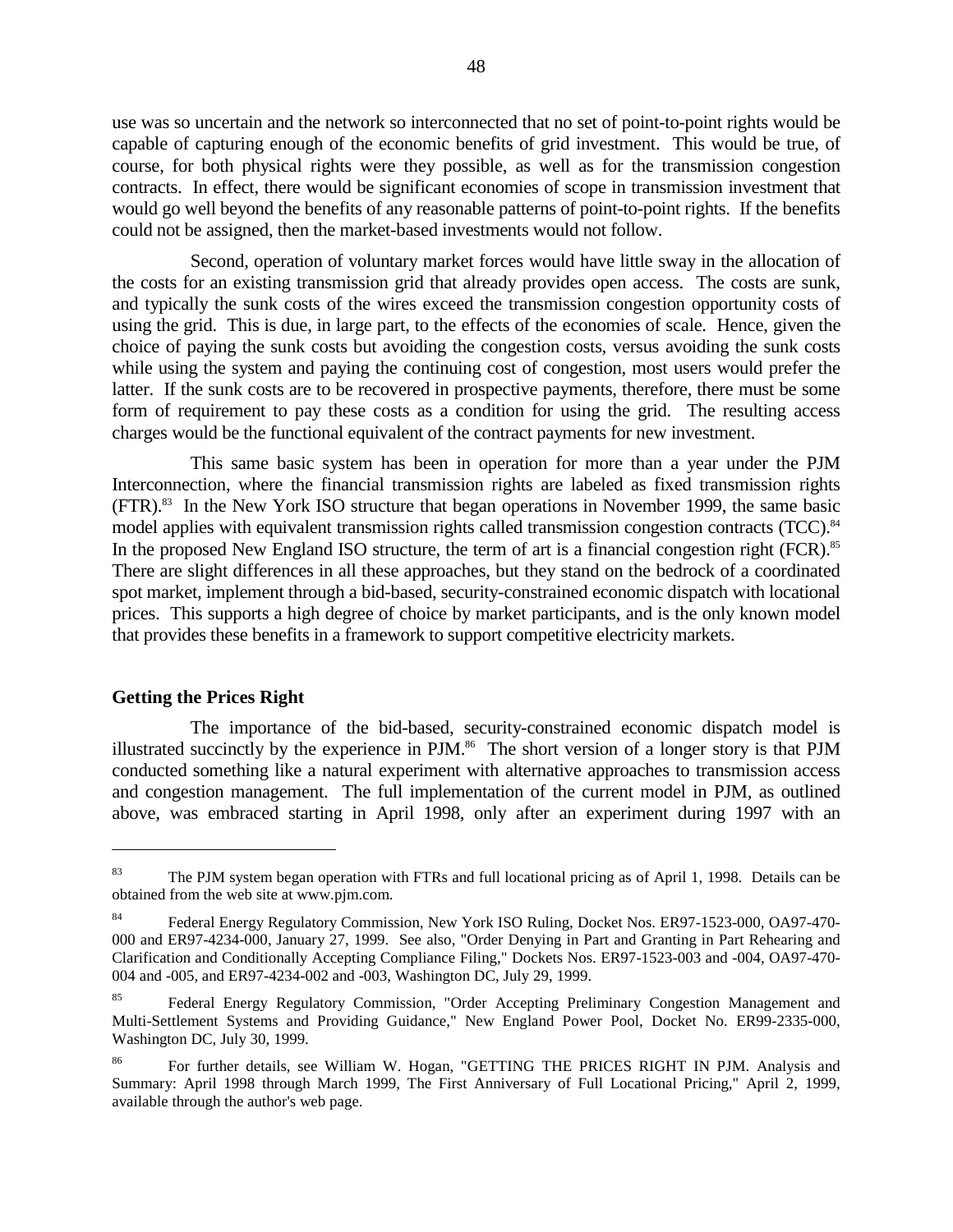alternative market model and pricing approach that proved to be fundamentally inconsistent with a competitive market and user flexibility. $87$  The experiment made the point in a dramatic way. The important issue is not the total cost of transmission congestion, which may be small on average if the system is used efficiently, and when the cost is often mistakenly dismissed as irrelevant. Rather, the point is the incentives at the margin when the system is constrained. In designing the rules for transmission access and pricing for a competitive market, it matters little how the rules perform when the system is unconstrained. The important question is how the rules deal with the market and participant choices when the system is constrained.

The earlier flawed pricing system allowed market participants the flexibility to choose between bilateral transactions and spot purchases, but treated PJM as a single zone and did not simultaneously present market participants with the costs of their choices. The circumstances created a false and artificial impression that savings of \$10 per MWh or more could be achieved simply by converting a spot transaction into a bilateral schedule. Faced with this perverse pricing incentive, market participants responded naturally by scheduling more bilateral transactions than the transmission system could accommodate. In effect, using the wrong prices induced behavior which greatly increased the cost of congestion. Inevitably, in June 1997 the ISO had to intervene by restricting the market and constraining choice to preserve reliability. The PJM ISO was fully aware of the perverse incentives of zonal congestion pricing and the problems they created. But without the authority to change the pricing rules, the ISO had no alternative but to restrict the market.

Even if the total cost of congestion might be modest over a year, a gap of \$10 per MWh between the true costs of transmission usage and what participants pay is more than sufficient to get the attention of market participants at the time when it matters most, when the system is constrained. Given the margins in this business, market participants will change their behavior for \$1. And the changes in behavior can substantially affect system operations; in fact, the whole point of electricity restructuring is that changes in behavior can affect system operations and lead to different patterns of electricity use and investment.

By contrast, the locational pricing system avoids this perverse incentive. By construction, the locational prices equal system marginal costs. Every generator would be producing at its short-run profit maximizing output, given the prices. The market equilibrium would support the necessary dispatch in the presence of the transmission constraints. Spot-market transactions and bilateral schedules would be compatible. Flexibility would be allowed and reliability maintained consistent with the choices of the market participants.

Starting in April 1998--under the bid-based, security-constrained economic dispatch model with locational pricing--the magnitude of transmission congestion became evident for all to see. The system experienced transmission constraints, locational prices separated, and the opportunity cost of transmission was quite large. The lowest locational prices were sometimes negative, reflecting the value of counterflow in the system where it would be cheaper to pay participants to take power at some locations and so relieve transmission constraints. The highest locational prices were larger than the marginal cost of the most expensive plant running, reflecting the need to simultaneously increase output from expensive plants and decrease output from cheap

<sup>&</sup>lt;sup>87</sup> Here the issue is pricing for transmission congestion. The recovery of embedded costs of transmission investment through access charges is a separate matter that is amenable to a zonal approach. Locational pricing has long been available in other markets, such as New Zealand. The PJM case is of interest because of its size, the sharp contrast of the debates, the experiment of trying two different pricing systems, and the availability of the data.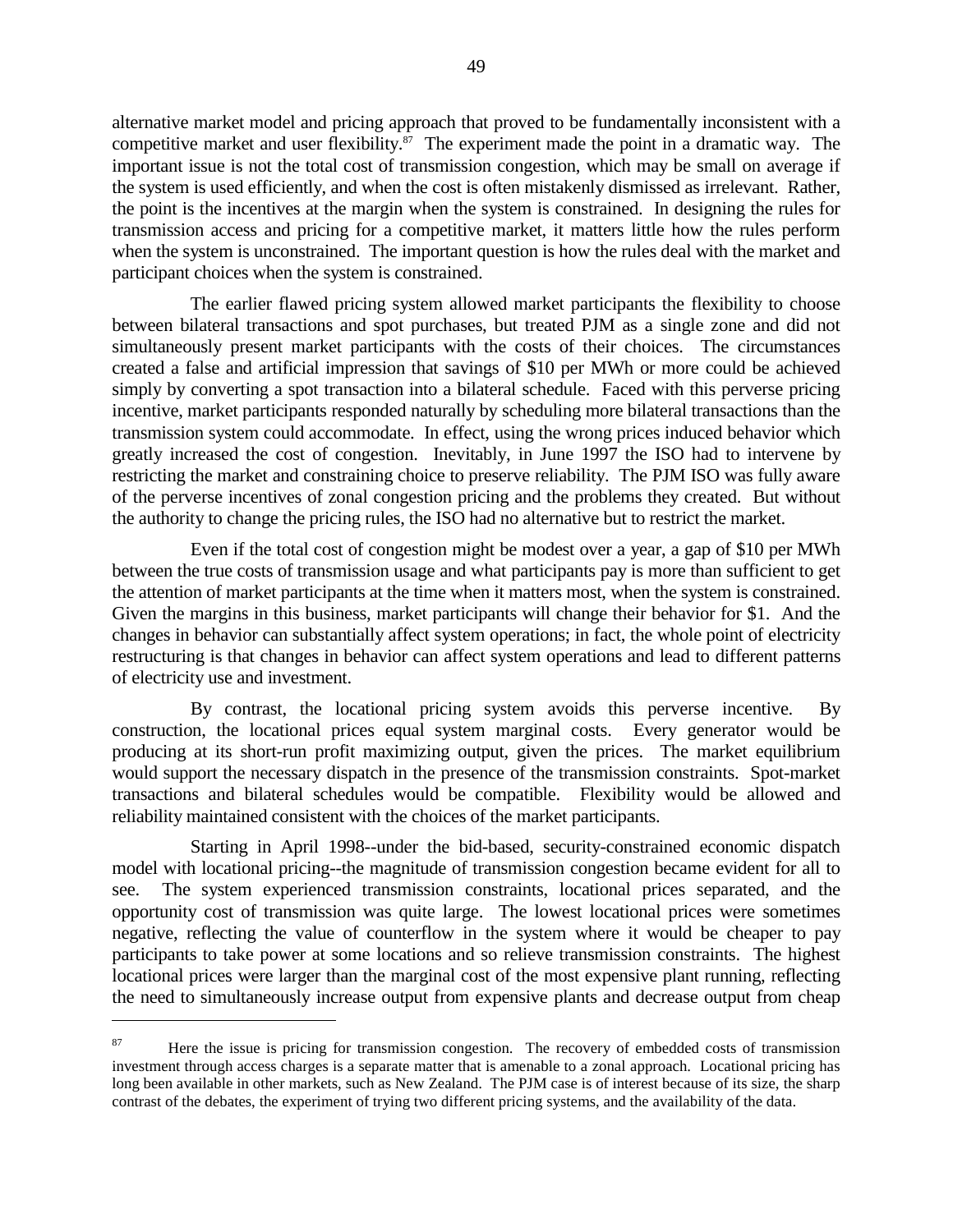plants, just to meet an increment of load at a constrained location. Over all hours in April 1998, for example, the low price was -\$45 at 1500 hours on April 18 at "JACK PS," and the highest price was \$232 at 1100 hours on April 16 at "SADDLEBR," both locations being in the Public Service Gas & Electric territory. Over the first year with the locational pricing system, the maximum difference between the lowest and highest contemporaneous prices was \$412, at 1100 hours on November 19, reflecting the difference between \$322 at "SADDLEBR" and -\$91 at "BELLVIL."<sup>88</sup> The second highest difference was \$399, at 2000 hours on August 26, reflecting the difference between \$437 at "ESAYRE" and \$38 at "NYPP-W." This maximum price separation reached the same level as in the relatively unconstrained month of March 1998 before the locational prices were charged, when users could ignore the cost of congestion.<sup>89</sup>

The contemporaneous difference in locational prices, which is the price of transmission usage, has been large quite often. It does not take much of a difference to change behavior when the reported trading margins may be as low as \$1 per MWh. If we take the \$1 per MWh standard as an arbitrary threshold to define a constrained period, the range of highest to lowest price across locations exceeded the threshold for 119 hours in April, or approximately 17% of the time. As shown in the accompanying figure, the frequency distribution of the price range in constrained hours is skewed, with a median hourly price range at \$33 and a mean of \$49 in April. When the system is constrained and the market incentives matter the most, the marginal costs of transmission can be large indeed.

The monthly data for May through September, covering the summer peak, reinforce this initial impression. In general, May saw both higher prices and more transmission congestion. The difference between the highest and lowest locational price in May exceeded the \$1 threshold for 183 hours, or approximately 25% of the time. As shown in the accompanying figure, the frequency distribution of this congestion price shifted to higher costs. In May, the median of the hourly

 $\overline{a}$ 



price ranges doubled to \$66 and the mean increased to \$75. June was less constrained, exceeding the \$1 threshold for 95 hours or 13% of the time. The June median of the hourly price ranges was

<sup>&</sup>lt;sup>88</sup> In July 1999, the maximum difference in locational prices reached \$1700.

<sup>&</sup>lt;sup>89</sup> On March 26, 1998, at 2200 hours, the difference between the highest to the lowest marginal cost was almost \$400.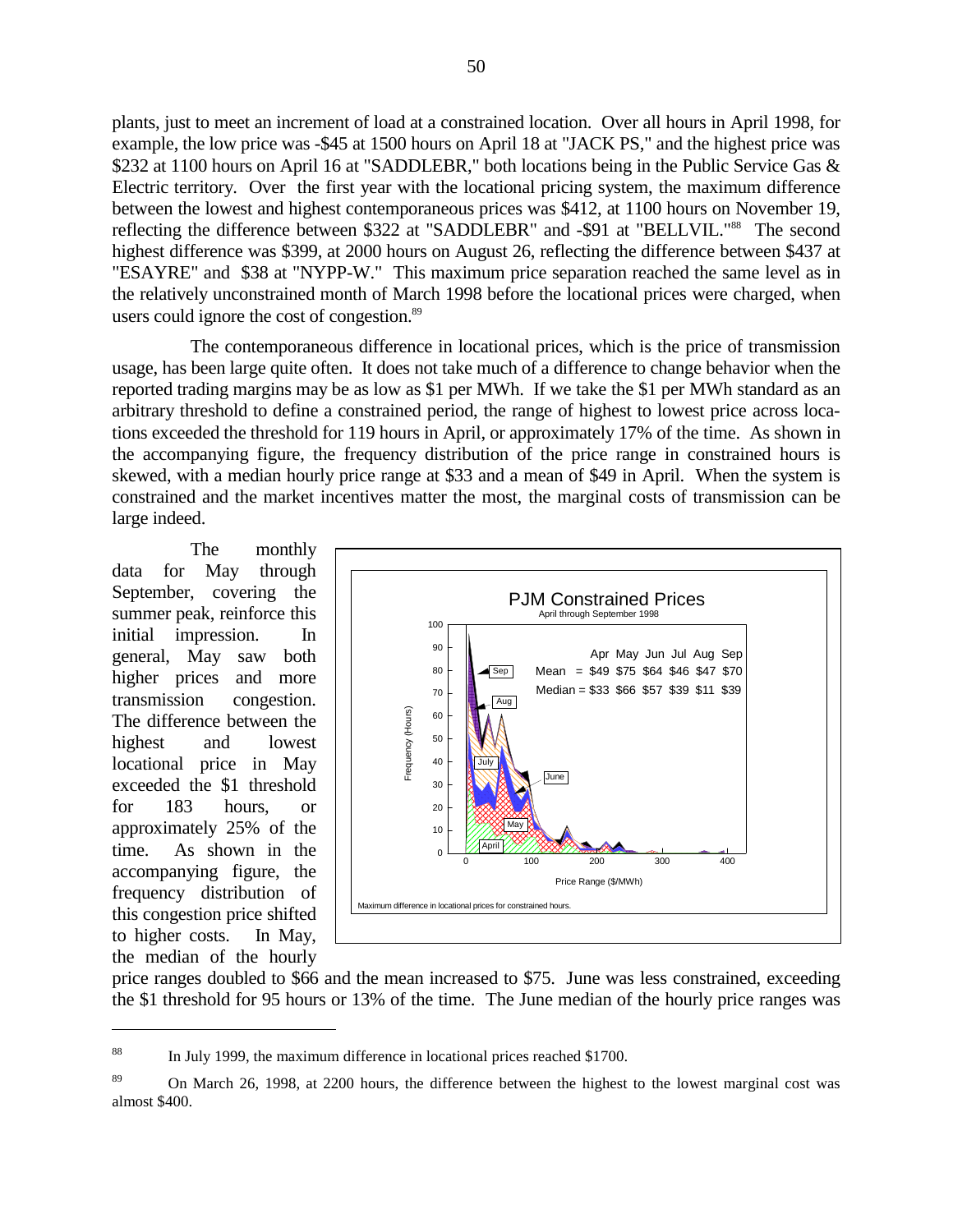\$57 and the mean was \$64. During July, constraints appeared more often, as in May, with 151 constrained hours or about 20% of the time. July saw a median hourly price range of \$39 and a mean of \$46. By contrast, August showed locational constraints only for 48 hours or 7% of the time. The median hourly price range in August was \$11 and the mean was \$47, reflecting a few hours when the difference between the lowest to the highest price reached almost \$400. September was like August, with 46 constrained hours or 6% of the time. However, the average price of congestion was high in September, with a mean of \$70 and a median of \$39.

The experience of higher unconstrained prices and fewer constrained hours in June, August and September reminds us that the period of peak system load is not necessarily the time of greatest transmission congestion. Transmission congestion reflects an imbalance in the location of load and generation. At peak load, more generation comes on line and may relieve system congestion. In addition, the particular flow of power into the Midwest, reversing the usual direction, tended to unload the transmission constraints during the summer of 1998.

This record of continuing constraints was reinforced by the events in the following months from October 1998 to March 1999. After the heavier loading of the PJM summer, the winter months would be less constrained but the constraints did not disappear. As shown in the accompanying figure, the frequency diagram of price ranges showed that some significant constraints applied. November alone accounted for 105 of the 242 constrained hours over the period. The median price range for the

 $\overline{a}$ 



constrained hours in November was \$26 and the mean was \$49. The corresponding median and mean price ranges of the other months for the hours that the system was constrained appear in the figure.<sup>90</sup>

The evidence shows many things. For example, calculating and reporting the locational prices for each point on the grid are not especially complex tasks, at least for the system operator who has the necessary information available.<sup>91</sup> The prices can be available every five minutes on the Internet. Faced with these prices, the market participants adjust their behavior, just as intended.

<sup>&</sup>lt;sup>90</sup> The numbers of constrained hours for October 1998 through March 1999 were 28, 105, 6, 20, 18, and 65, respectively.

<sup>&</sup>lt;sup>91</sup> The PJM ISO keeps track of prices at approximately 2000 locations, of which several hundred may have different prices at any moment.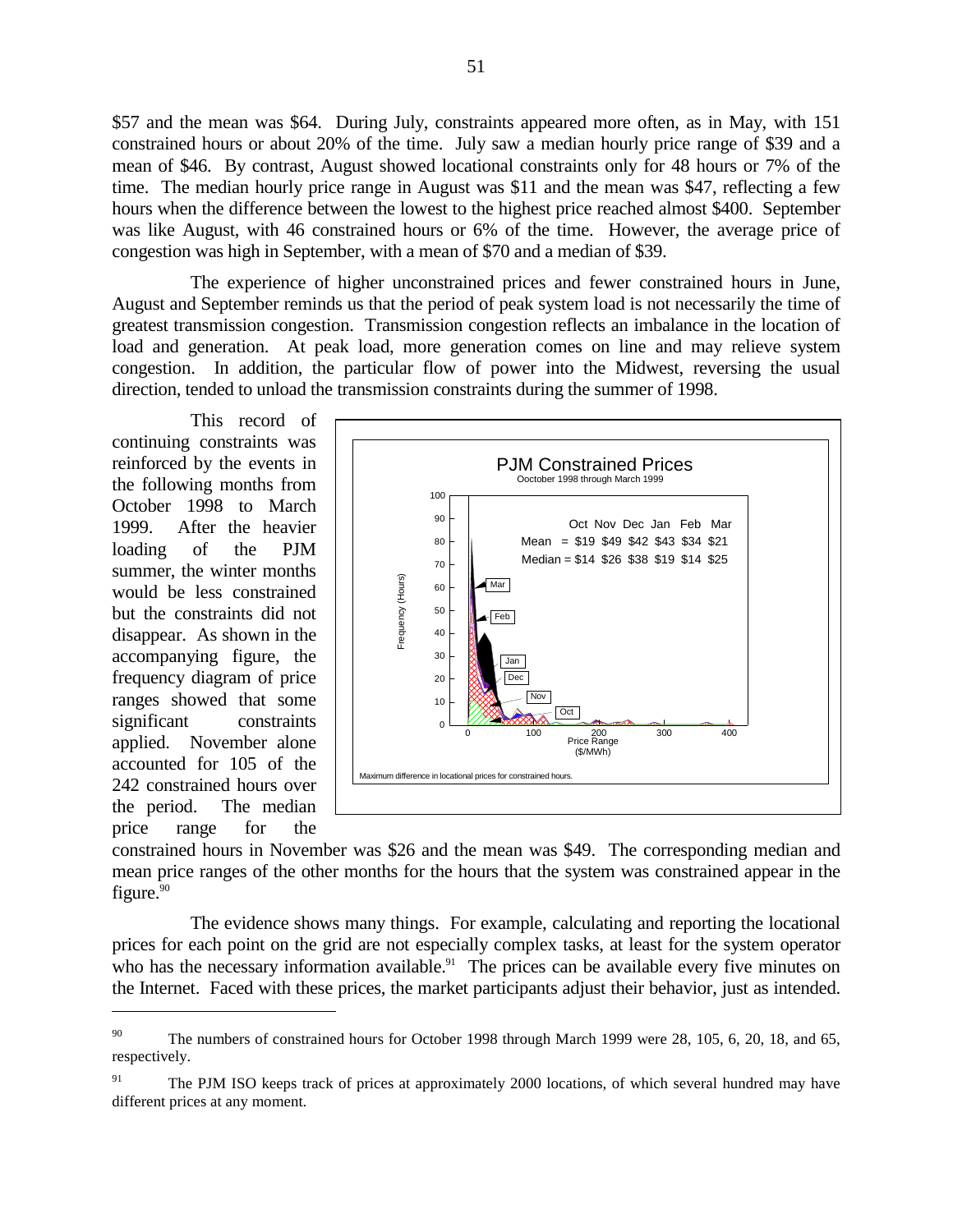The transition was not painless, especially for those who ignored many warnings and entered into "seller's choice" contracts that gave the seller the maximum theoretical financial advantage for relieving congestion. Presumably, this form of contract will disappear, or be properly priced in the future, and market participants will become more attuned to the use of fixed transmission rights to hedge much of the cost of congestion. But market participants who rely on the spot market, and are not prepared to pay for congestion hedges that fix the cost of transmission in advance, will see price signals that align their incentives with the reality of system operations.

Full locational pricing is fully compatible with a trading system built on a hub-and-spoke framework. The hub becomes a common trading point, and the cost of moving to and from the hub, along the spokes, is just the difference in the locational prices. If the nodal prices are available from the ISO, market participants can define their own hubs. In the PJM case, however, market participants asked the ISO to handle the accounting to create several hubs, of which the western hub has so far developed as the preferred trading point.

The full market response to all these changes is not known because the data are not all in the public domain. However, one information source is a sampling of trader activity reported in the Wall Street Journal.<sup>92</sup> According to these data, the immediate response of the market was to reduce reported spot trading in April of 1998. However, by mid-May of 1998 reported transactions had returned to volumes comparable to those seen just before the new locational pricing system went into effect. Subsequently, and reversing its earlier objection that the nodal pricing market would not be sufficiently liquid, in March of 1999 the New York Mercantile Exchange launched a new futures contract to capitalize on the highly liquid trading market that had developed at the PJM western hub. Apparently inadequate liquidity was not a problem. Even further, the spot and forward markets at the western hub were reported to be so liquid that the futures contract might not be able to compete.<sup>93</sup> Although market liquidity is often vaguely defined and seen only in the eye of the beholder, as reported by these sources the market appears to have adjusted to the new environment within a framework that supports transactions with consistent prices.

The operational problems experienced by the ISO in the year before full locational pricing, where profit driven market participants undermined reliability, did not appear in the year after adoption of full locational pricing. Locational pricing presents profit driven market participants with the right incentives consistent with the true opportunity costs. This same pricing system was applied by PJM for managing inter-regional transmission loading relief. With full locational pricing, the prices reinforce reliability. In addition, the anecdotal evidence suggests that investments in new generation and transmission were being considered with careful attention to the effects of system congestion, just as intended.

In summary, the first year in PJM demonstrated what the system operators knew but which the rest of us need to learn. Our intuition about the magnitude and pattern of transmission congestion is bad, very bad. Despite the earlier pronouncements that transmission congestion would not be significant in PJM, the data show just the opposite. The costs of transmission

<sup>&</sup>lt;sup>92</sup> For example, see "DJ Electricity Price Indexes," Wall Street Journal, June 3, 1998, p. C19.

<sup>&</sup>lt;sup>93</sup> "The New York Mercantile Exchange will launch an electricity futures contract March 19 at the PJM western hub, one of the most liquid markets in the Eastern grid. ... The PJM hub already features an active and growing over-the-counter forwards market. A liquid hub can have a downside [for the futures contract] given that players are content trading in the OTC, said one Northeast broker." Power Markets Week, February 8, 1999, p. 14.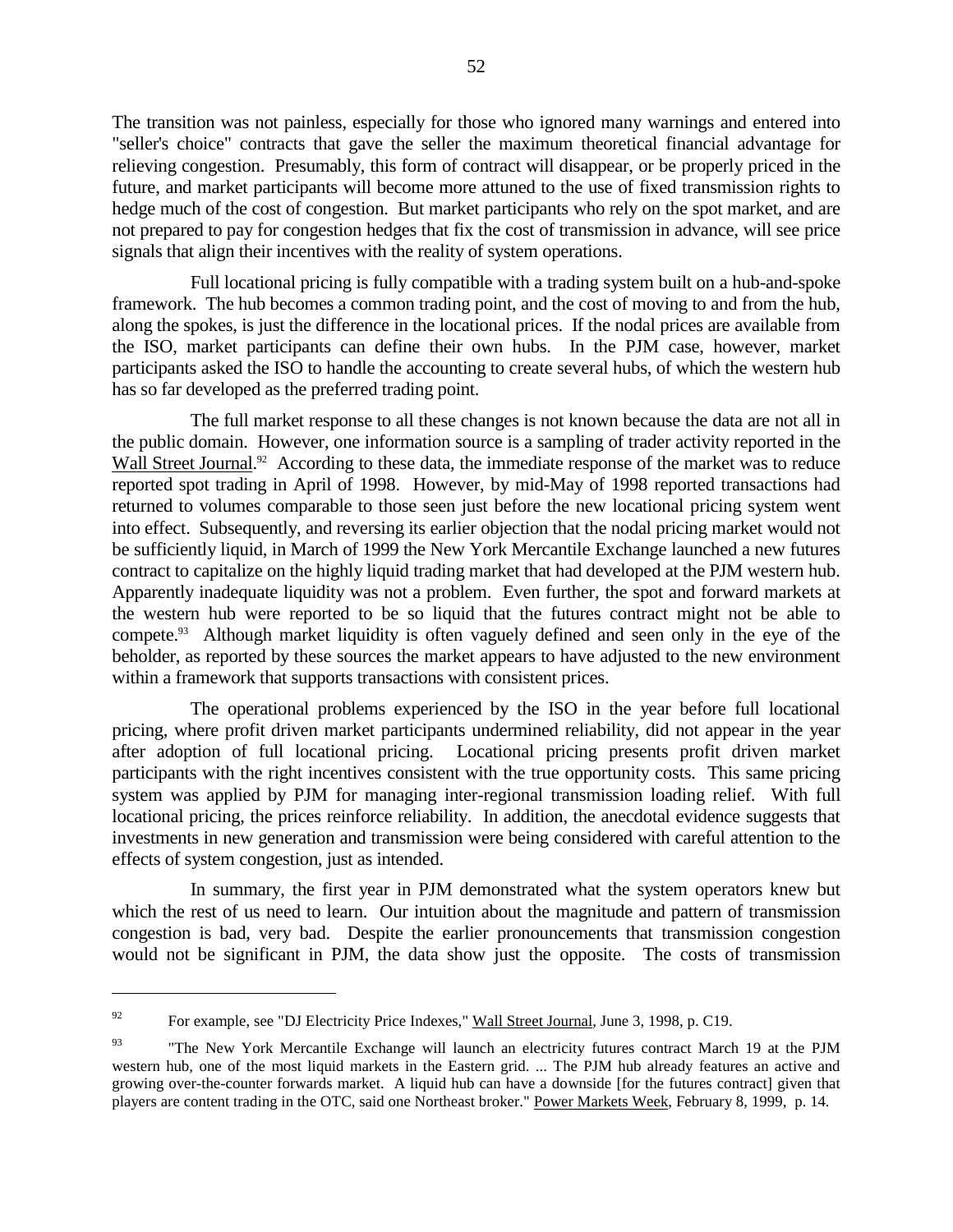congestion can be very high, and failure to internalize these costs can completely disrupt the energy market. This is not a mere technical detail. From the perspective of designing market institutions, it is the most important phenomenon. The best way to deal with the reality is as was found in PJM. The system operator must offer a balancing service. Done properly, this amounts to coordinating the spot market. The natural framework is the bid-based, security-constrained economic dispatch with locational prices. The locational prices can be surprising and the differences can be large. It is these large differences that make it especially important to use the prices in charging for transmission congestion. This is the only workable system that can support a non-discriminatory competitive market that allows for participant choice and flexibility. And as experience in PJM and elsewhere shows, it works.

## **TRANSMISSION ACCESS AND PRICING**

The implications for transmission access and pricing affect many aspects of the market rules. 94 The basic outline of the bid-based, security-constrained economic dispatch with locational prices and transmission congestion contracts provides a foundation. It is a foundation that is firmly planted in the Commission's RTO Order and the earlier CRT proposal. If we could move beyond the distracting debates, and avoid the avoidable design flaws for the system operator, we could turn our attentions to an unfinished agenda. The constraints of space permit only an outline of the analysis of these other important matters. Some of the major, interconnected topics include:

- **Transmission Pricing for Fixed Charge Recovery**. Transmission displays large economies of scale, which means that the efficient way to recover embedded costs is in a system that separates fixed and variable charges. Recovery of fixed costs would further distinguish between those designed to recover sunk costs and those that would apply to new investments. There is no reason that sunk cost recovery should be uniform across the grid. This is a point of common confusion. Recognizing that access charges could and should be different at different locations is not the same thing as rejecting a postage stamp rate. For the sunk costs, the license plate approach with different access charges for different regions--now in place, for example, in PJM, California and Australia--would be a preferred alternative, extending into the future. This idea is embodied in the RTO Order.<sup>95</sup> For new investment, fixed charges could be collected under a separate contract with those obtaining rights in the expanded system. This means that locationally different access charges should be the norm, not a temporary transition arrangement. But once the participant pays the access charges, the access should work like a postage stamp covering the entire grid with the right to participate in the coordinated spot market. Importantly, recovery of sunk costs has all the familiar characteristics of the stranded asset problem. In a world of truly open access, market participants would not willingly pay for the sunk costs. Hence, it is important (mandatory) that payments for embedded costs be mandatory.
- **Transmission Rights for Energy**. The locational pricing system for managing transmission usage and congestion is central to the competitive market design. The structure of this pricing

<sup>&</sup>lt;sup>94</sup> In light of the RTO Order, this revises the similar summary from William W. Hogan, "Restructuring the Electricity market: Institutions for Network Systems," Harvard-Japan Project on Energy and the Environment, Center for Business and Government, Harvard University, April 1999, pp. 16-19.

 $\overline{P}$  RTO Order, p. 524.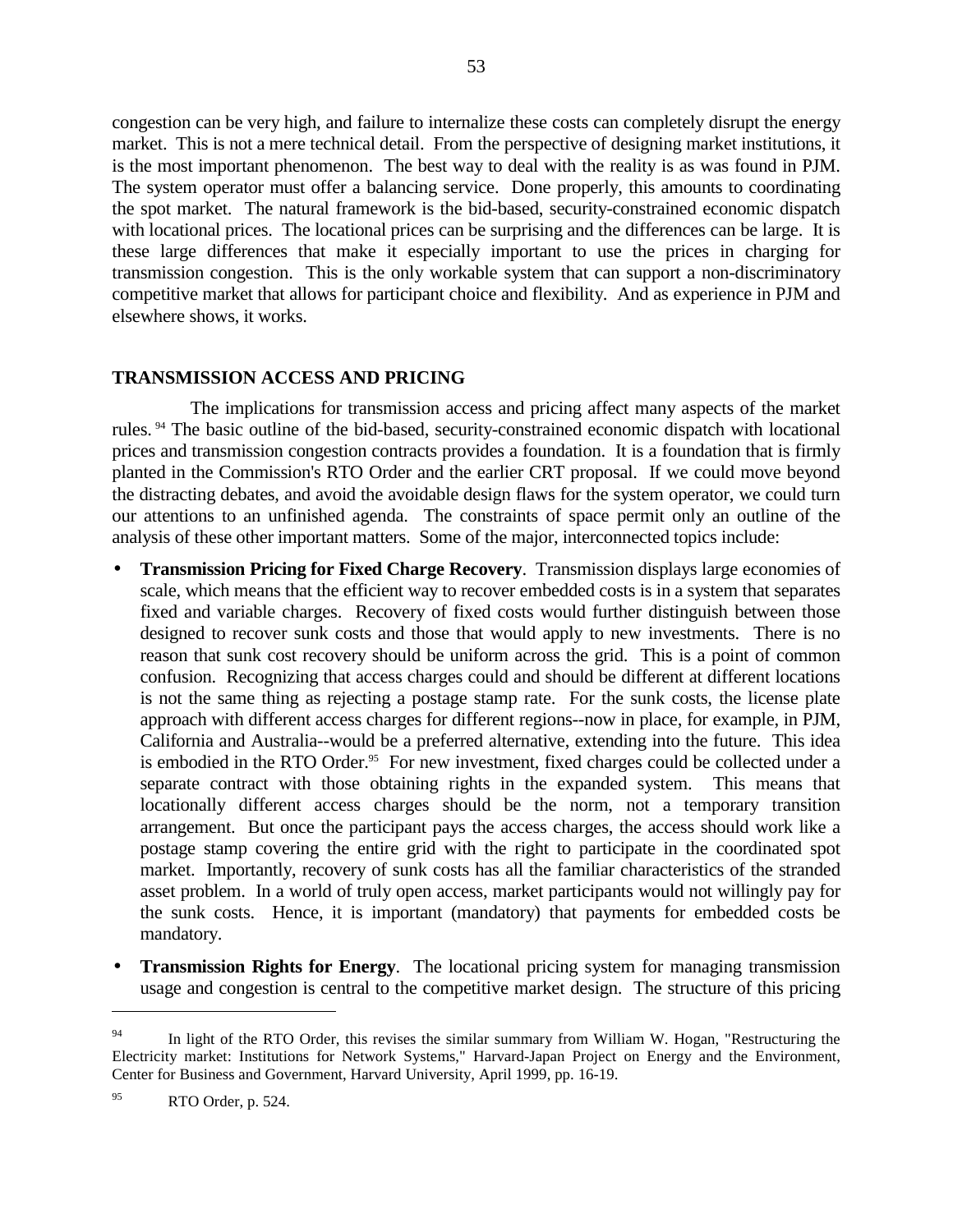system supports the definition of transmission rights, incentives for investment, and the ability to rely on competitive market forces. Under a market structure with bid-based economic dispatch and locational pricing, the natural definition of transmission rights is in the form of financial contracts for the collection of congestion rentals. This approach is also recognized in the RTO Order.<sup>96</sup> The rights are FTRs in PJM or TCCs in New York. Furthermore, the rights could also serve as an important element of the incentives and obligations for the grid company. The basic design could be extended to include the explicit treatment of marginal losses and loss payments, as under consideration in New Zealand. Allocation of FTRs through the acquisition of network service creates certain perverse incentives in the re-designation process. An alternative is the development of auction mechanisms for allocating and reconfiguring transmission rights. Such auctions have operated in PJM and been launched in New York.

- **Transmission Requirements for Connection.** There is a distinction between the requirements for new generators and loads to connect to the grid and the requirements for expansion of the grid. The connection rules will be important as both an obligation for the grid company and as an important source of future revenue. At the same time, we should ensure that the connection policies do not become a barrier to entry. In effect, connection for a new generator should require nothing more than would be dictated by the electrical impacts of the plant if it were running and producing no energy, which is always an option.
- **Transmission Expansion Protocols.** Separate from the connection to the grid are the incentives and rules for transmission system expansion in order to increase the capacity for energy trading and to create new FTRs.<sup>97</sup> Here we would distinguish between market driven expansions and expansions dictated by market failure.<sup>98</sup> For market driven expansions, the incentive for investment comes from the market participants who do not wish to pay future congestion costs and seek new FTRs. Or there might develop a mechanism that limited the working capacity of new investments for enough time to justify the return based only on ex post congestion rents. The market participants could approach the existing grid company and arrange for the investment, contract for future fixed payments, and receive the resulting FTRs. Presumably, any existing or new grid company could compete for this business, which could be contestable. For investments where market failure prevents the development of a transmission expansion, there would be a different but parallel decision mechanism. In this case, the grid company might take the initiative in identifying cost-effective expansion options that cannot be undertaken because of the free-rider problem blocking the formation of a sufficiently large coalition of beneficiaries. If the case can be established, the grid company could propose an allocation of costs and benefits. The costs would be collected in a manner similar to sunk costs for the existing grid. The benefits would be distributed in the form of incremental FTRs.
- **Transmission Rights for Capacity Credit**. As long as there is an installed generation capacity requirement and market--as in PJM, New York and New England--there will be a need for a separate system of transmission capacity rights that would be similar in structure to the old notion of physical point-to-point rights. Although these rights would not be connected to the

<sup>96</sup> RTO Order, pp. 382-383.

<sup>97</sup> RTO Order, pp. 488-490.

<sup>98</sup> William W. Hogan, "Market-Based Transmission Investments and Competitive Electricity Markets," Center for Business and Government, Harvard University, August 1999, available on the author's web page.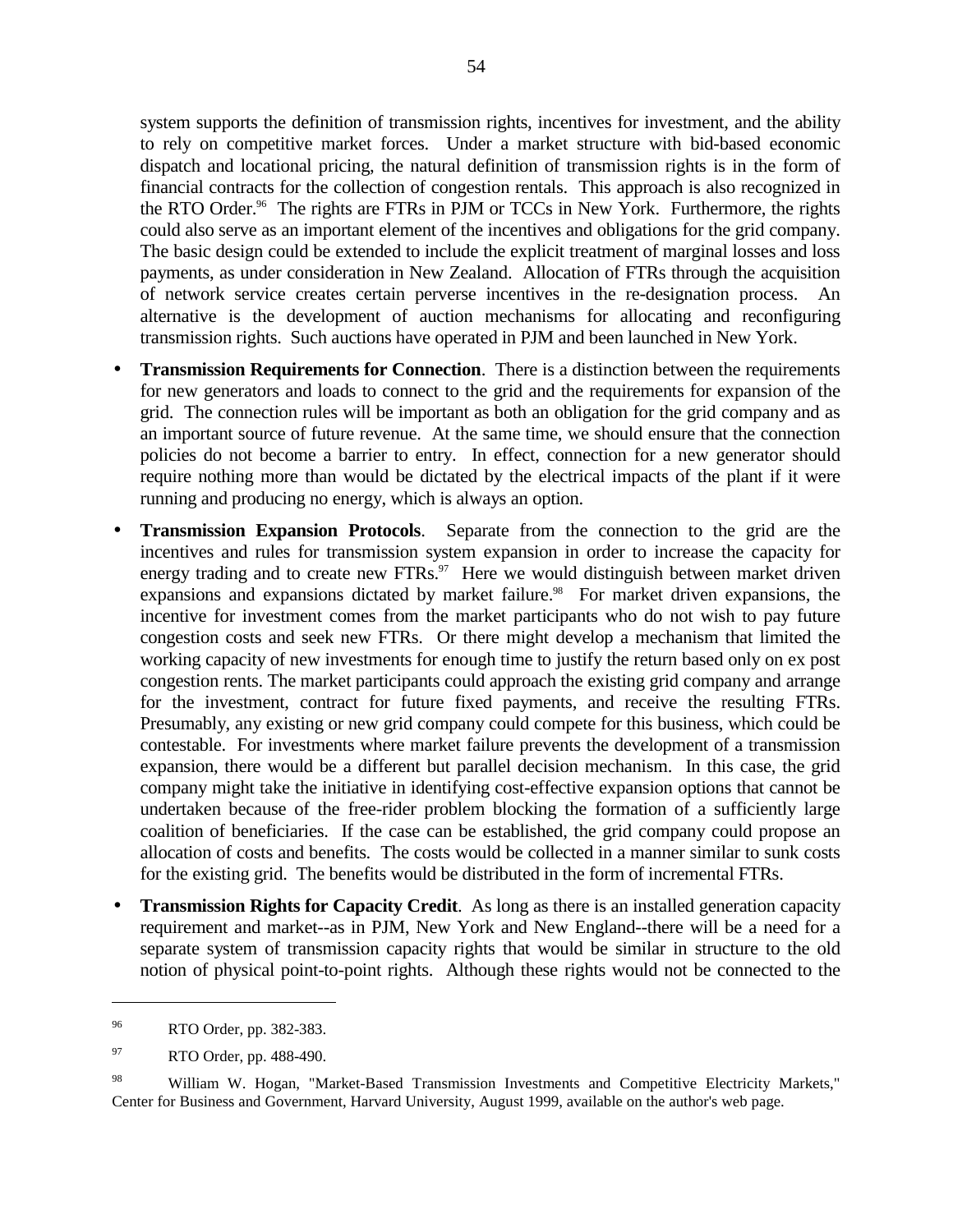congestion payments, they would be defined according to a simultaneous feasibility condition for deliverability. The rights could be auctioned, tradable, and so on.

- **Transmission and Market Power**. There is a potential interaction between transmission rights and the exercise of generation market power.<sup>99</sup> The basic point is that generators with market power could affect both the profitability of their generation and the value of any transmission rights they may hold. $100$
- **Coordination Across Regions and Transmission Loading Relief**. In a large interconnected grid, the issue of coordination across regions has important implications for the design and use of transmission rights, transmission expansion, and all the other aspects of the transmission business. There is a continuing debate over the procedures for transmission loading relief. A poorly designed TLR mechanism could undermine the market structure and severely reduce the value of the FTRs that can be viewed as the service provided by the wires company. This is sometimes referred to as the "seams" issue, coordinating the operations across regional ISOs in an interconnected grid. 101
- **Ancillary Services**. Market implementation problems have raised the level of concern about the treatment of the many activities that fall under the heading of ancillary services. Definitions vary, but many of these services could come directly from investments in generation or in the wires business, e.g. with capacitors to provide reactive power support. The policy focus on the energy and capacity markets should be balanced by some further investigation into the developments in ancillary services.<sup>102</sup>
- **Obligations of the Grid Company**. The obligations to be imposed on grid companies have not been fully addressed in the context of the new competitive market designs. The England and Wales case is an exception, with its own problems. Elsewhere, the requirements for the Gridco have not been the focus of policy development. This is an area that could impose potentially large obligations on the Gridco, and where the complexity of the problems provides an opportunity to shift costs. For example, in the absence of well-defined measures of grid capacity, a Gridco might be expected to maintain very large capacity to minimize the possibility that any possible pattern of use could be achieved at low cost. A natural, market-oriented alternative would be to define the product provided by the Gridco in terms of the FTRs and other transmission rights created by the grid, and then to define a set of financial obligations that would be connected, for example, to increased congestion costs. For example, to the extent that the Gridco did not maintain the capacity associated with the FTRs, it could be responsible for any excess congestion cost payments.
- **Incentives for the Grid Company**. The favorite subject of the grid owners is the financial

<sup>&</sup>lt;sup>99</sup> Judith B. Cardell, Carrie Cullen Hitt, William W. Hogan, "Market Power and Strategic Interaction in Electricity Networks," Resource and Energy Economics, 19(1997) 109-137.

<sup>100</sup> RTO Order, pp. 256-257.

<sup>101</sup> For an outline of such coordination measures, see Michael Cadwalader, Scott Harvey, William Hogan, and Susan Pope, "Market Coordination of Transmission Loading Relief Across Multiple Regions," Center for Business and Government, Harvard University, December 1, 1998, available on the author's web page.

<sup>&</sup>lt;sup>102</sup> Eric Hirst and Brendan Kirby, "The Functions, Metrics, Costs, and Prices for Three Ancillary Services," Prepared for the Edison Electric Institute, October 1998.